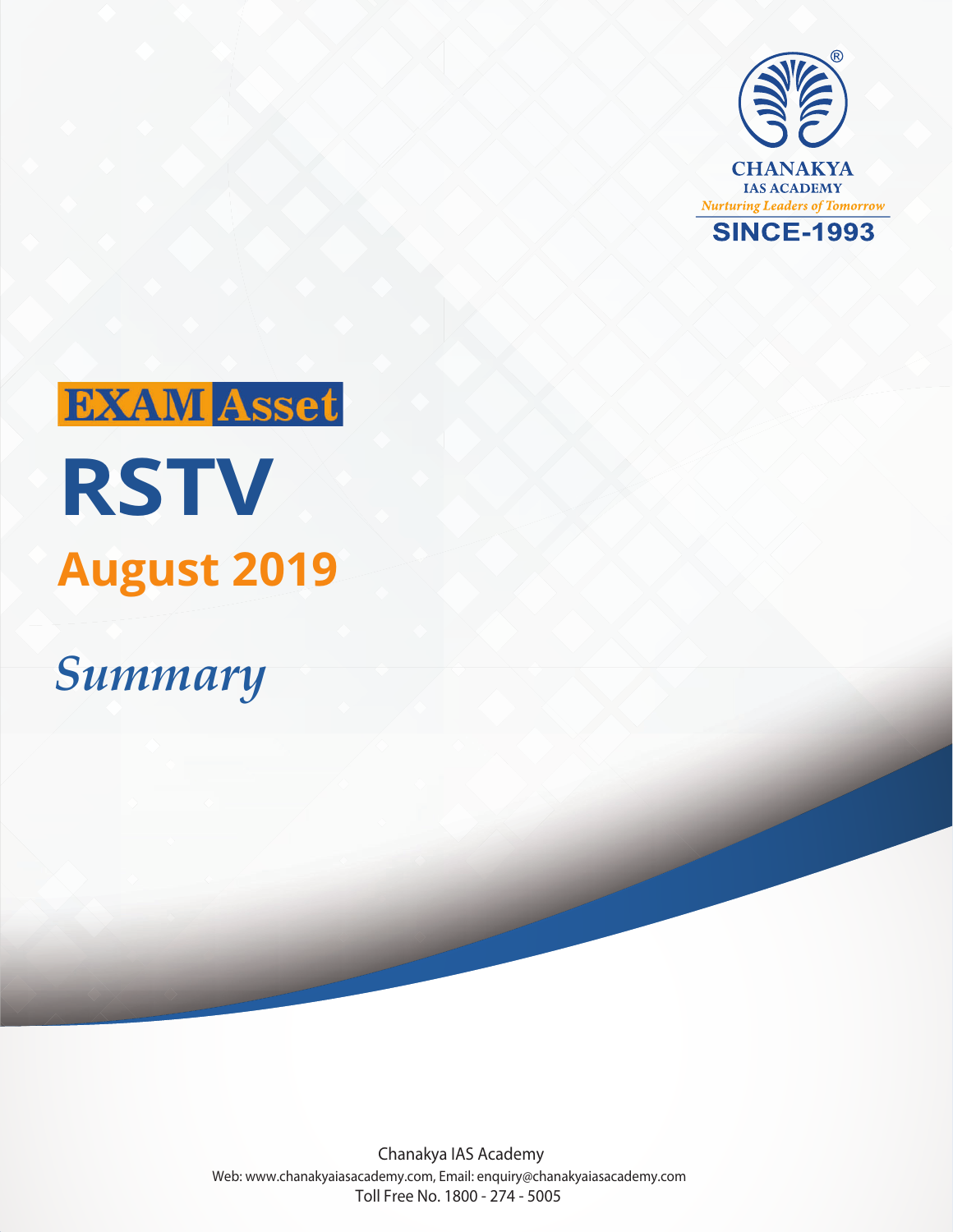# **10TH SCHEDULE**

#### **Introduction:**

- <sup>O</sup> Allegations of legislators **defecting in violation of the law have been made in several states including Karnataka, Andhra Pradesh, Arunachal Pradesh, Goa, Manipur, Nagaland, Telangana and Uttarakhand** in recent years.
- <sup>O</sup> Vice President of India recently expressed that the time has come to **revisit** the **Tenth Schedule of the Constitution**.
- <sup>O</sup> The anti-defection law sought to **prevent such political defections** which may be due to reward of office or other similar considerations.
- The main intent of the law was to combat "the evil of political defections".
- Tenth Schedule of the Indian Constitution (Article 102 and 191) deals with the provisions relating to disqualification of the members of Parliament and State Legislatures on the ground of defection (a person who gives up loyalty to one party in exchange for loyalty to another, in a way which is considered illegitimate by the first party).

#### **Tenth Schedule:**

- <sup>O</sup> The Tenth Schedule of Indian Constitution is popularly known as the **Anti-Defection Act**.
- **Original constitution had no such provisions.**
- It was included in the Constitution in 1985 by the 52nd Amendment Act.
- It lays down the process by which legislators may be disqualified on grounds of defection by the Presiding Officer of a legislature based on a petition by any other member of the House.
- The **decision on question as to disqualification** on ground of defection is referred to the Chairman or the Speaker of such House, and his decision is final.
- <sup>O</sup> **The law applies to both Parliament and state assemblies.**

#### **History of 10th schedule:**

- <sup>O</sup> The anti-defecation law was conceived during a period infamous for **'Aaya Ram Gaya Ram'.** It was a phrase that became popular in Indian politics after a Haryana MLA Gaya Lal changed his political party thrice within the same day in 1967.
- The first anti-defection law stated that any individual cannot change party on the ticket he/she is chosen. It needs minimum of 1/3rd members of a party to join another party. Hence, **as per the 1985 Act, a 'defection' by onethird of the elected members of a political party was considered a 'merger'.**
- However, the Dinesh Goswami Committee on Electoral Reforms, the Law Commission in its report on "Reform of Electoral Laws" and the National Commission to Review the Working of the Constitution (NCRWC), all recommended the deletion of the Tenth Schedule provision regarding exemption from disqualification in case of a split.
- As a result, **91st Constitutional Amendment Act,** 2003 made at least two-thirds of the members of a party compulsory to be in favour of a "merger" for merger to have legal validity and to save their seats in parliament. It omitted the disqualification in case of splitting of political parties.
- <sup>O</sup> Meanwhile, a provision was brought in the constitution that says the **composition of government could not be more than 15% of the strength of the legislature.**
- It was added to provide disincentive to anyone from non-ruling party to join the ruling party in the hope of getting ministerial berth.

#### **Features of the Act:**

- <sup>O</sup> **Disqualification:**
	- $\circ$  If a member of a house belonging to a political party:
		- **Voluntarily gives up the membership** of his political party, or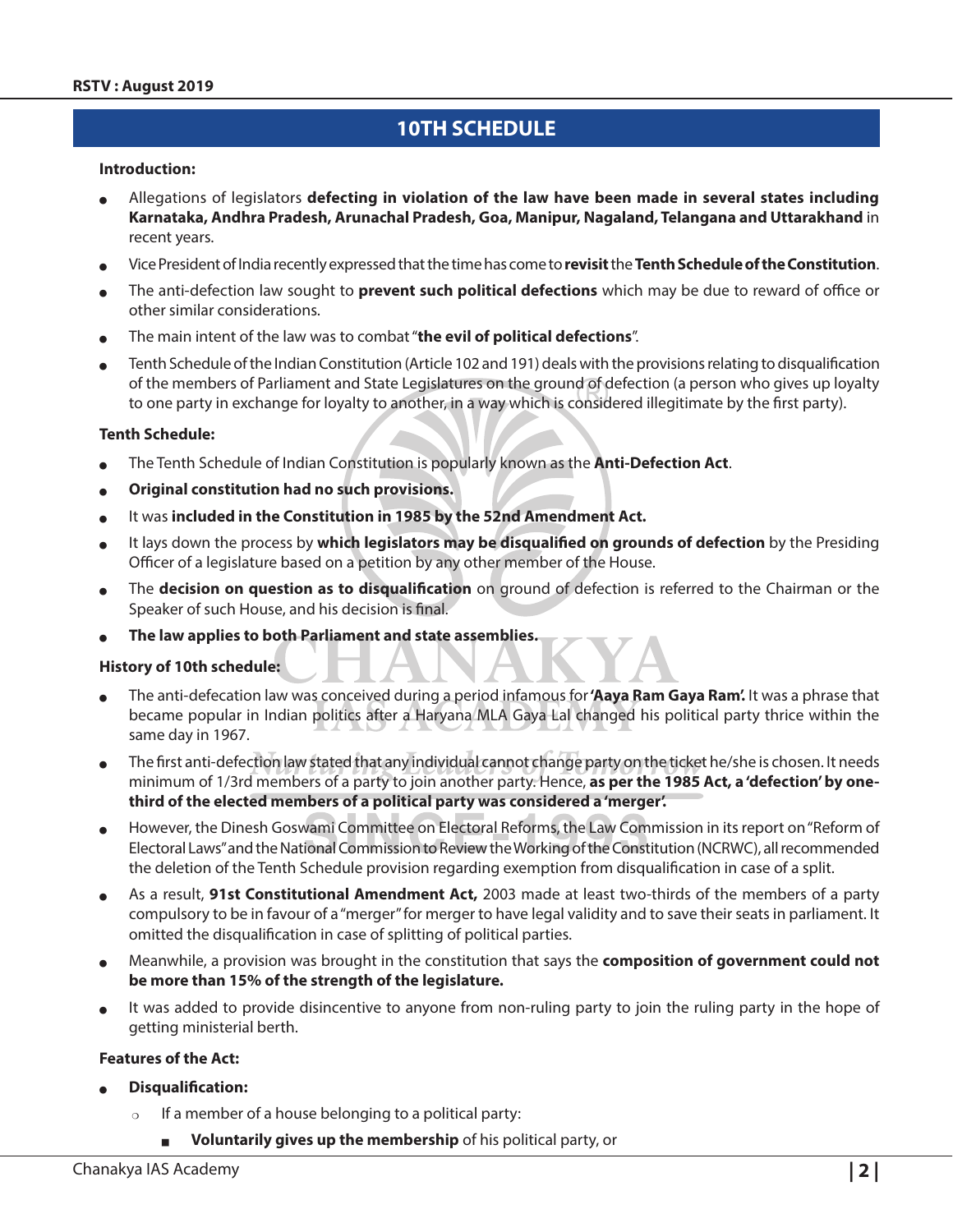- **Votes, or does not vote in the legislature**, contrary to the directions of his political party. However, if the member has taken prior permission, or is condoned by the party within 15 days from such voting or abstention, the member shall not be disqualified.
- **If an independent candidate joins a political party** after the election.
- If a **nominated member joins a party six months** after he becomes a member of the legislature.
- **Exceptions under the law:** 
	- $\circ$  Legislators may **change their party without the risk of disqualification in certain circumstances**.
	- <sup>P</sup> The **law allows a party to merge with or into another party** provided that at least two-thirds of its legislators are in favour of the merger.
	- o ln such a scenario, **neither the members who decide to merge, nor the ones who stay with the original party will face disqualification.**
- **Power to Disqualify:** 
	- The **Chairman or the Speaker of the House takes the decision to disqualify** a member.
	- <sup>P</sup> If a complaint is received with respect to the defection of the Chairman or Speaker, **a member of the House elected by that House shall take the decision**.

#### **Judicial interpretations on anti defection law:-**

- <sup>O</sup> The phrase **'Voluntarily gives up his membership' has a wider connotation than resignation.**
- The Tenth Schedule says the Speaker's/Chairperson's decision on questions of disqualification on ground of defection shall be final and can't be questioned in courts.
- In Kihoto Hollohan vs Zachillhu and Others (1991), and SC Constitution Bench declared that the Speaker's decision was subject to judicial review.
- In 1996 Once a member is expelled, he is treated as an 'unattached' member in the house. However, he continues to be a member of the old party as per the Tenth Schedule. **So if he joins a new party after being expelled, he can be said to have voluntarily given up membership of his old party.**
- The Speaker of a House does not have the power to review his own decisions to disqualify a candidate. Such power is not provided for under the Schedule, and is not implicit in the provisions either.
- In the case of the two MPs who were disqualified from Rajya Sabha, they were deemed to have 'voluntarily given up their membership' by engaging in anti-party activities which included criticizing the party on public forums on multiple occasions, and attending rallies organised by opposition parties in Bihar.

*TOMOTTOW* 

# Advantages of anti-defection law: Leader's 0

- Facilitates merger of political parties without attracting the provisions of Anti-defection.
- Expected to reduce corruption at the political level.
- More concentration on governance is possible.
- Provides for punitive measures against a member who defects from one party to another.
- Ensures that candidates remain loyal to the party as well the citizens voting for him.

#### **Challenges:**

- The law doesn't touch on the time period for the speaker to decide on disqualification.
- The anti-defection law raises a number of questions, several of which have been addressed by the courts and the presiding officers.
- Resignation v/s Disqualification has seen in Karnataka.
- The law states that the decision is final and not subject to judicial review. There are several instances that presiding officers take politically partisan view.
- The Supreme Court struck down part of this condition. It held that there may not be any judicial intervention until the presiding officer gives his order. However, the final decision is subject to appeal in the High Courts and Supreme Court.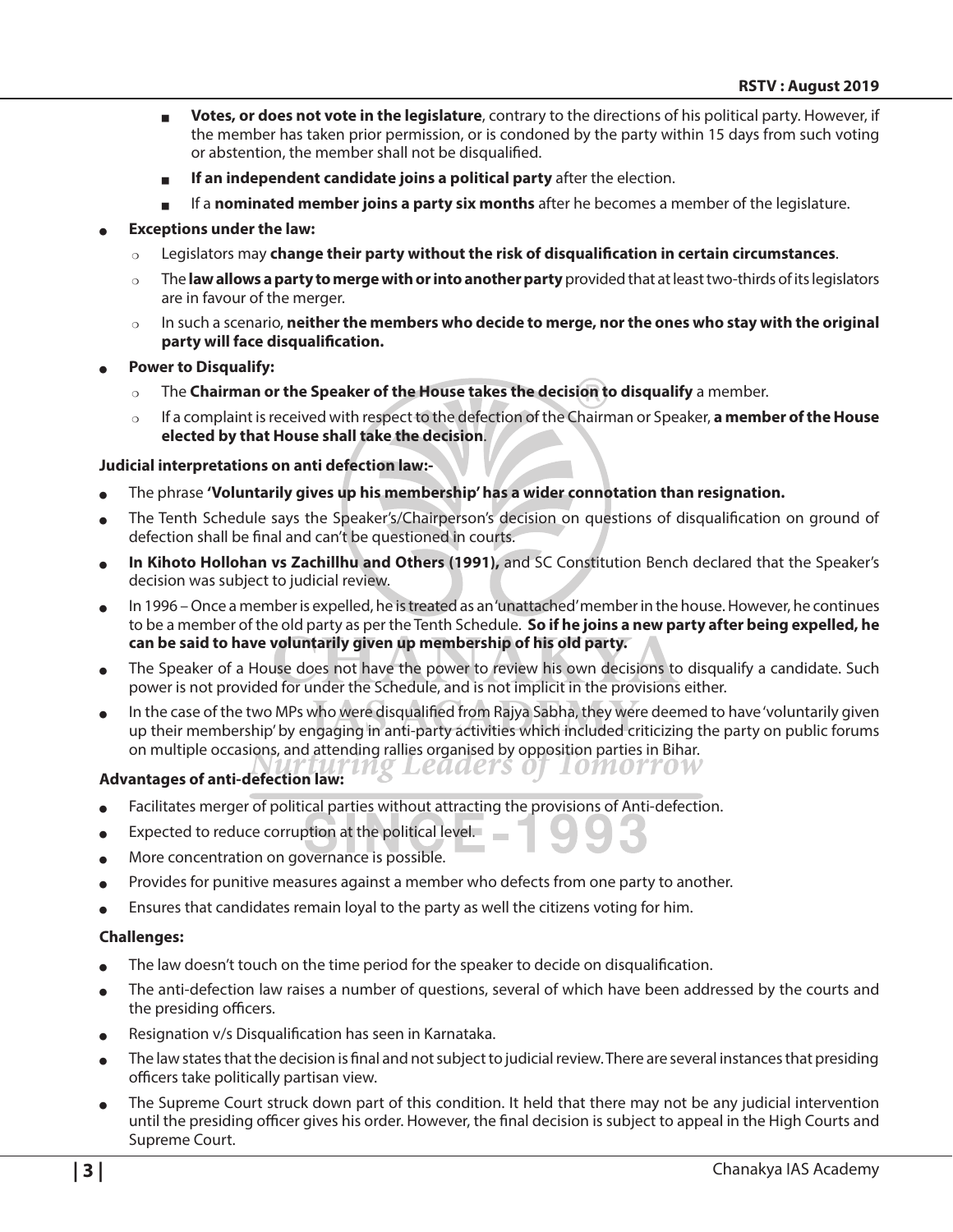#### **Does the anti-defection law affect the ability of legislators to make decisions?**

- The anti-defection law seeks to provide a stable government by ensuring the legislators do not switch sides.
- However, this law also restricts a legislator from voting in line with his conscience, judgement and interests of his electorate.
- Such a situation impedes the oversight function of the legislature over the government, by ensuring that members vote based on the decisions taken by the party leadership, and not what their constituents would like them to vote for.
- Political parties issue a direction to MPs on how to vote on most issues, irrespective of the nature of the issue.

#### **Way Forward:**

- Need to have time limit to the speaker to dispose of the anti defection violations.
- Final decision on disqualification should be taken by President or Governor because too much importance has been given to speaker as per anti defection law is concerned.
- More stringent and effective law is a need of hour and everyone should be bound by them and rules should be open for comments from all section concerned.
- Proper division of power should be put in place between Legislature, executive and judiciary.

### **59 MINUTE LOAN PORTAL**

#### **Introduction:**

- <sup>O</sup> Union **Finance Minister launched portal www.psbloansin59minutes.com to enable micro, small and medium enterprises (MSMEs)** to get in-principle approval of loans within hour without need for branch visit.
- <sup>O</sup> The web portal will **enable in principle approval for MSME loans up to Rs. 1 crore within 59 minutes from Small Industries Development Bank of India (SIDBI) and 5 Public Sector Banks (PSBs).**
- It also simplifies decision making process for loan officer as final output provides summary of credit, valuation and verification on a user-friendly dashboard in real time.

#### **About the Portal:**

- <sup>O</sup> The portal was launched to **provide credit of up to Rs 1 crore to micro, small and medium enterprises (MSMEs)**  in just 59 minutes Nurturing Leaders of Tomorrow
- It is one of its kind platforms in MSME segment which integrates advanced fintech to ensure seamless loan approval and management. The loans are **undertaken without human intervention till sanction and or disbursement stage.**
- The user-friendly portal offers contactless journey where a borrower is not required to visit bank branch for inprinciple approval. **The Platform uses advanced algorithms to analyze data points from various sources such as IT returns, GST data, Bank Statements** etc.
- PSBloansin59minutes.com is a comprehensive & unique platform integrated seamlessly with existing infrastructure of banks. This is the only platform having Banker Interface covering Branch level integrations.

#### **Need of the Portal:**

- <sup>O</sup> The **biggest advantage of a PSB loan is its low cost, which could be 5-7% lower than that of NBFCs.**
- For a small borrower looking for a collateral-free loan under Rs. 1 crore, PSB loans are critical, as both private banks and NBFCs mostly lend against security.
- <sup>O</sup> **PSB loans are also an important source of funding for the manufacturing sectors such as food processing, textile, chemicals, and auto components.**
- As such, this policy measure may be a sincere attempt to reduce the time and effort required to secure credit from PSBs, thus easing the life of an entrepreneur.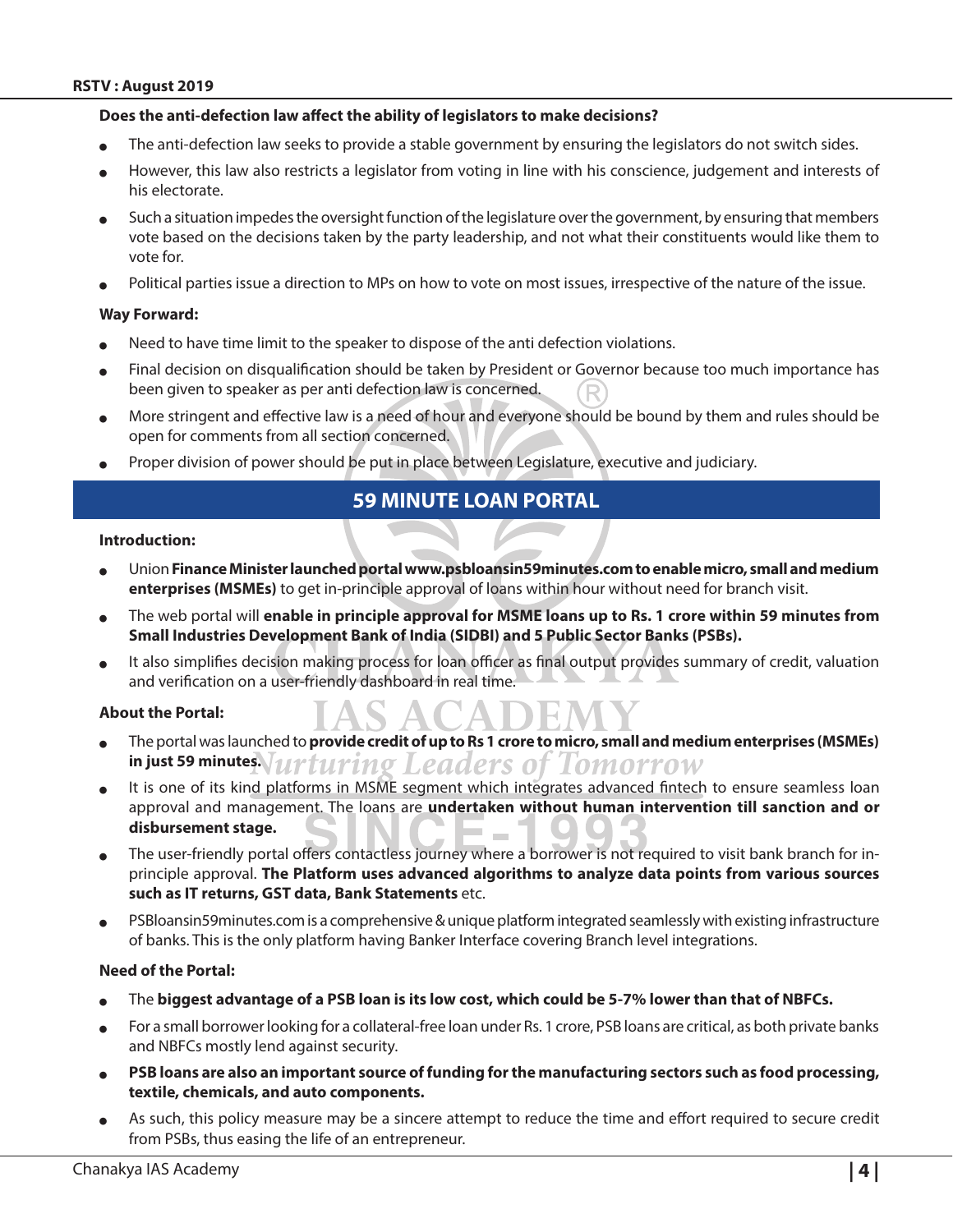#### **How it Works?**

- The Portal sets a new **benchmark in loan processing and reduces the turnaround time from 20-25 days to 59 minutes.** Subsequent to this in principle approval, the loan will be disbursed in 7-8 working days.
- The solution uses sophisticated algorithms to read and analyse data points from various sources such as IT returns, GST data, bank statements, MCA21 etc. in less than an hour while capturing the applicant's basic details.
- <sup>O</sup> The **system simplifies the decision making process for a loan officer as the final output provides a summary of credit, valuation and verification on a user-friendly dashboard** in real time.

#### **Concerns related to the portal:**

- <sup>O</sup> The demand for such a portal is validated by both the **large number of applications (around 1.31 lakh) received within two months of its launch,** and their total loan value.
- However, unless these applications translate into loan disbursals, the portal would remain just another channel for PSBs to generate qualified leads.
- <sup>O</sup> The **difficulties in getting a loan from PSBs stem from unwillingness of the ground-level staff to even accept the loan application**.
- Even after a loan is approved, the high turnaround time for the disbursal remains a challenge.
- Therefore, the portal is a good first step to at least reduce the number of branches to be visited.
- In addition, the **MIS behind the portal would make it easier for the banks to monitor loan rejections.**
- Thus, the scheme's success depends on the ability of PSBs to quickly disburse the loans that are approved by the portal.

#### **Way Forward:**

- High approval ratio by this scheme suggests that either most of the SMEs that are applying through the portal have good credit quality or the portal's credit approval norms are not strict enough.
- <sup>O</sup> Also, **low loan sanction ratio indicates that the turnaround time for loan sanction is more than two to three weeks** and a number of applications are still undergoing due diligence and, thus, do not reflect in the sanction data.
- The credit approval process should capture the existing liabilities of the borrower so that there are no disputes on quantum of credit to be sanctioned.
- <sup>O</sup> Also**, it should assess the availability of other resources such as land/technology with the borrower before sanctioning term loan for a new asset.**

# **ARTICLE 370- ABROGATION AND IMPLICATIONS**

#### **Introduction:**

- <sup>O</sup> In an announcement with massive repercussions for Jammu and Kashmir the **government has repealed Article 370 of the Constitution which grants special status to J&K.**
- The government also decided to bifurcate the state into two Union territories Jammu and Kashmir, which will have a legislature, and Ladakh, which will be without a legislature.

#### **What is article 370 By Constitution of India?**

- <sup>O</sup> **The Article 370 is defined under Part XXI of the Indian Constitution** which deals with Temporary, Transitional and Special Provisions.
- <sup>O</sup> Though in this part (Part XXI) special provision are given to the **states of Maharashtra, Gujarat, Nagaland, Assam, Manipur, Sikkim, Mizoram, Arunachal Pradesh and Goa, the special power and provision of J & K are nowhere when compared.**
- Article 370 restricts Indian parliament to make any laws for the state and it can only preside over the subjects **like Defence, External Affairs, and communication.**
- $\bullet$  Laws related to union and concurrent list in J & K can be passed only after consultation with the state government.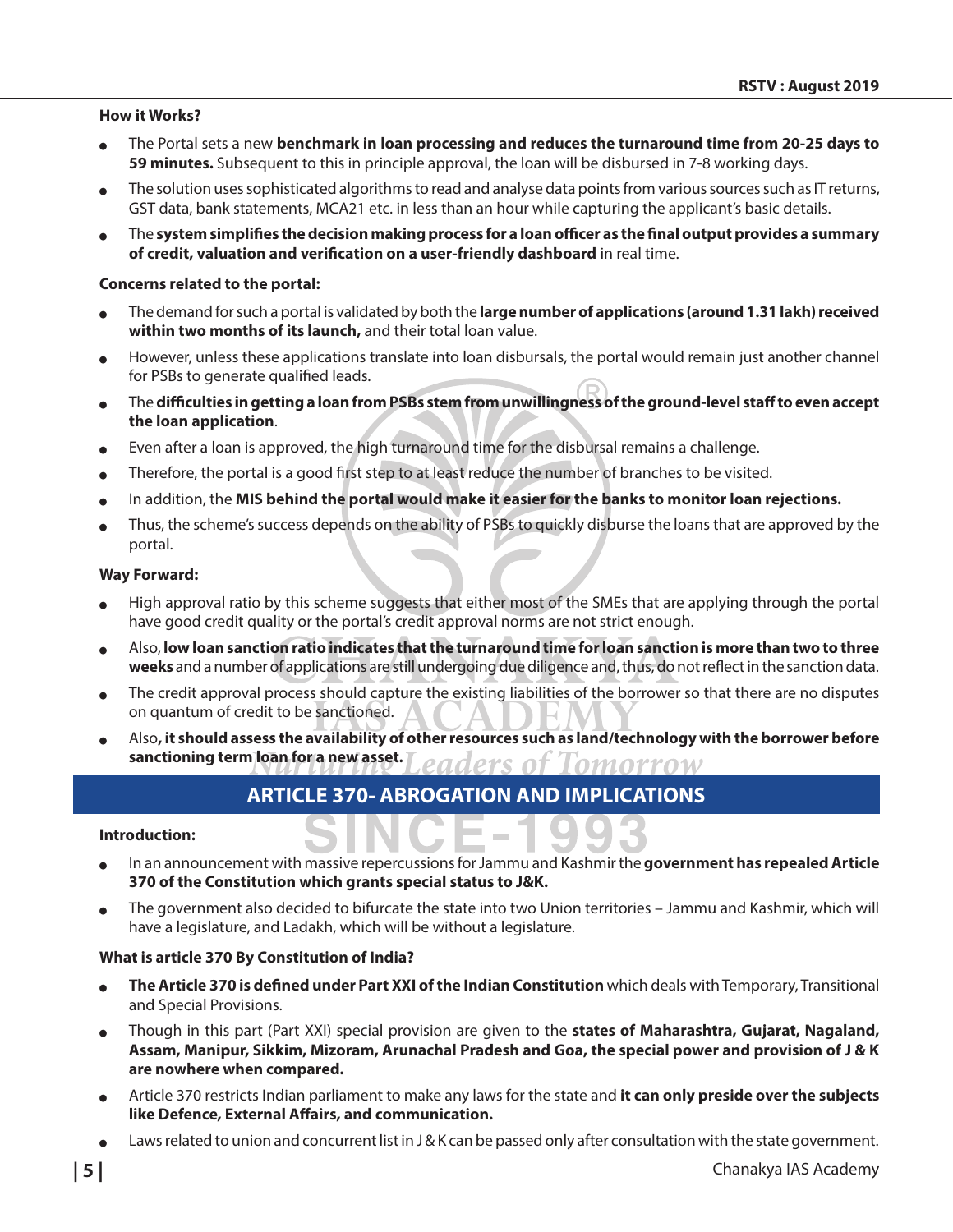#### **Background:**

- Article 370 of the Indian constitution is an article that gives autonomous status to the state of Jammu and **Kashmir.**
- <sup>O</sup> The article is **drafted in Part XXI of the Constitution: Temporary, Transitional and Special Provisions.**
- <sup>O</sup> The Constituent Assembly of Jammu and Kashmir, **after its establishment, was empowered to recommend the articles** of the Indian constitution that should be applied to the state or to abrogate the Article 370 altogether.
- <sup>O</sup> After the **J&K Constituent Assembly later created the state's constitution and dissolved itself without recommending the abrogation of Article 370,** the article was deemed to have become a permanent feature of the Indian Constitution.

#### **Article 35A:**

- Article 35A is a provision incorporated in the Constitution giving the Jammu and Kashmir Legislature a carte blanche to decide who all are '**permanent residents' of the State and confer on them special rights and privileges in public sector jobs, acquisition of property in the State, scholarships and other public aid and welfare.**
- The provision mandates that **no act of the legislature coming under it can be challenged for violating the Constitution** or any other law of the land.

#### **Insertion of Article 35A:**

- Article 35A was incorporated into the Constitution in 1954 by an order of the then President on the advice of the PM Cabinet.
- <sup>O</sup> The controversial Constitution (Application to Jammu and Kashmir) **Order of 1954 followed the 1952 Delhi Agreement entered into between PM of India and the then Prime Minister of Jammu and Kashmir, which extended Indian citizenship to the 'State subjects**' of Jammu and Kashmir.
- $\bullet$  The Presidential Order was issued under Article 370 (1) (d) of the Constitution. This provision allows the President to make certain "exceptions and modifications" to the Constitution for the benefit of 'State subjects' of Jammu and Kashmir.
- <sup>O</sup> So, **Article 35A was added to the Constitution as a testimony of the special consideration the Indian government accorded to the 'permanent residents'** of Jammu and Kashmir.

### **Legislative powers of the Union Territory of Jammu and Kashmir:**

- The Legislative Assembly may make laws for the whole or any part of the Union Territory of Jammu and **Kashmir with respect to any of the matters enumerated in the state list except on subjects "public order" and "police"** which will remain in the domain of the Centre vis-a-vis the LG.
- In case of inconsistencies between laws made by Parliament and laws made by the Legislative Assembly, earlier law shall prevail and law made by the Legislative Assembly shall be void.
- <sup>O</sup> The role of the **Chief Minister will be to communicate to the L-G all decisions of the Council of Ministers relating to the administration of affairs of the Union Territory and proposals for legislation** and to furnish such information relating to the administration of affairs as the L-G may call for.

#### **Role and powers of the Lieutenant Governor:**

- <sup>O</sup> The **Bill specifies that the Union Territory of Jammu and Kashmir and the Union Territory of Ladakh will have a common Lieutenant Governor.**
- Appointment of L-G in Ladakh: The President shall appoint the L-G under article 239. The L-G will be assisted by advisors appointed by the Centre since the Union Territory will not have a Legislative Assembly.
- In the case of Union Territory of Jammu and Kashmir, the **L-G shall "act in his discretion" on issues which fall outside the purview of powers conferred on the Legislative Assembly,** in which he is required to exercise any judicial functions, and/or matters related to All India services and the Anti-Corruption Bureau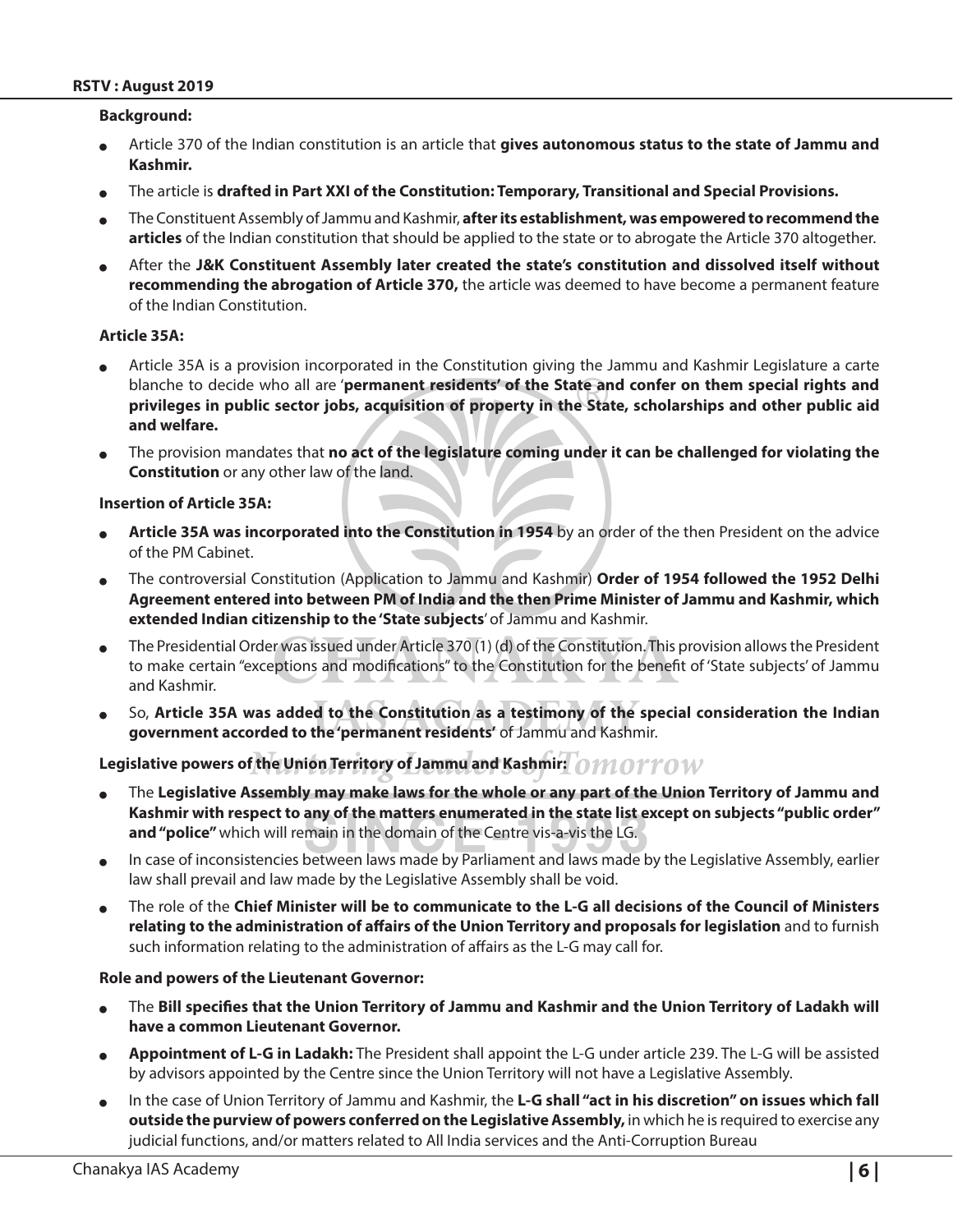- The Chief Minister shall be appointed by the L-G who will also appoint other ministers with the aid of the CM. The L-G shall also administer the oath of office and of secrecy to ministers and the CM.
- The L-G will have the power to promulgate ordinances which shall have the same force and effect as an act of the Legislative Assembly assented by the L-G.

#### **Challenges ahead:**

- The move will be legally challenged on grounds of procedural infirmities and, more substantively, that it **undermines the basic feature of the compact between Delhi and Srinagar that was agreed upon in 1947.**
- Law and order maintenance challenge.
- <sup>O</sup> The President's power under **Article 370 has been used both to create an enabling provision and to exercise it immediately to modify the Order**, thereby dispensing with the role envisaged for the State Assembly.
- In 1961 the Supreme Court upheld the President's power to 'modify' the constitutional provisions in applying them to J&K; **it is a question whether this can be invoked to make such a radical change: a functioning State has now been downgraded and bifurcated into two Union Territories.**

#### **Conclusion:**

- The special status of J&K was meant to end, but only with the concurrence of its people.
- The Centre's abrupt move disenfranchised them on a matter that directly affected their life and sentiments.
- Moreover, that this was done after a massive military build-up and the house arrest of senior political leaders, and the communications shutdown reveals a cynical disregard of democratic norms.

# **CHIEF OF DEFENCE STAFF**

#### **Introduction:**

- In Independence Day speech Prime Minister of India made a far-reaching announcement for India's defence forces.
- <sup>O</sup> The **government has decided to establish the post of Chief of Defence Staff (CDS) for the three services** -the Indian Army, the Indian Navy and the Indian Air Force.
- The demand for having a Chief of Defence Staff (CDS) has been raised on multiple occasions by experts and veterans. **It was first recommended after the 1999 Kargil War.**
- The post is **aimed at ensuring better coordination between the three services**.<br>NUT LUT LIQ LEAAETS OF LOTIOTTOW

#### **Chief of Defence Staff:**

- The Chief of Defence Staff (CDS) is a post that will act as the single-point advisor to the Government of India.
- The officer concerned will be in a position to advise on matters related to all the three services -Army, Navy and Air Force -thus making India's armed forces integrated.
- <sup>O</sup> The **Chief of Defence Staff will be a 'first among equals', a fourth four-star officer who will be senior to the three other service chiefs.**

#### **Background:**

- <sup>O</sup> The recommendation for creating the **post of Chief of Defence Staff (CDS) was first made after the 1999 Kargil War.**
- <sup>O</sup> A high-level committee that was set up to **examine the gaps in the country's security system in the wake of the Kargil War** had recommended that the three services should have a Chief of Defence Staff.
- <sup>O</sup> The committee had said, **a five-star military officer, should be the single-point military adviser to the Defence Minister.**
- <sup>O</sup> Besides the high-level committee on Kargil War, a group of ministers that was formed in 2001 to explore **necessary reforms required to improve India's national security had also favoured creating the post of Chief of Defence Staff.**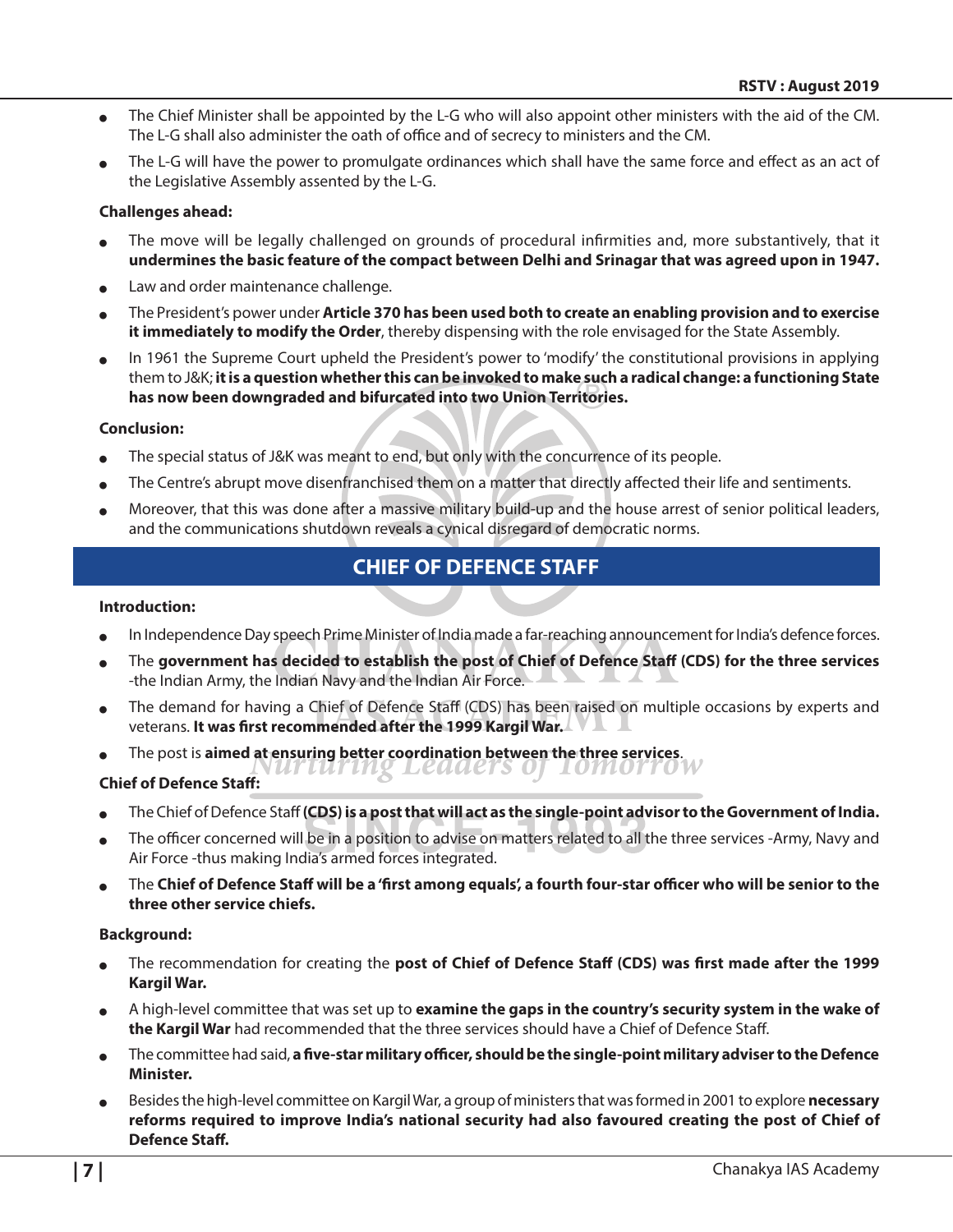- In 2012, the **Naresh Chandra Task Force recommended** that post of a permanent chairman of the Chiefs of **Staff Committee (CoSC) should be created.**
- <sup>O</sup> The CoSC comprises chiefs of the Indian Army, Indian Navy and the Indian Air Force. The **senior-most among them would act as the chairman.**

#### **Why CDS was needed?**

- <sup>O</sup> CDS has been built around the argument that it is necessary to have a professional body of the highest standing **to facilitate 'jointmanship' and render single-point military advice to the government on matters of national security.**
- <sup>O</sup> The intention behind creating CDS was **to "reconcile possible differences" in service-specific opinions** to enable the government to arrive at considered military decisions.
- The institution of a CDS is best justified by the importance of strategising for a robust and cost-efficient national defence policy.
- $\bullet$  Implicit in this is the role the CDS would play in fostering inter-services jointness in terms of budgeting, equipment purchases, training, joint doctrines and **planning of military operations-an imperative of modern warfare.**

#### **Why did it take 20 years?**

- In the past 20 years since it was first recommended, questions regarding the creation of Chief of Defence Staff **(CDS) have been raised in Parliament** from time to time.
- A question in this regard was last raised on February 12, 2018 where the government was asked if it proposes to create the post of CDS.
- <sup>O</sup> The government in its reply had said, "**Creation of the post of Chief of Defence Staff (CDS) was recommended by Group of Ministers in 2001.**
- <sup>O</sup> A decision in this regard was to be taken after consultation with political parties. Subsequently, **Naresh Chandra Task Force on National Security recommended creation of the post of Permanent Chairman Chief of Staff Committee in 2012.** Both the proposals are simultaneously under consideration of the Government."
- One of the reasons why a decision on creating the post of Chief of Defence Staff could not be taken in the past 20 years was that a political consensus could not be created on it.
- The Group of Ministers which had favoured CDS in 2001 had said it should be done with political consensus.
- In 2016, the government informed Parliament that this consultation **process could not be completed because** all political parties have not responded.<br> **Clusion:** Nurturing Leaders of Tomorrow

**Conclusion:**

- <sup>O</sup> An implementation committee has now been formed to **advise the government on the modalities to implement the CDS decision.**
- <sup>O</sup> One of the issues before the panel would be to decide whether the CDS would be a five-star officer (a rank above the service chiefs) or a four-star one just like the three other chiefs.
- Indian Army chief Gen Bipin Rawat, who is slated to retire in December 2019 as India's senior most military **officer, is widely speculated to be the first CDS.**

# **CITIZENSHIP (AMENDMENT) BILL, 2016**

#### **Introduction:**

- <sup>O</sup> The Bill amends the Citizenship Act, 1955 to **make illegal migrants who are Hindus, Sikhs, Buddhists, Jains, Parsis and Christians from Afghanistan, Bangladesh and Pakistan, eligible for citizenship.**
- Under the Act, one of the requirements for citizenship by naturalization is that the applicant must have resided in India during the last 12 months, and for 11 of the previous 14 years. The Bill relaxes this 11 year requirement to six years for persons belonging to the same six religions and three countries.
- <sup>O</sup> The Bill **provides that the registration of Overseas Citizen of India (OCI) cardholders may be cancelled if they violate any law**.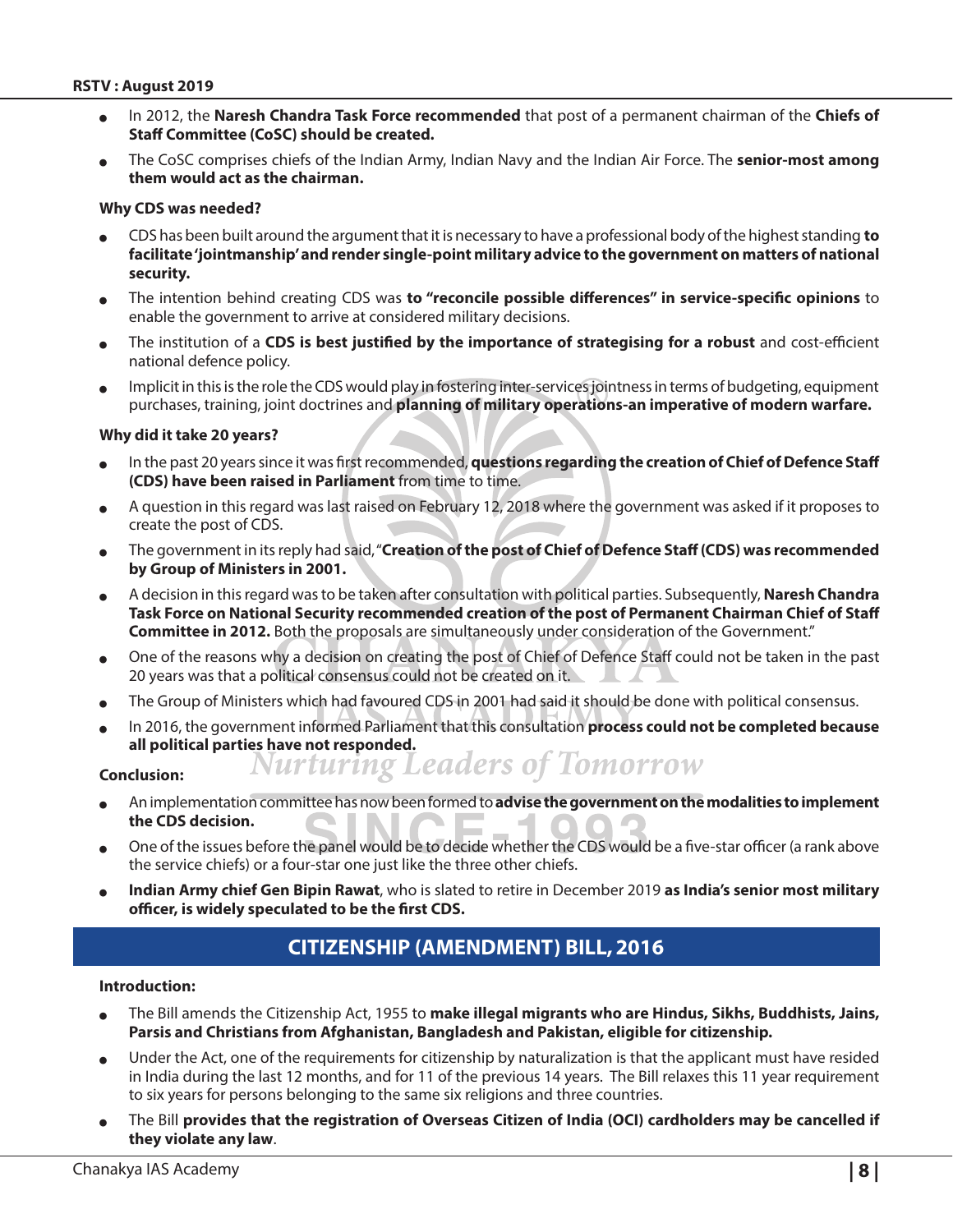#### **Highlights of the Bill:**

- <sup>O</sup> The Bill makes illegal migrants eligible for citizenship on the basis of religion. **This may violate Article 14 of the Constitution which guarantees right to equality.**
- The Bill allows cancellation of Overseas Citizen of India (OCI) registration for violation of any law. This is a wide ground that may cover a range of violations, including minor offences (e.g. parking in a no parking zone).

#### **Features of the Bill:**

- <sup>O</sup> **Definition of illegal migrants:**
	- $\circ$  The Citizenship Act, 1955 **prohibits illegal migrants from acquiring Indian citizenship.**
	- $\circ$  The Bill amends the Act to provide that the following minority groups will not be treated as illegal migrants: Hindus, Sikhs, Buddhists, Jains, Parsis and Christians from Afghanistan, Bangladesh and Pakistan.
	- **P However, to get this benefit, they must have also been exempted from the Foreigners Act, 1946 and the Passport (Entry into India) Act, 1920 by the central government.**

#### **Citizenship by naturalization:**

- The 1955 Act allows a person to apply for citizenship by naturalization if he meets certain qualifications.
- $\circ$  One of these is that the person must have resided in India or served the central government for a certain period of time:
	- For the 12 months immediately preceding the application for citizenship, and
	- For 11 of the 14 years proceeding the 12-month period.
	- $\blacksquare$  For people belonging to the same six religions and three countries, the Bill relaxes the 11-year requirement to six years.
- Cancellation of registration of Overseas Citizen of India cardholder:
	- $\circ$  The 1955 Act provides that the central government may cancel registration of OCIs on certain grounds, including:
		- $\blacksquare$  If the OCI had registered through fraud, or
		- If within five years of registration, the OCI was sentenced to imprisonment for two years or more.
		- The Bill adds one more ground for cancelling registration, that is, if the OCI has violated any law in the country.

#### **Need for the Bill:**

- There are thousands of Hindus, Sikhs, Jains, Buddhists, Christians and Parsis who have entered India after facing religious persecution in countries like Pakistan, Bangladesh and Afghanistan without any valid document.
- <sup>O</sup> **These refugees have been facing difficulty in getting Long Term Visa (LTV) or Citizenship.**
- <sup>O</sup> The existing Citizenship law does not allow anyone granting Indian nationality **if he or she can not show proof of documents on country of birth** and therefore they have to stay at least 12 years in India.

#### **Challenges of the Bill:**

- It makes illegal migrants eligible for citizenship based on their religion and clearly violates Article 14 of the Constitution.
- The bill clearly violates the Assam Accord. Whatever one may think of it, the issue of the credibility of an accord signed by the Union of India is not entirely a trivial one. And it may have ramifications for future negotiations.
- The bill has potentially interesting implications for asymmetric federalism. One of the proposals under consideration is to exempt Assam from the purview of the bill while making it applicable to the rest of India.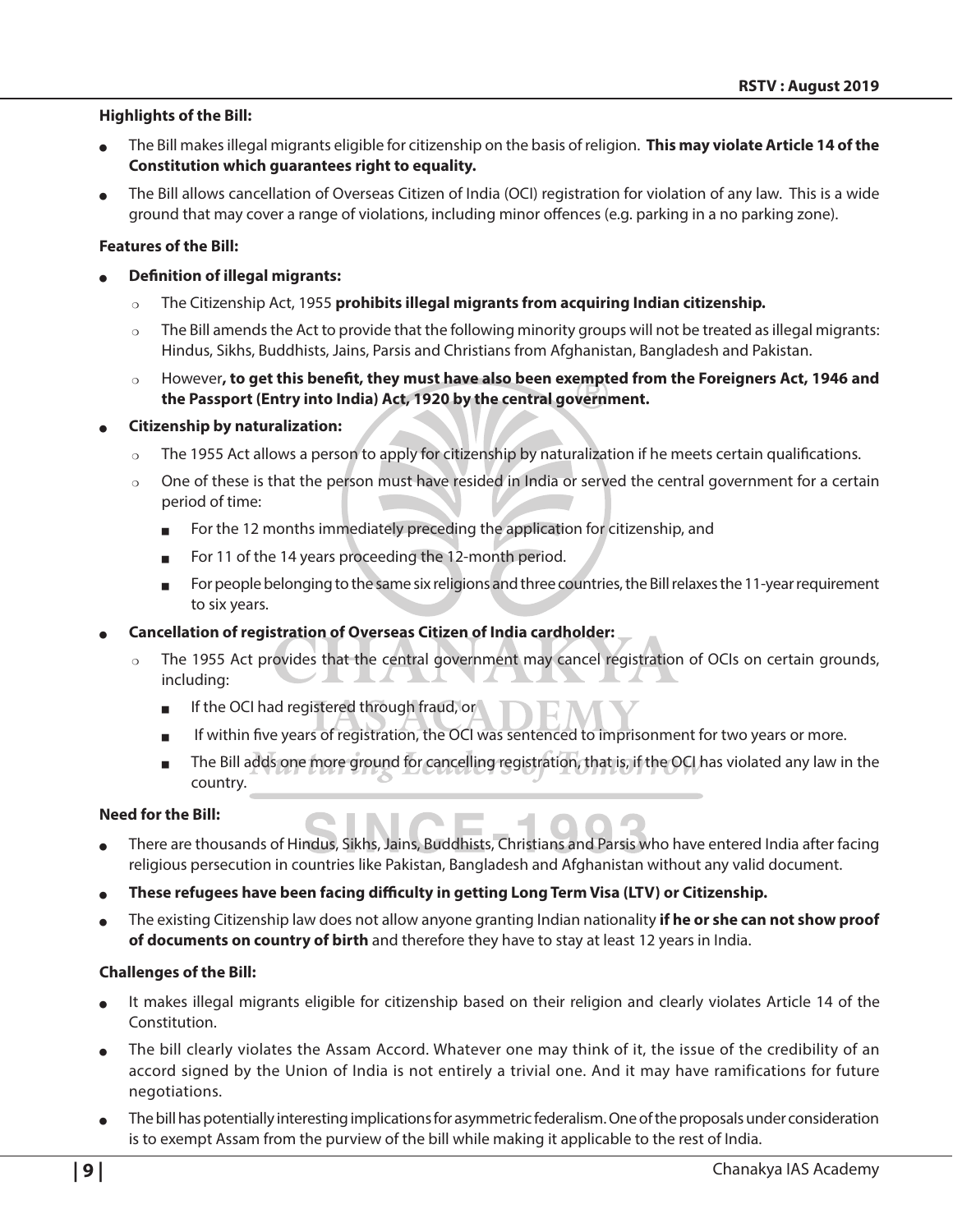#### **Way Forward:**

- The process of completing the National Register of Citizens is on, and either way its results are going to leave large numbers of people disaffected and vulnerable.
- The real challenge for India will begin after the process of identifying immigrants is done.
- Instead of simply saying that members belonging to particular religions will be eligible for differential treatment, the bill should have laid down some general secular criteria (persecution history, history of migration etc.) which could, in principle, at least, be applied to all groups.
- But the direct exclusion of Muslims from being eligible for this pathway under any circumstances makes the constitutional form and citizenship communal.

# **CONSUMER PROTECTION BILL 2019**

#### **Introduction**

- The Consumer Protection Bill, 2019 seeks to strengthen rights of consumers and provides a mechanism for redressal of complaints regarding defects in goods and deficiency in services.
- Bill provides to establish authorities for timely and effective administration and settlement of consumer disputes.
- The bill will replace the Consumer Protection Act, 1986.
- The Bill proposes setting up of Consumer Disputes Redressal Commission and forums at the district, state and national levels for adjudicating consumer complaints.
- It also seeks to set up a Central Consumer Protection Authority (CCPA) to promote, protect and enforce consumer rights as a class.

#### **Provisions under the Bill**

- There is provision for central government to set up a Central Consumer Protection Authority (CCPA) to promote, protect and enforce the rights of consumers and will be empowered to investigate, recall, refund and impose penalties.
- There is also a provision for class action law suit for ensuring that rights of consumers are not infringed upon.

#### **Salient Features of the Bill**

- **Central Consumer Protection Authority (CCPA):** 
	- Iomorrow  $\circ$  Executive Agency to provide relief to a class of consumers.
	- $\circ$  It will regulate matters related to violation of consumer rights, unfair trade practices, and misleading advertisements.
- **Functions of CCPA:** 
	- $\circ$  Conduct investigations into violations of consumer rights and institute Complaints / Prosecution.
	- $\circ$  Order recall of unsafe goods and services.
	- $\circ$  Order discontinuance of Unfair Trade Practices and Misleading Advertisements.
	- $\circ$  Impose penalties on Manufactures /Endorsers /Publishers of Misleading Advertisements.

#### **Simplified dispute Resolution Process**

#### **Pecuniary Jurisdiction enhanced to-**

- $\circ$  Consumer Disputes Redressal Commissions (CDRCs) will be set up at the district, state, and national levels.
- $\circ$  Complaints against an unfair contract can be filed with only the State and National Appeals from a District CDRC will be heard by the State CDRC.
- $\circ$  Appeals from the State CDRC will be heard by the National CDRC.
- Final appeal will lie before the Supreme Court.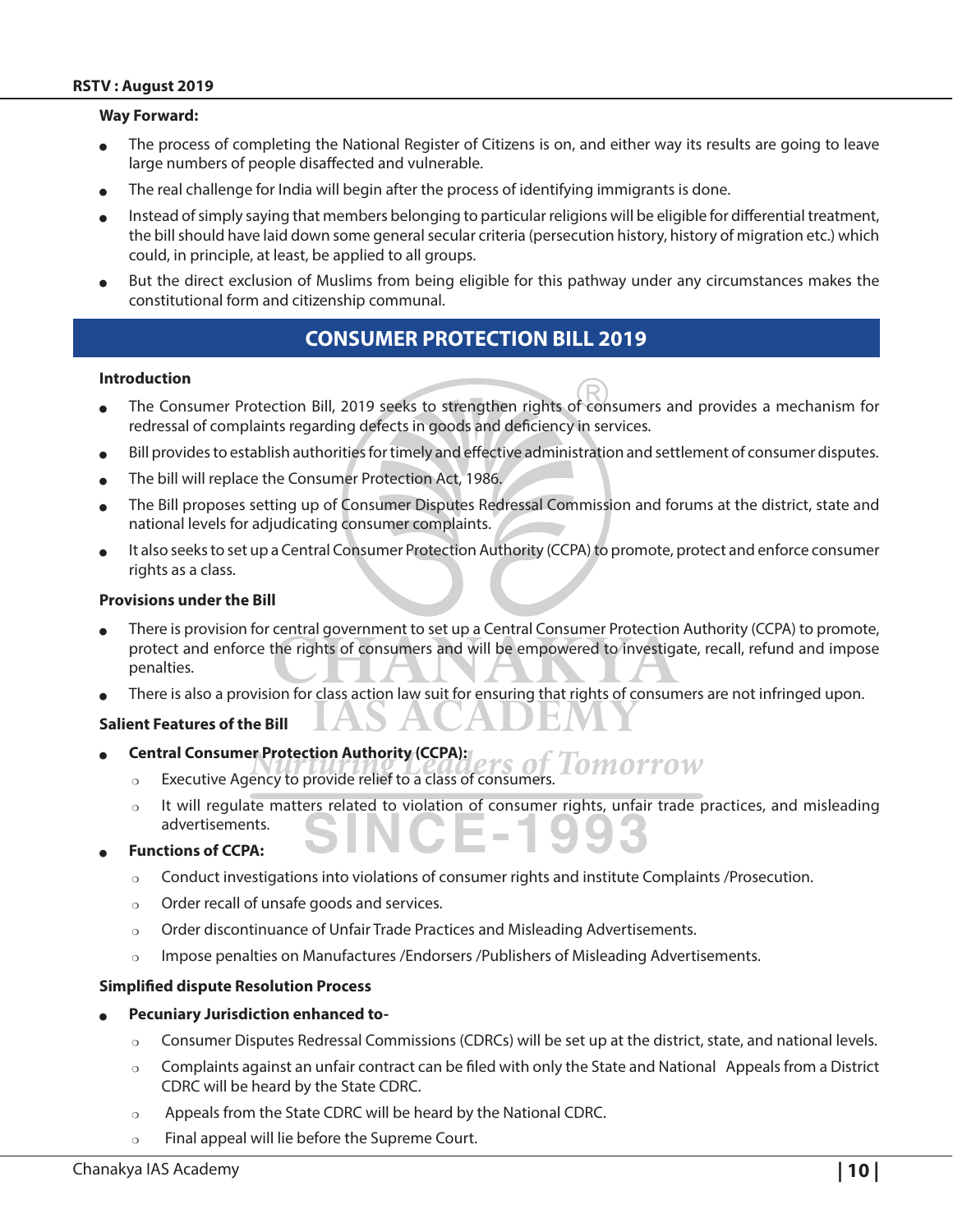- $\circ$  The District CDRC will entertain complaints where value of goods and services does not exceed Rs one crore.
- $\circ$  The State CDRC will entertain complaints when the value is more than Rs one crore but does not exceed Rs 10 crore.
- $\circ$  Complaints with value of goods and services over Rs 10 crore will be entertained by the National CDRC.
- A consumer can file a complaint with CDRCs in relation to:
	- Unfair or restrictive trade practices;
	- Defective goods or services;
	- <sup>Q</sup> Overcharging or deceptive charging; and
	- The offering of goods or services for sale which may be hazardous to life and safety.
- <sup>O</sup> **Deemed admissibility after 21days of filing.**
- **Empowerment of Consumer Commission to enforce their orders.**
- Appeals only on question of law after second stage.
- **Ease of approaching consumer commission:** 
	- $\circ$  Filing from place of residence
	- $\circ$  E-filing
	- $\circ$  Videoconferencing for hearing
- **Mediation** 
	- o An Alternate Dispute Resolution (ADR) mechanism.
	- $\circ$  Reference to Mediation by Consumer Forum wherever scope for early settlement exists and parties agree for it.
	- $\circ$  Mediation cells to be attached to Consumer Forum.
	- $\circ$  No appeal against settlement through mediation.
- **Product Liability** 
	- o A manufacturer or product service provider or product seller to be responsible to compensate for injury or damage caused by defective product or deficiency in services.
- The Basis for product liability action will be:
	- $\circ$  Manufacturing defect
	- <sup>P</sup> Design defect omorrow
	- $\circ$  Deviation from manufacturing specifications
	- $\circ$  Not conforming to express warranty
	- $\circ$  Failing to contain adequate instruction for correct use
	- $\circ$  Services provided are faulty, imperfect or deficient

#### **Penalties for misleading Advertisements**

- The CCPA may impose a penalty on a manufacturer or an endorser of up to Rs 10 lakh and imprisonment for up to two years for a false or misleading advertisement.
- In case of a subsequent offence, the fine may extend to Rs 50 lakh and imprisonment of up to five years.
- <sup>O</sup> CCPA can also prohibit the endorser of a misleading advertisement from endorsing that particular product or service for a period of up to one year.
- For every subsequent offence, the period of prohibition may extend to three years.

#### **Bill Benefits to Consumers:**

- Presently Consumer only has a single point of access to justice, which is time consuming.
- <sup>O</sup> Additional swift executive remedies are proposed in the bill through **Central Consumer Protection Authority (CCPA).**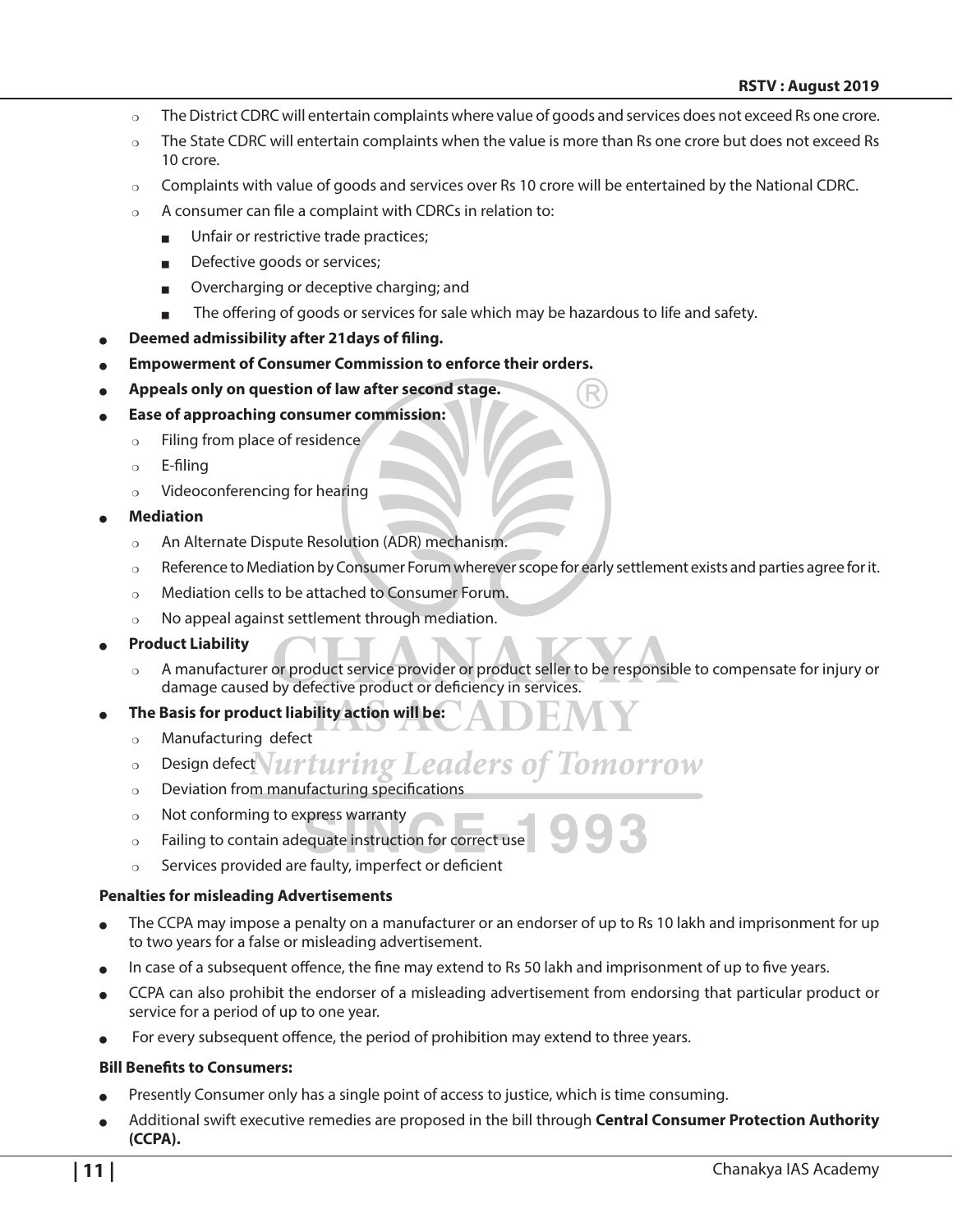- <sup>O</sup> Deterrent punishment to **check misleading advertisements and adulteration of products.**
- Product liability provision to deter manufacturers and service providers from delivering defective products or deficient services.
- **Ease of approaching** Consumer Commission and Simplification of Adjudication process.
- Scope for early disposal of cases through **mediation.**
- Provision for rules for new age consumer issues: **e-commerce & direct selling.**

#### **Conclusion**

- With an aim to protect the interest of consumers, the Consumer Protection Bill 2019 has been passed.
- Apart from manufacturers and service providers, celebrity endorsers too will now face fines and jail terms for making misleading claims in advertisements.
- The bill, which is yet to become law, seeks to penalise misleading advertisements in virtually any medium, be it television, radio, print, outdoor ads, e-commerce, direct selling or telemarketing.
- This will plug a huge gap in the advertising industry, which has been so far monitored by the self-regulatory watchdog Advertising Standards Council of India (ASCI).

# **DAM SAFETY BILL**

#### **Introduction**

- A bill which seeks to provide uniform safety procedures for specified dams in the country was introduced in the Lok Sabha on 29 July, 2019. And passed by Lok Sabha on 2nd August, 2019.
- The Dam Safety Bill, 2019 was introduced by Jal Shakti Minister Gajendra Singh Shekhawat.
- The Bill provides for the surveillance, inspection, operation, and maintenance of specified dams across the country.
- It also provides for an institutional mechanism to ensure the safety of such dams.

#### **Applicability of the Bill**

- The Bill applies to all specified dams in the country.
- These are dams with:
	- $\circ$  Height more than 15 metres, or
	- o Height between 10 metres to 15 metres and subject to certain additional design and structural conditions.

#### **What the bill provides for:**

- **National Committee on Dam Safety (NCDS):** 
	- o The Bill provides for a National Committee on Dam Safety (NCDS), with state representatives and specialists, for the purpose of maintaining standards of dam safety and prevention of dam failure-related disasters, evolve dam safety policies and recommend necessary regulations.
	- $\circ$  Its ambit would include dams created due to land slide or glaciers outside India.
	- $\circ$  Other tasks include establishing an early warning system and explore possibilities of providing compensations through insurance coverage.
- **Members of the Committee** 
	- $\circ$  The National Committee on Dam Safety will be constituted and will be chaired by the Chairperson, Central Water Commission.
	- All other members will be nominated by the central government, and include:
		- $\Box$  up to 10 representatives of the central government,
		- up to seven representatives of the state governments (by rotation), and
		- Up to three dam safety experts.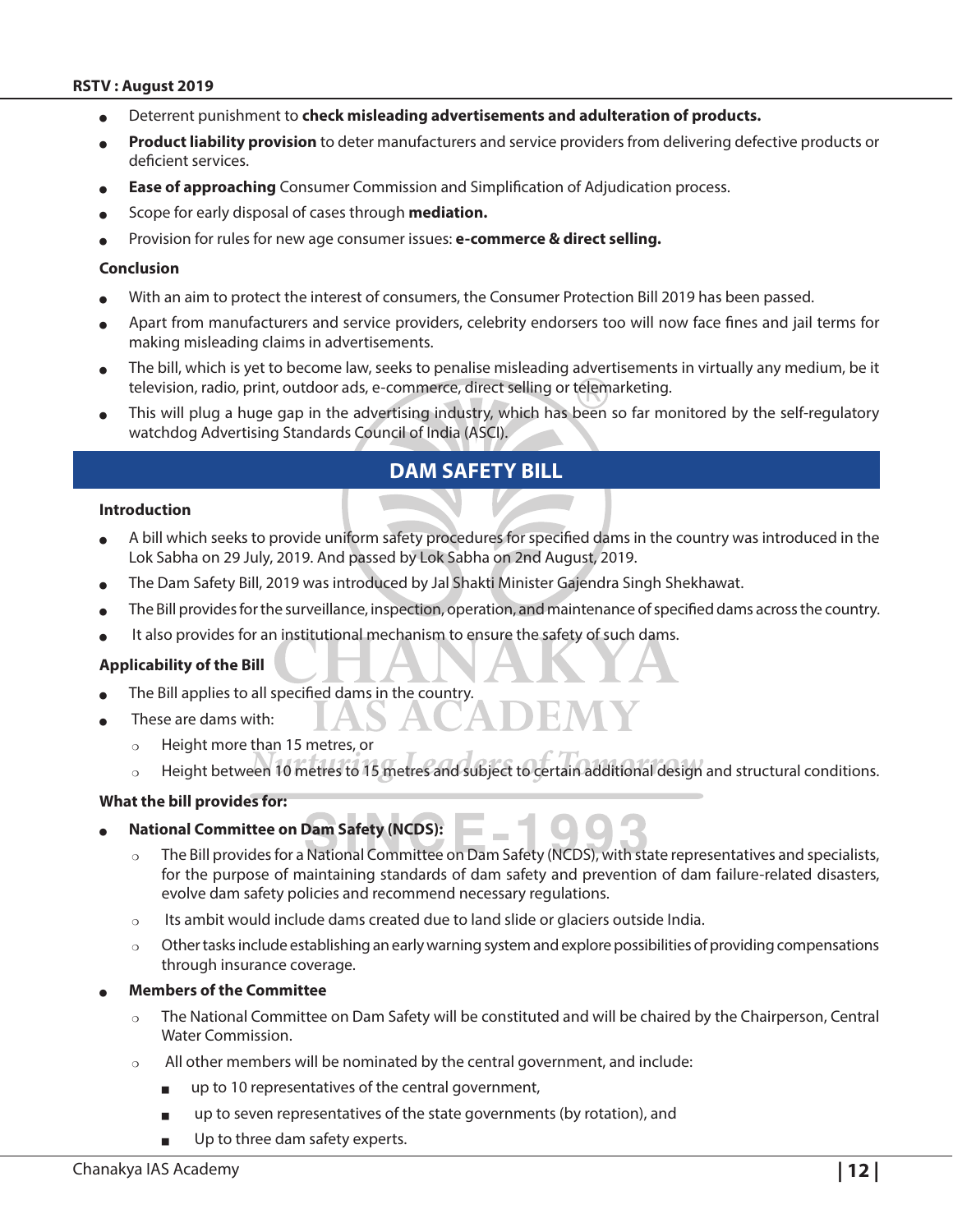#### **Functions of the Committee**

- $\circ$  Functions of the Committee include:
	- Formulating policies and regulations regarding dam safety standards and prevention of dam failures, and
	- **EXECUTE:** Analysing causes of major dam failures and suggesting changes in dam safety practices.

#### **National Dam Safety Authority (NDSA):**

- $\circ$  There would be a regulatory body, National Dam Safety Authority (NDSA), to implement the NCDS's policies and guidelines, resolve issues between states and others and maintain a national data base on dams.
- $\circ$  This authority would perform the role of a State Dam Safety Organization for a dam owned by a central public sector undertaking or extended over two or more states or where a dam in one state is owned by another state to eliminate potential causes of conflicts.

#### **Members of the Authority**

 $\circ$  The National Dam Safety Authority will be headed by an officer, not below the rank of an Additional Secretary, who will be appointed by the central government.

#### **Functions of the Authority**

- $\circ$  Functions of the Authority include:
	- Implementing the policies formulated by the National Committee on Dam Safety.
	- Resolving issues between State Dam Safety Organizations (SDSOs), or between a SDSO and any dam owner in that state,
	- Specifying regulations for inspection and investigation of dams, and
	- Providing accreditation to agencies working on construction, design, and alteration of dams.

#### **State Dam Safety Organization:**

- $\circ$  State governments will establish State Dam Safety Organizations (SDSOs).
- $\circ$  All specified dams situated in a state will fall under the jurisdiction of that state's SDSO.
- **Properser Authority Figure 1 and Taylor Series Authority will act as the SDSO.**
- $\circ$  These include cases where a dam:
	- $\blacksquare$  is owned by one state but situated in another state,
	- extends over multiple states, or
	- is owned by a central public sector undertaking. omorrow

#### **Functions of the Organization:**

- $\circ$  Functions of the SDSOs include:
	- keeping perpetual surveillance, inspecting, and monitoring the operation and maintenance of dams,
	- <sup>Q</sup> keeping a database of all dams, and
	- recommending safety measures to owners of dams.

#### **State Committee on Dam Safety:**

- $\circ$  The Bill envisages State Committee on Dam Safety to ensure proper surveillance, inspection, operation and maintenance of all dams in a state for their safe functioning.
- $\circ$  It seeks to impose an obligation on the central and state governments and other owners of dams to set up mechanisms for ensuring continued safety of dams through regular inspections, risk assessments, classify dams for vulnerability, prepare emergency action plan and disaster management, etc.
- $\circ$  The Bill provides for the constitution of State Committees on Dam Safety by state governments.

#### **Functions of the Committee**

- $\circ$  Functions of the Committee include:
	- reviewing the work of the SDSO,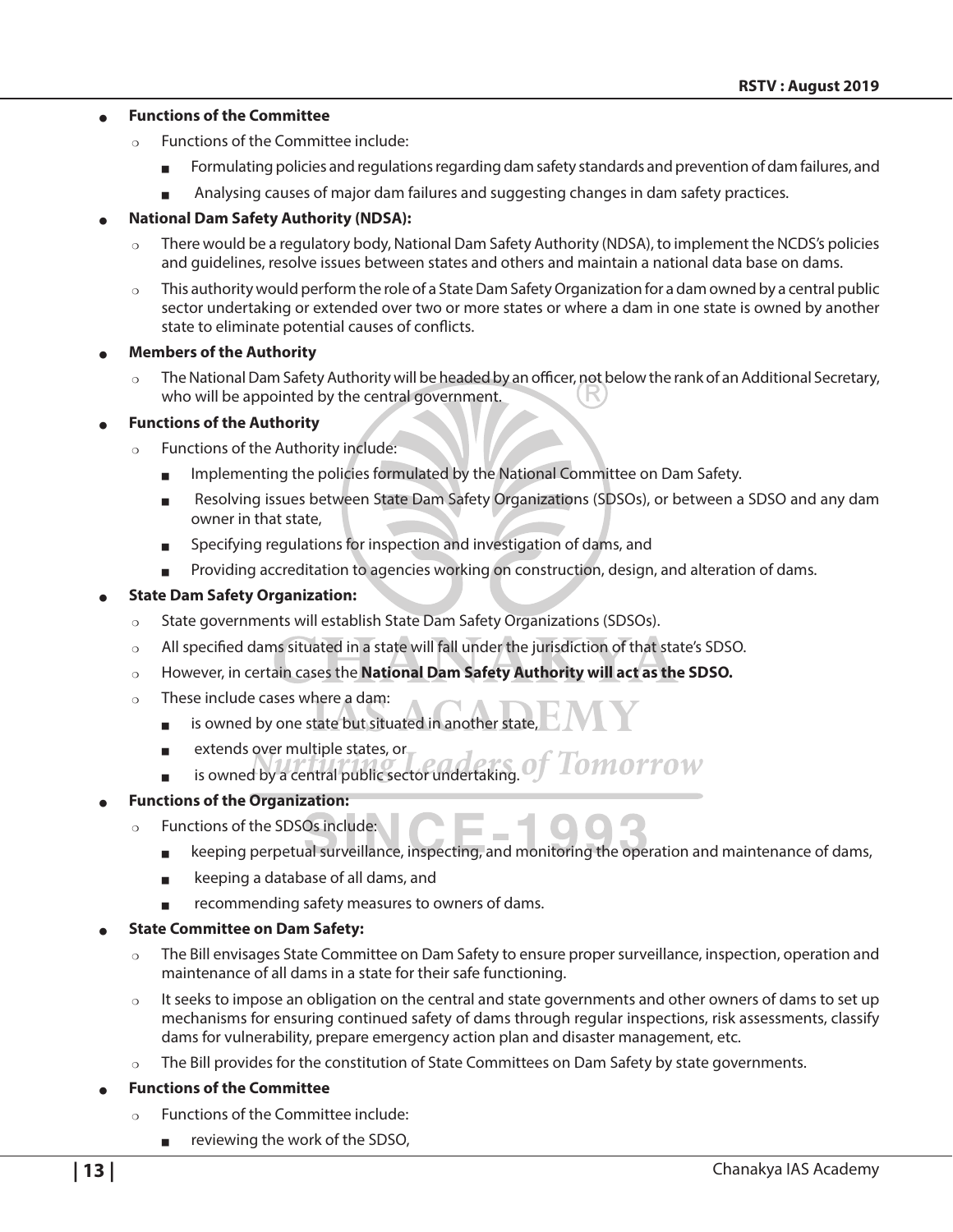- ordering dam safety investigations,
- $\Box$  recommending dam safety measures and reviewing the progress on such measures, and
- $\blacksquare$  Assessing the potential impact on upstream and downstream states.
- $\circ$  These states will also have their representatives on the State Committee.

#### **State Dam Safety Authority**

<sup>P</sup> There would be a State Dam Safety Authority which would submit annual reports to the **Parliament and National Disaster Management Authority**.

#### **What Does the Bill Says**

- The Bill says dams are critical infrastructure developed for irrigation, power generation, flood moderation and supply of water for drinking and industrial use.
- As such their safety has serious consequences for human life, ecology and public and private assets and a matter of great concern to the general public and becomes a national responsibility to take necessary steps to ensure it.
- <sup>O</sup> Starting with a Standing Committee under the chairman of the Central Water Commission in 1982, efforts were made to persuade states to legislate such a mechanism, since water is a state subject.
- But later, as Andhra Pradesh and West Bengal demanded a uniform central legislation the central government initiated a central legislation.

#### **Challenges against the bill**

- There are 5,254 large dams in operation and another 447 under construction. Then, there are thousands of other medium and small dams also, built and op**er**ated by multiple players.
- Their safety is of utmost importance because of the serious consequences any breach in their safety would have on human life and property.

#### **Age of the Dams:**

- There are 5745 reservoirs in the country of which 293 are more than 100 years old.
- The age of 25% of dams is between 50 to 100 years old. omorrow
- And 80% are over 25 years old.
- 40 Dams have collapsed in India since Independence.

#### **Design and Structure of the Dams**

- Their design, Hydrology is not at far with the current thinking and practices.
- Large number of siltation.
- Water holding Capacity get reduced.
- No systematization between the dam owners.

#### **Factors that affect the safety**

- Landscapes
- Land dunes Change
- Pattern of rainfall
- Structural features
- Age of the Dams.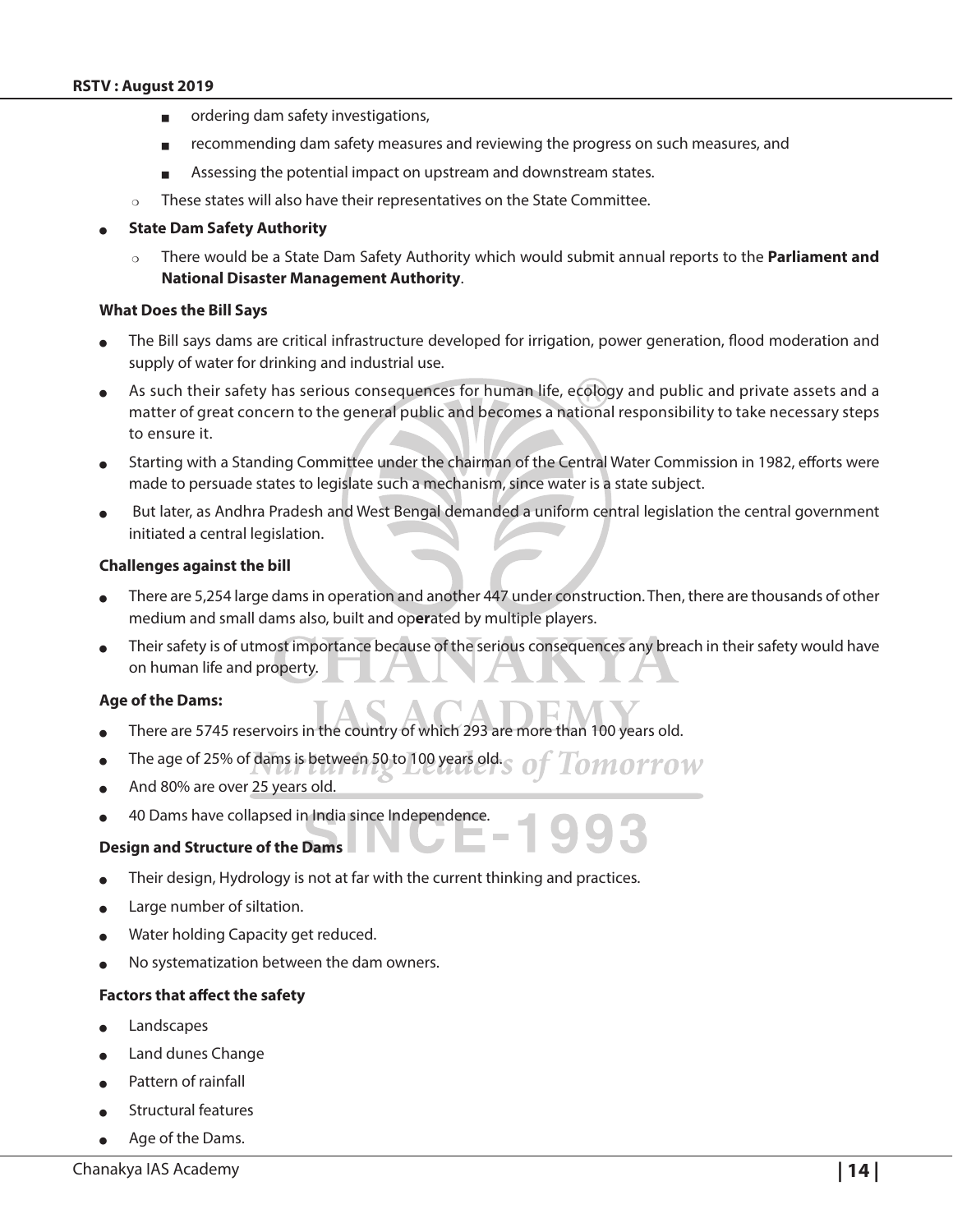#### **Obligations of Dam Owners**

- Owners of specified dams are required to provide a dam safety unit in each dam.
- This unit will inspect the dams:
	- $\circ$  Before and after the monsoon session, and
	- $\circ$  During and after every earthquake, flood, or any other calamity or sign of distress.
- Dam owners will be required to prepare an emergency action plan, and carry out risk assessment studies for each dam at specified regular intervals.
- Dam owners will also be required to prepare a comprehensive dam safety evaluation of each dam, at regular intervals, through a panel of experts.
- The evaluation will be mandatory in certain cases such as major modification of the original structure, or an extreme hydrological or seismic event.

#### **Offences and Penalties**

- The Bill provides for two types of offences. These are:
	- $\circ$  Obstructing a person in the discharge of his functions under the Bill, and
	- $\circ$  Refusing to comply with directions issued under the Bill.
	- $\circ$  Offenders will be punishable with imprisonment of up to one year, or a fine, or both.
- If the offence leads to loss of lives, the term of imprisonment may be extended up to two years.
- <sup>O</sup> Offences will be cognizable only when the complaint is made by the government, or any authority constituted under the Bill.

#### **Conclusion**

- The Lok Sabha passed the Dam Safety Bill, 2019 by a voice vote.
- The Bill seeks to provide for institutional mechanism for surveillance, inspection, operation and maintenance of specified dams across the country.
- Jal Shakti Minister said the Centre had no intention of taking over the powers of States through the draft law.

# **DEFIANT TAIWAN, ADAMANT CHINA**

**Nurturing Leaders of Tomorrow** 

#### **Introduction:**

- <sup>O</sup> **Taiwan's President rejected the Chinese President call for unification** under a **"one country, two systems"** approach.
- One country, two systems refers to a framework similar to Hong Kong in which the territory became part of China but retained a degree of autonomy.
- Taiwan and China split in a civil war that brought the Communist Party to power in China in 1949.
- The rival nationalists set up their own government on Taiwan, an island 160km off the Chinese mainland.
- While **Taiwan is self-governed and de facto independent**, it has never formally declared independence from the mainland.

#### **Reasons of China-Taiwan division:**

- Both sides were part of the same Chinese family and that Taiwanese independence was "an adverse current from history and a dead end".
- Taiwanese people "must understand that independence will only bring hardship,".
- Instead, **unification was "an inevitable requirement for the great rejuvenation of the Chinese people".**
- Beijing "reserves the option of taking all necessary measures" against outside forces that interfere with peaceful reunification and Taiwanese separatist activities.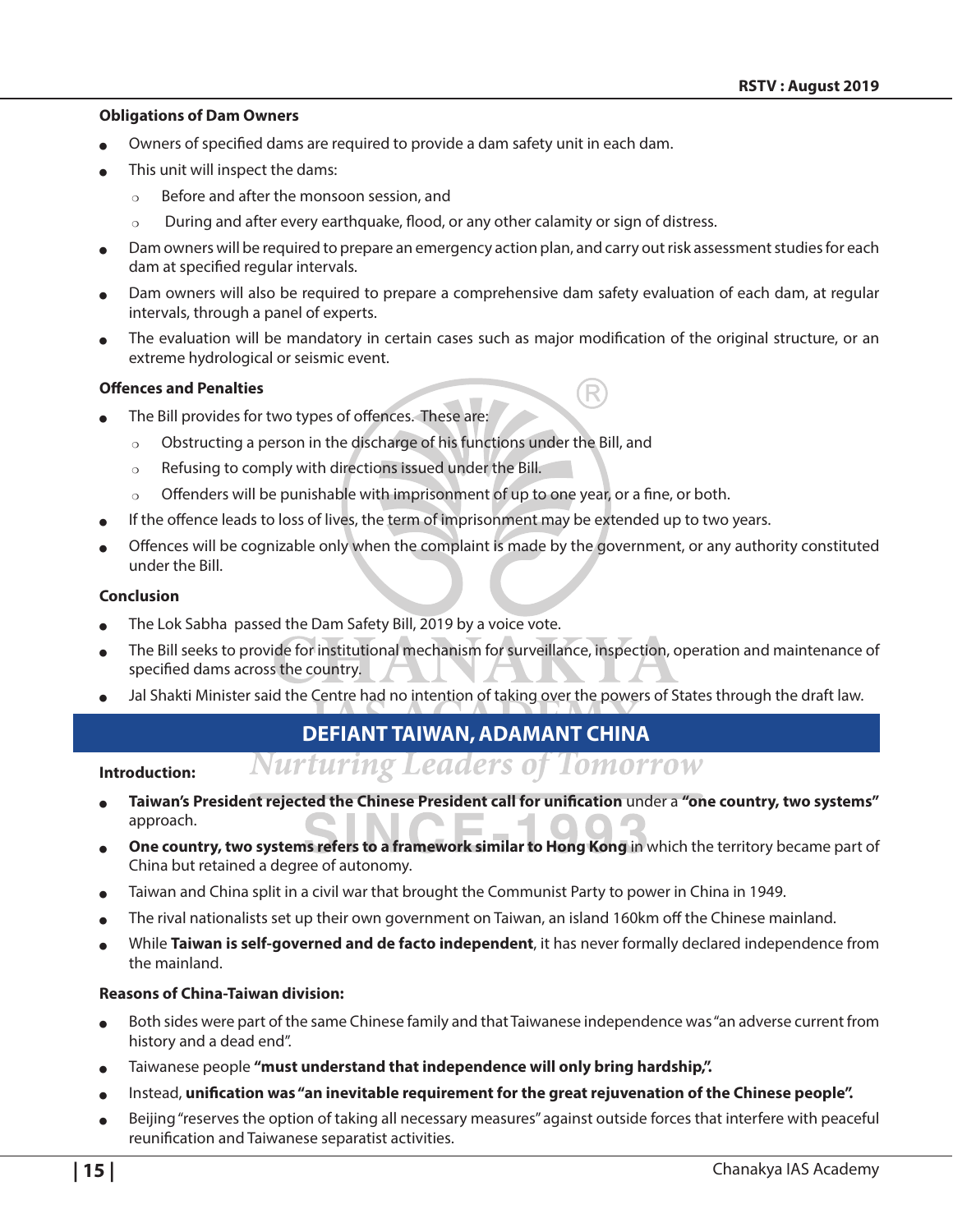#### **One-China Policy:**

- <sup>O</sup> The One China policy is also different from the **"One China principle", which is the principle that insists both Taiwan and mainland China are inalienable parts of a single "China".**
- Any country wishing to establish diplomatic relations with Beijing must acknowledge there is only "One China" and sever all formal ties with Taiwan.

#### **Background:**

- The policy can be **traced back to 1949 and the end of the Chinese civil war**.
- The defeated Nationalists, also known as the Kuomintang, retreated to Taiwan and made it their seat of government while the victorious Communists declared the People's Republic of China.
- Both sides said they represented all of China.
- Initially, many governments including the US recognised Taiwan as they shied away from Communist China.

#### **Opposition to one-China Policy:**

- <sup>O</sup> The **One-China principle faces opposition from supporters of the Taiwan independence** movement, which pushes to establish the "Republic of Taiwan" and cultivate a separate identity apart from China called "Taiwanization".
- It has resulted in Taiwan's diplomatic isolation from the international community.
- It maintains vibrant economic and cultural ties with neighbours, and leverages on its emotional relationship with the US to extract concessions.

#### **How India should respond?**

- <sup>O</sup> India **has refused to endorse the "one-China" policy since 2010.**
- As long as negotiations between the **US and China do not see the emergence of a G2, India should probably cautiously welcome it.**
- It should simultaneously strengthen its ties with all the major global powers, including the US, Russia, China, and Japan.
- For India to **agree to a one-China policy, China should reaffirm a one-India policy.**

#### **Conclusion:**

O THEORY CORRECTS OF TOMOTION ASSEMINATION TO THE THIS has remained a contentious issue, both for China and Taiwan. However, India's stand was made clear by told Chinese foreign minister that they must accept **one-India** then only India will recognise one-China.

# **INDIA'S MOON MISSION**

#### **Introduction:**

- **ISRO recently launched the Chandrayaan-2 mission**, after the long delay from the scheduled launch.
- <sup>O</sup> With the successful launch of India's Moon mission Chandrayaan-2; all eyes are now **when the lander and rover modules of the spacecraft will make a soft landing on the surface of the moon.**
- <sup>O</sup> The 640-tonne **GSLV Mk-III rocket** successfully injected the 3,850-kg Chandrayaan-2 composite module into the Earth's orbit.
- According to the revised flight sequence, Chandrayaan-2 would spend 23 days in the Earth's orbit.

#### **Chandrayan-2:**

- <sup>O</sup> Chandrayaan-2 is **India's first lander mission.**
- It **consists of an Orbiter, Lander and Rover**, all equipped with scientific instruments to study the moon.
- <sup>O</sup> The Lander and Rover modules will separate from the orbiter and **make a soft-landing on moon's surface.**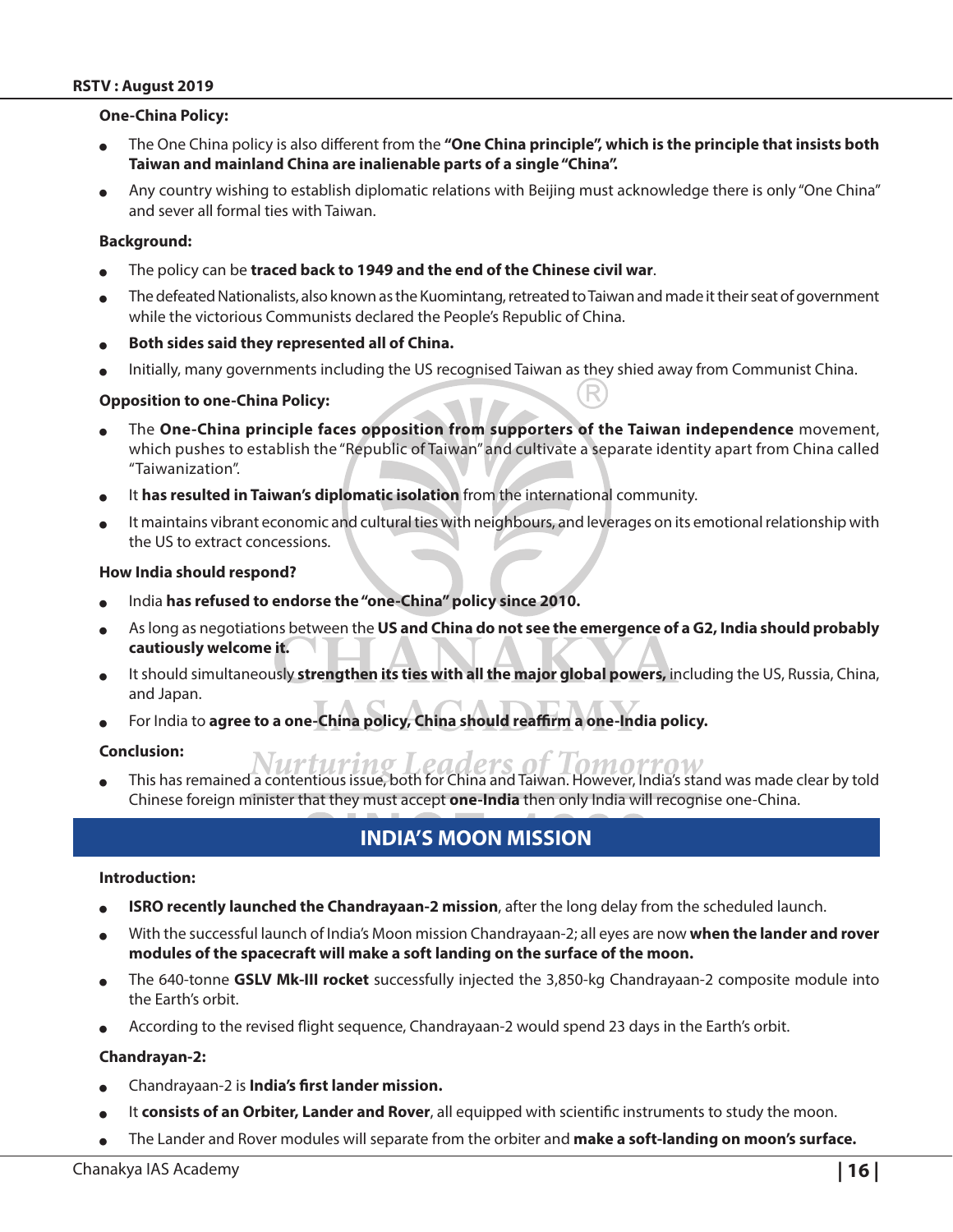- $\bullet$  The lander and rover are designed to work for only 14 days (1 lunar day) while the orbiter would remain in orbit for a year.
- It aims to *explore the Moon's South Polar Region*.
- <sup>O</sup> The mission is an important step in India's plans for planetary exploration, a **program known as Planetary Science and Exploration (PLANEX).**

#### **Orbiter –**

- The Orbiter is a 2379-kg spacecraft with 7 instruments on board.
- <sup>O</sup> It is equipped with **different kinds of cameras to take high-resolution three-dimensional maps of the surface.**
- It also has instruments to study the mineral composition on the moon and the lunar atmosphere, and to assess the abundance of water.
- <sup>O</sup> The Orbiter will **observe lunar surface and relay communication between Earth and the Lander.**

#### **Lander –**

- **ISRO has named the Lander module as Vikram**, after Vikram Sarabhai, the pioneer of India's space programme.
- The 1471-kg lander will remain stationary after touching down on the moon's surface.
- It will carry three instruments that will mainly study the moon's atmosphere.
- One of the instruments will also look out for seismic activity on lunar surface.

#### **Rover –**

- The Rover is a 6-wheeled, Artificial Intelligence-powered and solar-powered vehicle named Pragyan, **meaning wisdom.**
- Once reaching on the moon, the rover will detach itself from the lander.
- Equipped with two instruments, it would slowly crawl on the surface, making observations and collecting **data.**
- Its primary objective is to study the composition of the moon's surface near the landing site.
- It would also determine the abundance of different elements on the moon's surface.

#### **Objective of the Mission:**

- The primary objective of Chandrayaan-2 is to demonstrate the ability to soft-land on the lunar surface and **operate a robotic rover on the surface**.
- Scientific goals include studies of lunar topography, mineralogy, elemental abundance, the lunar exosphere, and signatures of hydroxyl and water ice.

#### **Challenges of the mission:**

- <sup>O</sup> The Lander is the distinguishing feature as this is the **first time that ISRO is attempting to soft-land a module in extra-terrestrial space.**
- <sup>O</sup> Once the **Lander and the Rover, enter the Moon's gravity, they would be in a state of free fall.**
- That could end in crash-landing and destruction of instrument.
- The main challenge is thus in **controlling its speed as it approaches the surface.**
- To enable a smooth landing, the speed of the Lander just ahead of touchdown should be 1 m/s (3.6 km/h) or less.
- Due to lack of air to provide drag, these instruments cannot make use of parachute-like technologies.

#### **Significance of the Mission:**

- With Chandrayaan-2, India will become only the 4th country in the world to land a spacecraft on the moon.
- So far, all landings, human as well as non-human, on the moon have been in areas close to its equator.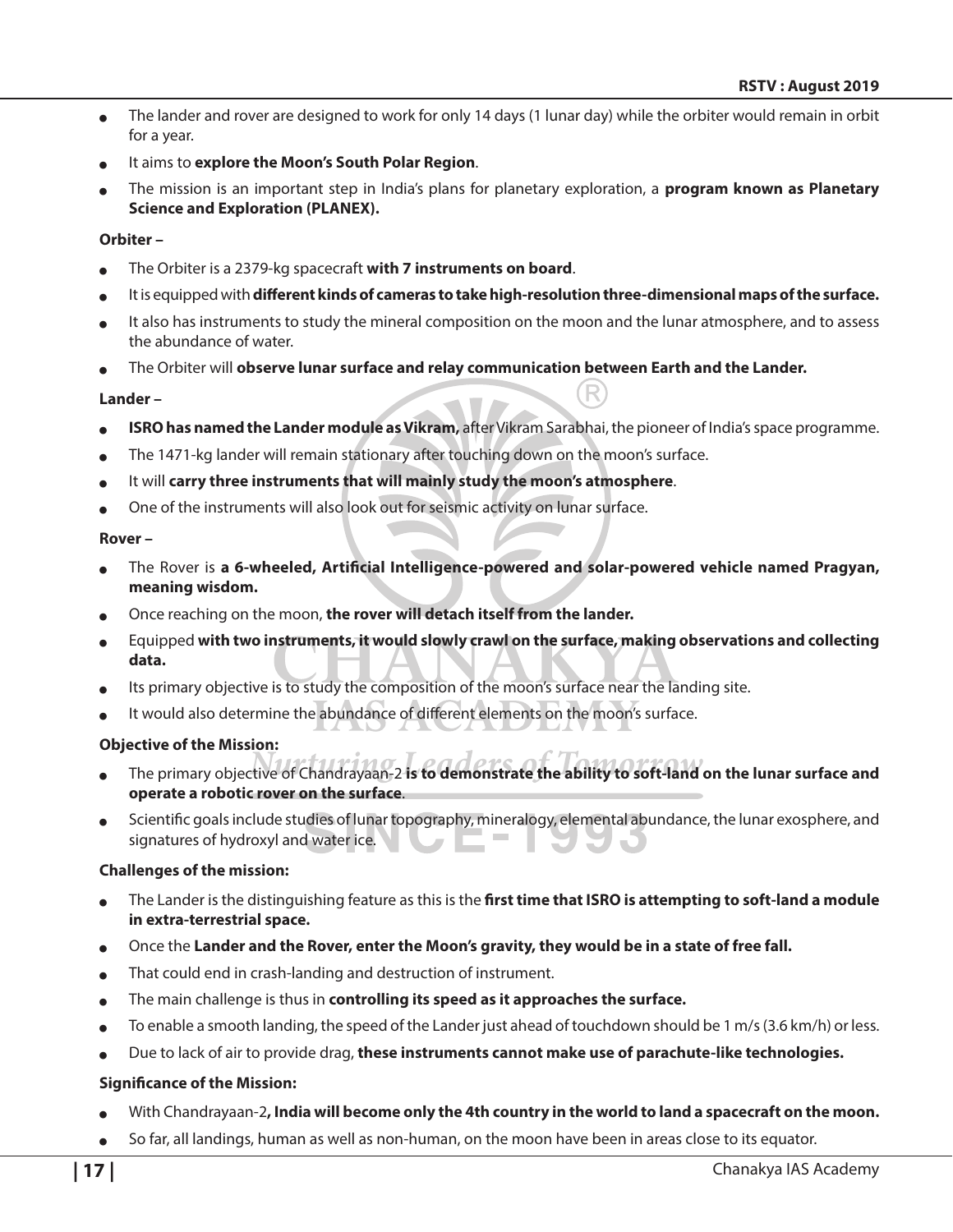- This was mainly because this area receives more sunlight that is required by the solar-powered instruments to function.
- <sup>O</sup> **Chandrayaan-2 will make a landing at a site where no earlier mission has gone, near the South Pole of the moon.**
- It is a completely unexplored territory and therefore offers great scientific opportunity for the mission to discover something new.

#### **South Pole –**

- The south pole of the **moon holds the possibility of the presence of water.**
- In addition, this area is also supposed to have ancient rocks and craters.
- It can thus offer indications of history of moon, and also contain clues to the fossil records of early solar **system.**

#### **Importance of the Mission:**

- **1st space mission to conduct a soft landing** on the Moon's South Polar Region.
- 1st Indian expedition to attempt a soft landing on the lunar surface with home-grown technology.
- <sup>O</sup> **1st Indian mission to explore the lunar terrain with home-grown technology.**
- <sup>O</sup> **4th country ever to soft-land on the lunar surface, after USA, Russia, and China.**
- Through this effort, the aim is to improve our understanding of the Moon discoveries that will benefit India and humanity as a whole.

#### **Conclusion:**

- Indian Lunar Exploration Programme is called Chandrayan-2.
- In Sanskrit, it means "Moon craft". It is the brainchild of the Indian Space Research Organisation (ISRO).
- The Chandrayan- 1 (2008) was planned as an orbiter/impactor; Chandrayan 2 (2019) contains soft Landers/rovers, while Chandrayan 3 (2024) is intended for in situ sampling.

# **MUSLIM WOMEN (PROTECTION OF RIGHTS ON MARRIAGE) BILL 2019**

#### **Introduction:**

Parliament has passed the Muslim Women (Protection of Rights on Marriage) Bill 2019.

Nurturing Leaders of

The Muslim Women (Protection of Rights on Marriage) Act, 2019 has replaced an Ordinance promulgated on triple talaq.

**Tomorrow** 

It will become the law and will replace the 1986 Muslim Women (Protection of Rights on Divorce) Act.

#### **Background:**

- The Supreme Court's judgement in the Shayara Bano case held that the practice of talaq-e-biddat (or triple talaq) unconstitutional.
- After the judgement, government passed Muslim protection Bill also known as, Triple Talaq Bill in Lok Sabha but there has been criticism about the legal and procedural aspects of the bill.

#### **Significance of the Bill:**

- The proposed Bill will protect the rights of married Muslim women and prevent divorce by the practice of instantaneous and irrevocable 'talaq-e-biddat' by their husbands.
- It provides the rights of subsistence allowance, custody of minor children to victims of triple talaq i.e. talaqe-biddat.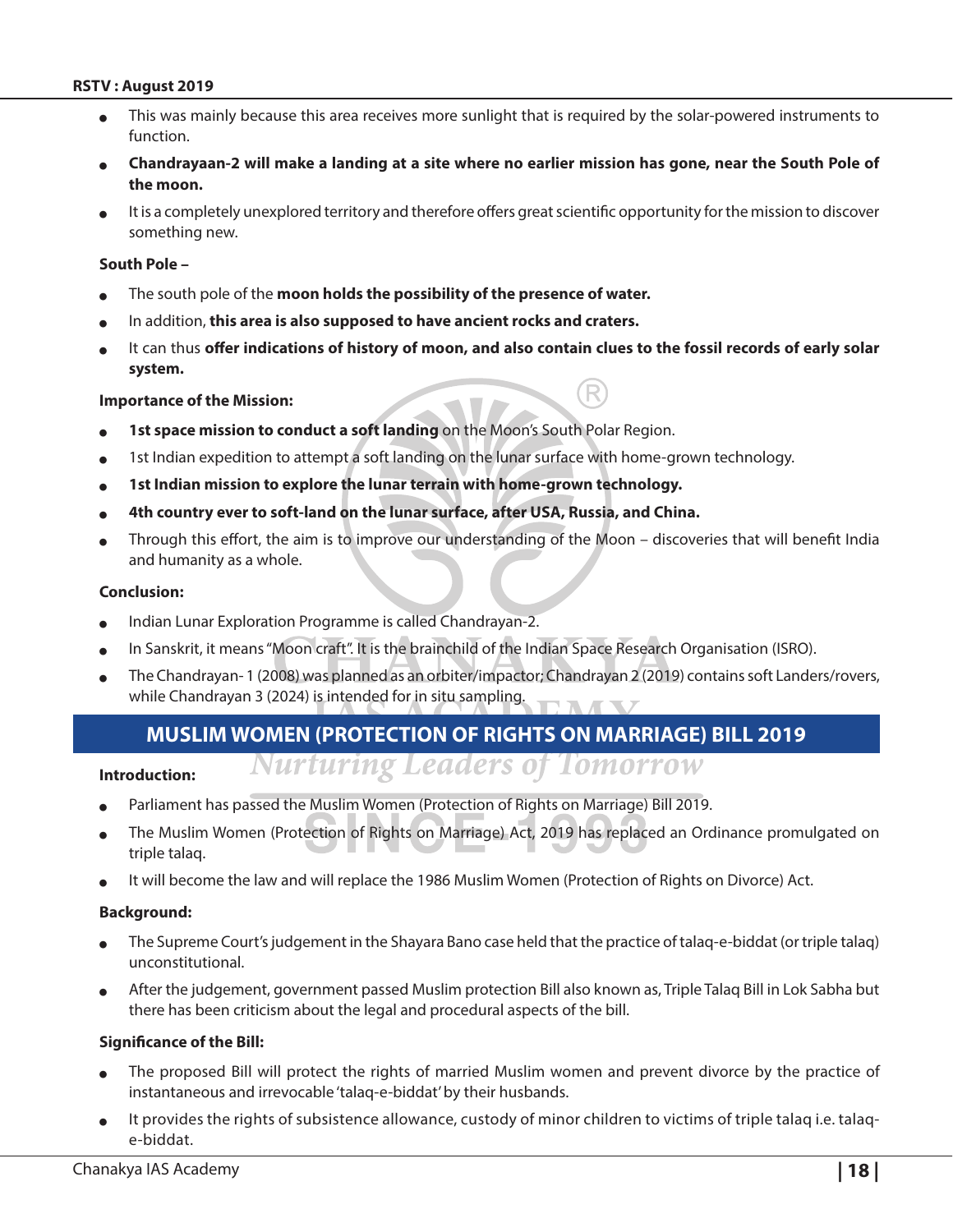#### **Provisions of the Bill:**

#### <sup>O</sup> **Declaration of Talaq:**

- $\circ$  The Act makes all declaration of talaq, including in written or electronic form, to be void (i.e. not enforceable by law) and illegal.
- $\circ$  The Act defines talaq as talaq-e-biddat or any other similar form of talaq pronounced by a Muslim man resulting in instant and irrevocable divorce. Talaq-e-biddat refers to the practice under Muslim personal laws where pronouncement of the word 'talaq' thrice in one sitting by a Muslim man to his wife results in an instant and irrevocable divorce.

#### **Offence and Penalty:**

- <sup>P</sup> The Act makes a declaration of talaq a **cognizable offence,** attracting up to **three years imprisonment** with a **fine.**
- $\circ$  The offence will be cognizable only if information relating to the offence is given by:
	- $\blacksquare$  The married woman (against whom talaq has been declared),
	- Or any person related to her by blood or marriage.

#### Bail:

- $\circ$  The Act provides that the Magistrate may grant bail to the accused.
- $\circ$  The bail may be granted only after hearing the woman (against whom talag has been pronounced), and if the Magistrate is satisfied that there are reasonable grounds for granting bail.
- **Compounding Offence:** 
	- $\circ$  The offence may be compounded (i.e. the parties may arrive at a compromise) by the Magistrate upon the request of the woman (against whom talaq has been declared).
	- $\circ$  The terms and conditions of the compounding of the offence will be determined by the Magistrate.
- <sup>O</sup> **Allowance:**
	- o A Muslim woman, against whom talaq has been declared, is entitled to seek subsistence allowance from her husband for herself and for her dependent children. The amount of the allowance will be determined by the Magistrate.

#### **Custody:**

<sup>P</sup> A Muslim woman, against whom such talaq has been declared, is entitled to seek custody of her minor children. The manner of custody will be determined by the Magistrate.

#### **Cons of the Bill:**

- The Bill does not provide the victimised woman any additional benefits in terms of her rights in marriage and divorce.
- <sup>O</sup> Since the Bill says that triple talaq is cognizable and non-bailable, married Muslim man become vulnerable target as policemen can arrest and investigate the accused with or without the complaint from wife or any other person.
- Since, the aim of the law is to protect the rights of women, but there is no such clause of her children or if they have children under the age of 18, there is no clause provided for who will take care of their education, health, financial and other needs.

#### **Conclusion:**

- Though Bill seeks Protection of rights on marriage for Muslim women and and prevent divorce by the practice of instantaneous and irrevocable 'talaq-e-biddat' by their husbands.
- It provides the rights of subsistence allowance, custody of minor children to victims of triple talaq i.e. talaqe-biddat.
- Still there are needs of some more provisions to be provided for the protection of their rights.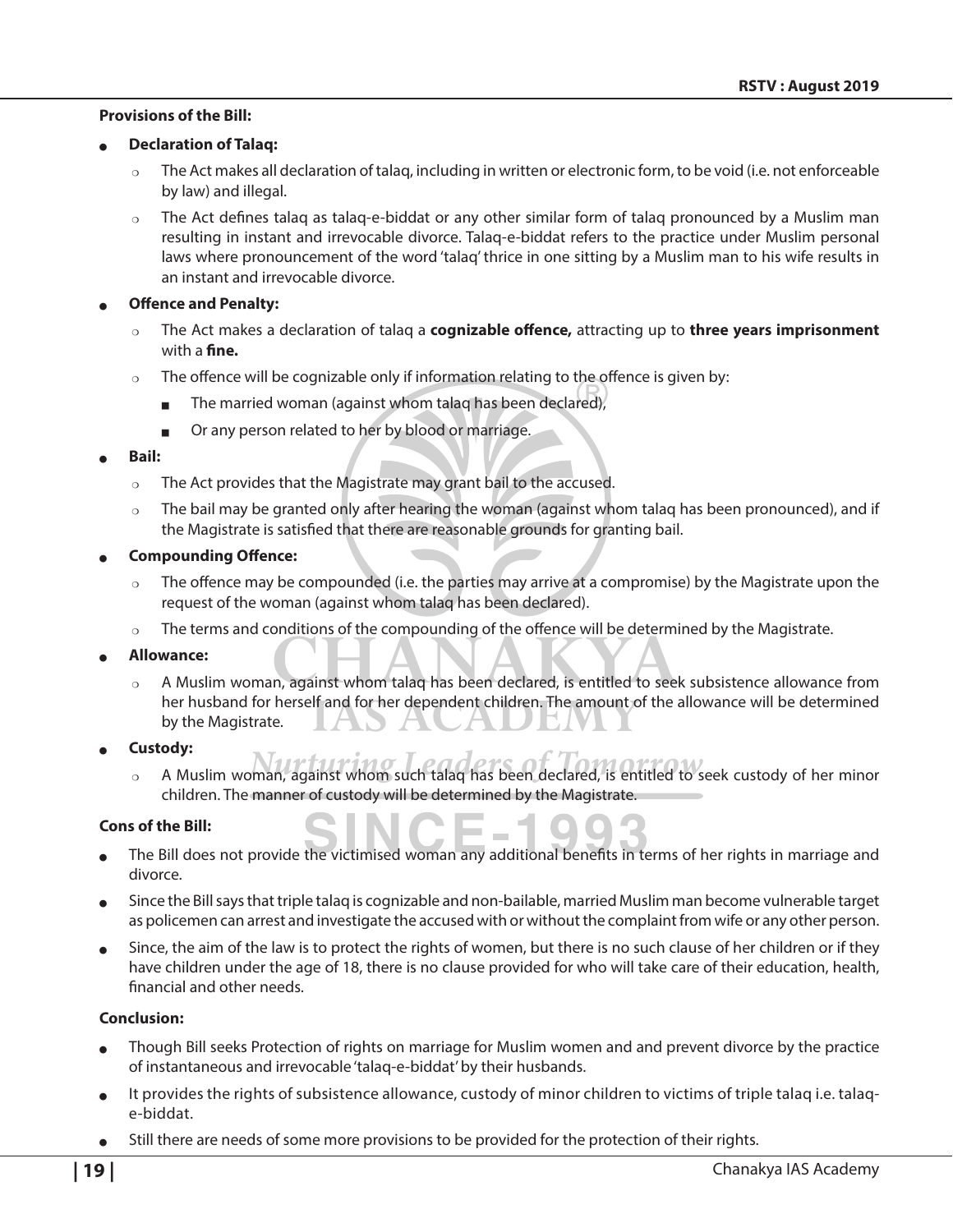# **RESERVATION: WHO WILL BENEFIT**

#### **Introduction:**

- <sup>O</sup> The Union government has tabled a **constitutional amendment bill to provide 10 per cent reservation in jobs**  and higher education to economically backward sections among the upper castes '**the economically weaker sections of citizens have largely remained excluded from attending the higher educational institutions and public employment on account of their financial incapacity to compete with the persons who are economically more privileged'**.
- The Union Cabinet has approved the Constitution (One Hundred and Twenty Fourth Amendment) Bill.
- The government move comes in the backdrop of an upper caste backlash against the government's decision against the Supreme Court's attempt at ring-fencing apprehensions of misuse of the SC/ST Prevention of Atrocities Act.

#### **The Constitution (One Hundred and Twenty-Fourth Amendment) Bill, 2019:**

- The Bill seeks to provide for the advancement of "economically weaker sections" of citizens.
- The bill has to be a constitutional amendment as it overshoots the Supreme Court's 50% cap on quotas and takes the total to 60%. Any increase from that limit will be subject to judicial scrutiny.

#### **Amended Fundamental Rights:**

- Article 15, which prohibits discrimination on the grounds of race, religion, caste, sex or place of birth.
- However, the government may make special provisions for the advancement of socially and educationally **backward classes, or for Scheduled Castes and Scheduled Tribes.**
- The Bill seeks to amend Article 15 to additionally permit the government to provide for the advancement of "economically weaker sections**". Further, up to 10% of seats may be reserved for such sections for admission in educational institutions.** Such reservation will not apply to minority educational institutions.
- Article 16, which prohibits discrimination in employment in government office.
- However, the government can allow reservation for any "backward class of citizens", if they are not adequately represented in the services under the state. **The Bill seeks to amend Article 16 to permit the government to reserve up to 10%** of all posts for the "economically weaker sections" of citizens.

#### **DPSP of Article 46:**

- About Reservation in Education and Economic Interests:  $of Tonorrow$
- <sup>O</sup> According to the objects of the bill, "**The directive principles of state policy contained in Article 46 of the Constitution** enjoins that the State shall promote with special care the educational and economic interests of the weaker sections of the people, and, in particular, of the Scheduled Castes and the Scheduled Tribes, and **shall protect them from social injustice and all forms of exploitation."**
- Economically weaker sections of citizens were not eligible for the benefit of reservation.
- <sup>O</sup> With a view to fulfil the mandate of **Article 46, and to ensure that economically weaker sections of citizens get a fair chance of receiving higher education and participation in employment in the services of the State,** it has been decided to amend the Constitution of India.

#### **The Bill provides reservation for:**

- People who have an annual *income of less than Rs.8 lakhs*, or
- People who own **less than five acres of farm land**, or
- People who have a **house lesser than 1,000 sq feet in a town** (or 100 sq yard in a notified municipal area).

#### **Need of the Reservation:**

<sup>O</sup> The need of this amendment **lies in the foregone opportunity to develop an enhanced and more effective reservation policy** so that we can genuinely see an end to the entrenched inequalities in Indian society in the medium term.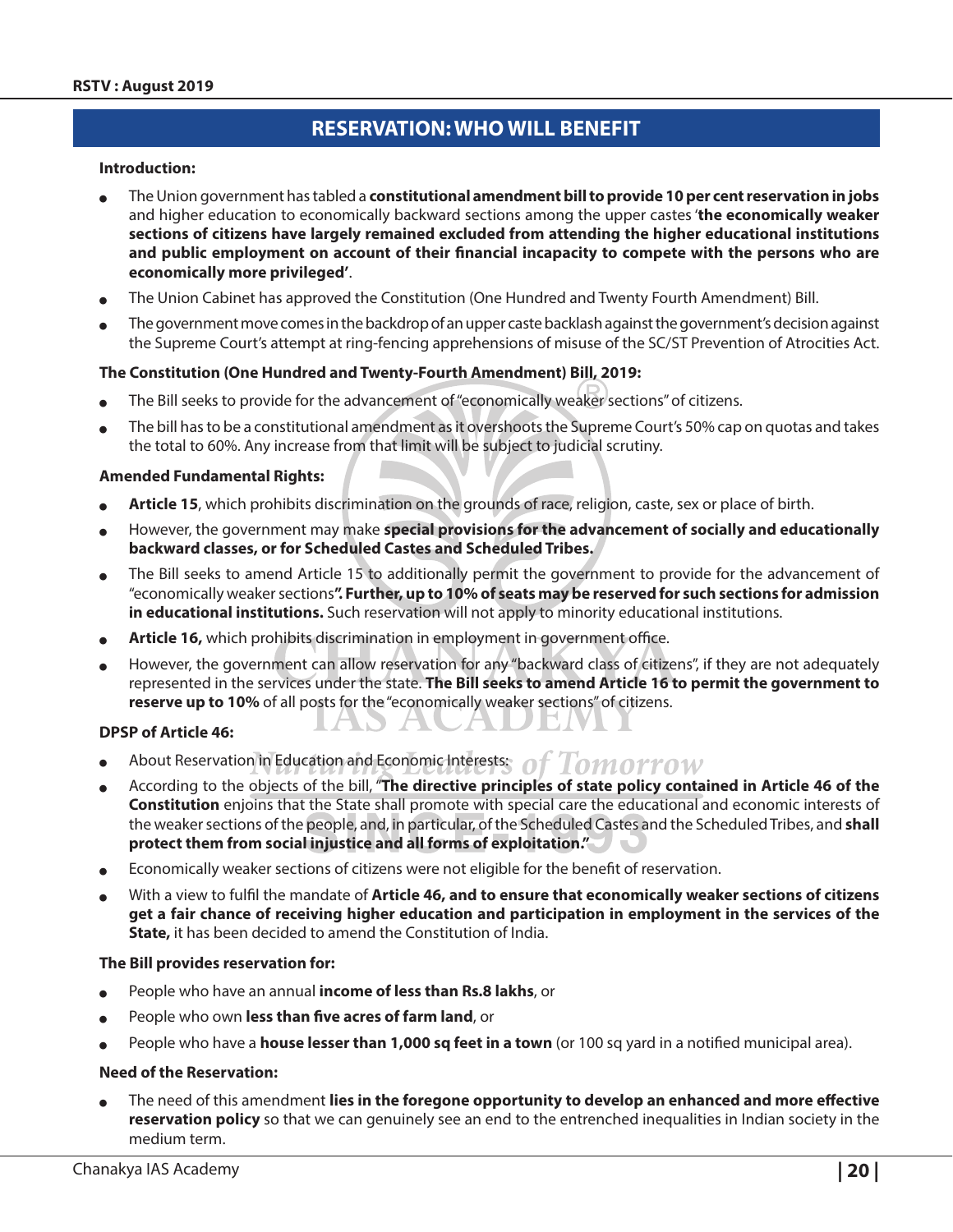- <sup>O</sup> We have gotten so used to business as usual that we make no effort to sharpen our focus and look for more effective solutions, solutions that would make reservations redundant in 50 years.
- <sup>O</sup> **On the one hand, 50% reservation looks very large**; in the grand scheme of India's population it is a blunt and at times ineffective instrument.

#### **Violation of Fundamental rights:**

- <sup>O</sup> The 124th Amendment makes a departure by extending reservation to the economically disadvantaged. **Article 15(4), inserted by the First Amendment in 1951, enables the state to make special provisions for socially and educationally backward classes.**
- Article 16(4) permits reservation for any backward class if it is not adequately represented in services under the state.
- <sup>O</sup> Thus, **reservation is not a right but, if granted, it will not be considered a violation of the right to equality.**

#### **Conclusion:**

- The economically weaker sections of citizens have largely **remained excluded from attending the higher educational institutions and public employment** on account of their financial incapacity to compete with the persons who are economically more privileged.
- The challenge is that the reservation system that was developed in a different era that the inclination to think about its success or to examine possible modifications.

# **SAY NO TO PLASTIC**

#### **Introduction:**

- Plastic is threat to human existence.
- Plastics are ubiquitous found in the greatest depths of oceans to the mightiest peaks like the Everest.
- As we use plastic, most of these compounds gradually release, and they seep out. As a result, they enter into our bodies through a long process of the food chain.
- The plastic usage in the world is increasing day by day. Today, we are using 330 million tones of plastic every year, which is adding to the waste.

# **Toxicities and Threat of Plastic:**

- $\bullet$  Plastic is made artificially from petroleum products.
- It has got many different kinds of complex organic compounds which are very toxic.
- At the same time, when we discard plastic, they do not degrade, and as a result it accumulates as a waste.
- Secondly, as the wear and tear goes on, very small molecules of plastic are formed, which are called as microplastic. This micro-plastic is less than 5mm in diameter or even lesser.
- <sup>O</sup> Only a very small quantity is recycled, but a large amount of it ends up in the solid waste dumps or in the rivers or valleys and so on.

#### **Health Hazards for humans:**

- Plastics can cause birth defects, genetic defects.
- <sup>O</sup> It can also cause carcinoma of the stomach, lung problems such as chronic bronchitis, skin problems, eye problems like visual defects, deafness as well.
- Further, it can cause routine problems like coughing, watering from the eyes.
- Minimal exposure doesn't cause much hazards but when we consume things in day to day life like the foods we eat that are packed in plastic containers, drinking water that is bottled in plastic bottles.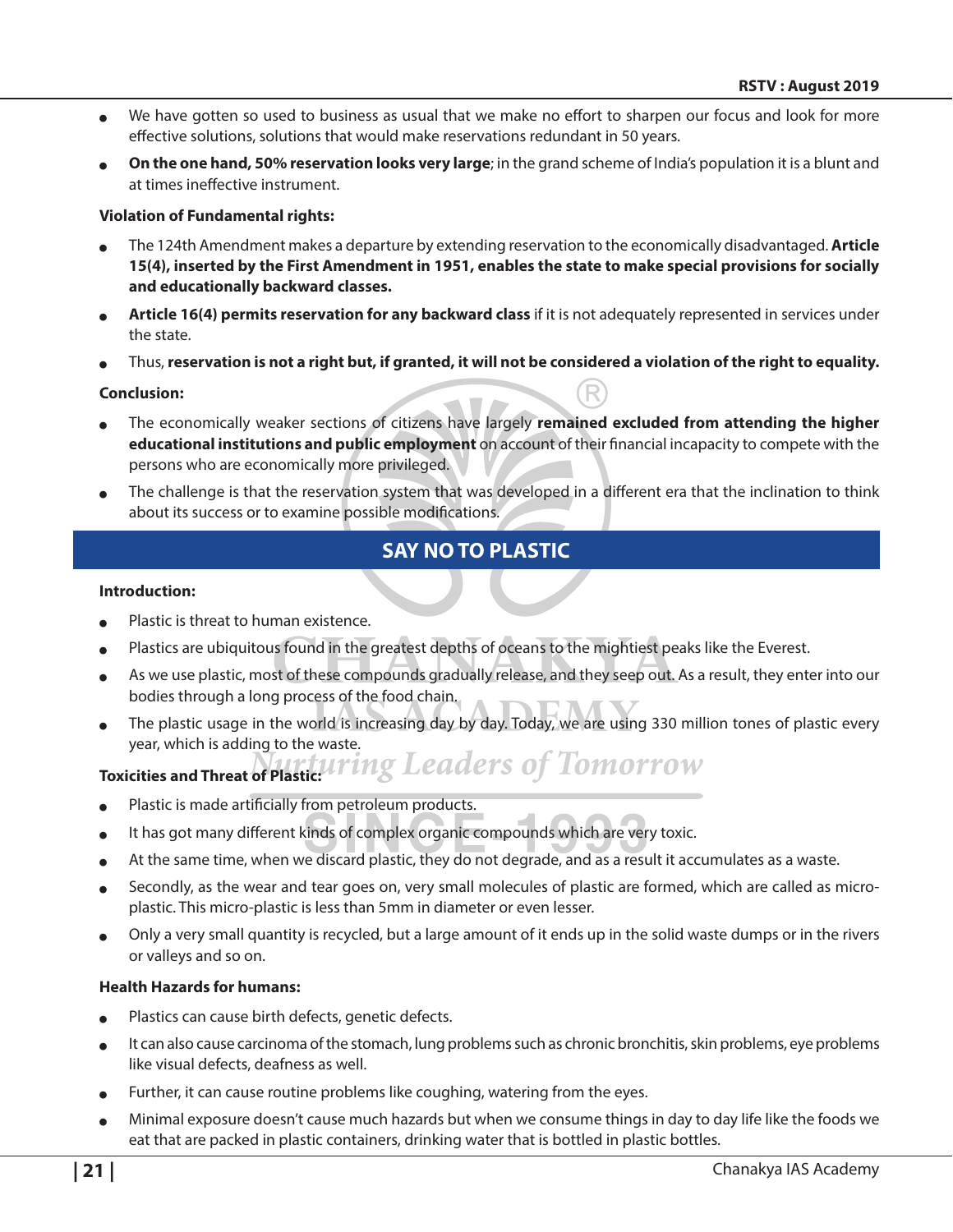#### **Dealing with the Problem:**

- Awareness is one of the biggest factors, which can play an extremely important role.
- Plastic waste management should be introduced in school curriculums, and school children need to be told about the adverse effects of plastic on their health.
- Secondly, recycling of plastic in India is very less.
- There is also a need to give incentives to industries, and set up industries that focus on recycling of plastic.
- Further, the municipal bodies are required to register all plastic manufacturers.

#### **Government Initiatives:**

#### <sup>O</sup> **Reusable in government offices**

- $\circ$  Government offices in Kerala made the switch to ink pens and steel cutlery to ensure articles like plastic water bottles, disposable teacups and plastic carry bags are no longer used across the office premises.
- $\circ$  The step can be easily emulated across not just government offices but also corporate and private organizations while paving the way for an environment-friendly work culture.

#### **Fishing for plastic waste from water bodies**

- $\circ$  The creatures of the sea are sadly paying the price of our indifference and inability to manage waste, and nothing is more disheartening than coming across multiple reports about the carcasses of marine animals on seashores, with plastic waste inside their bellies.
- As per a brilliant initiative helmed by Kerala's Suchitwa Mission, 28 fishermen from the Neendakara harbour have been engaged in not just finding fish but also plastic that either gets stuck in the fishing nets or floats in the sea.

#### <sup>O</sup> **Crackdown on plastic usage**

- $\circ$  While states like Maharashtra, Goa, Jammu and Kashmir, Karnataka and Punjab have imposed some form of a ban on plastic.
- Standing out in this regard is the state of Sikkim. Thanks to its complete crackdown on plastic, it went on to earn the tag of India's cleanest state.
- $\circ$  Sikkim is the second smallest state in the country, and therefore, it had no scope for the creation of multiple landfill sites. In 1998, it became the first Indian state to ban disposable plastic bags, and in 2016, it took a significant step by banning the use of packaged drinking water in government offices and government events and the use of Styrofoam and thermocol disposable plates and cutlery across the entire state.
- $\circ$  If state governments work towards making alternative solutions cheaper and accessible to the public, what this tiny state has achieved in 20 years is no distant dream for the rest of the country.

#### **Impact of plastics on the waterways and the oceans:**

- There was a recent report in one of the states in India, that 8-10kgs of plastic was found in the stomach of a cow.
- Thus, it has become a major problem in domestic areas as well.
- A recent study said that about 60% of the plastic that gets into the oceans is from South Asia.
- Plastics choke the rivers and the waterways, thus plastic is a huge menace now which needs a revolutionary awareness program to control it.

#### **Way Forward:**

- We should cut down the use of plastics in our day-to-day life. It is important that we have a very vigorous public campaign to reduce plastic usage.
- We should start this campaign from the schools and we should take it to colleges such that we use a multi-pronged attack. Further, law makers need to be exposed to the dangers of plastic.
- Warming food in plastic containers, using plastics in microwaves, etc. is very dangerous. Using plastic bottles and keeping them in refrigerators is very dangerous.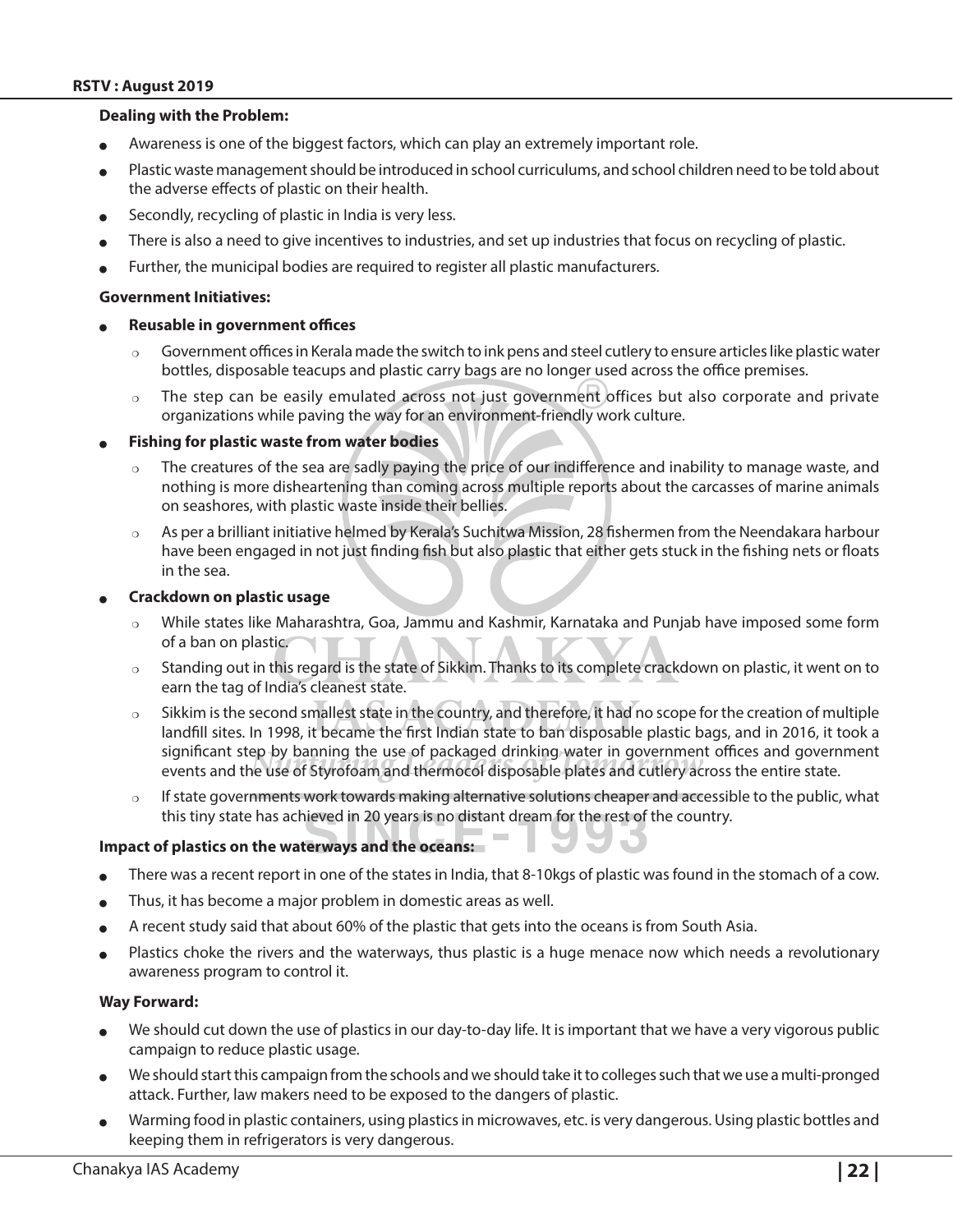#### **Conclusion:**

- Considered to be a 'miracle product' when discovered, today is the world's 'deadliest product'.
- Problem lies in the inadequate collection & recycling system. Getting rid of the plastic menace we have to set out our economics correct.
- It is not the cost of material but its high cost implications that is costing us very dearly.
- The alternatives are going to cost us but companies which have already made huge profits have a moral liability.

# **SPEED BUMP FOR AUTO SECTOR**

#### **Introduction:**

- Automobile sales in India witnessed its sharpest decline in nearly 19 years in July, dropping 18.71 per cent, rendering almost 15,000 workers jobless over the past quarter.
- As per data released by the Society of Indian Automobile Manufacturers vehicle sales across categories, including passenger vehicles and two-wheelers, stood at 18.2 lakh units last month as against 22.4 lakh units in July 2018, down by nearly 19 per cent.
- The previous biggest decline across overall domestic automobile sales was recorded in December 2000 when it fell 21.81 per cent.
- Similarly, domestic PV sales also saw the biggest fall in nearly 19 years, slumping by 30.98 per cent from July 2018 to 2019.
- The Indian automobile industry, the World's fourth-largest, has finally embraced a slowdown after a near decade of high growth.

#### **Causes of Slowdown:**

- <sup>O</sup> **Global Slowdown:**
	- $\circ$  Slowdown has been seen all around the world.
	- $\circ$  Similar down is seen in Europe & US.
- Domestic Growth Slowdown:
	- $\circ$  Slowdown at entry-level vehicles which are basically petrol.
	- $\circ$  Auto sales in India in the last 2 years from metro cities were declining.  $\mathcal{V} \mathcal{P} \cap \mathcal{W}$
	- $\circ$  The growth was coming from Tier-II and Tier-III cities.
	- $\circ$  Demonetisation and GST: In the last 6 months, there have been cost hikes on account of safety features being incorporated in the vehicle.  $\mathcal{L}_{\mathcal{A}}$
	- $\circ$  28% tax on cars. India still has Road Tax 11-12% which is a state govt jurisdiction and adds to the cost. Small town growth has got diluted. Shared vehicles affecting in bigger cities.

#### **Environmental factors:**

- Bharat Stage 6, more commonly referred to as BS6, is a standard of emission norms set by the government of India. These norms apply to both fuel and the engine.
- $\circ$  Currently, BS4 emission norms are in effect and all car models sold today are compliant with it. The BS6 compliant engines would be less polluting in terms of the gases and particulate matter emitted from them.
- $\circ$  By April 2020, the BS6 emission norms will come into effect and all car manufacturers will have to upgrade their engine offerings accordingly.
- $\circ$  As a result, certain buyers are delaying their new car purchase until there are more details available regarding BS6-compliant model choices.
- $\circ$  Availability of BS6 fuel across the country is another uncertainty of the public.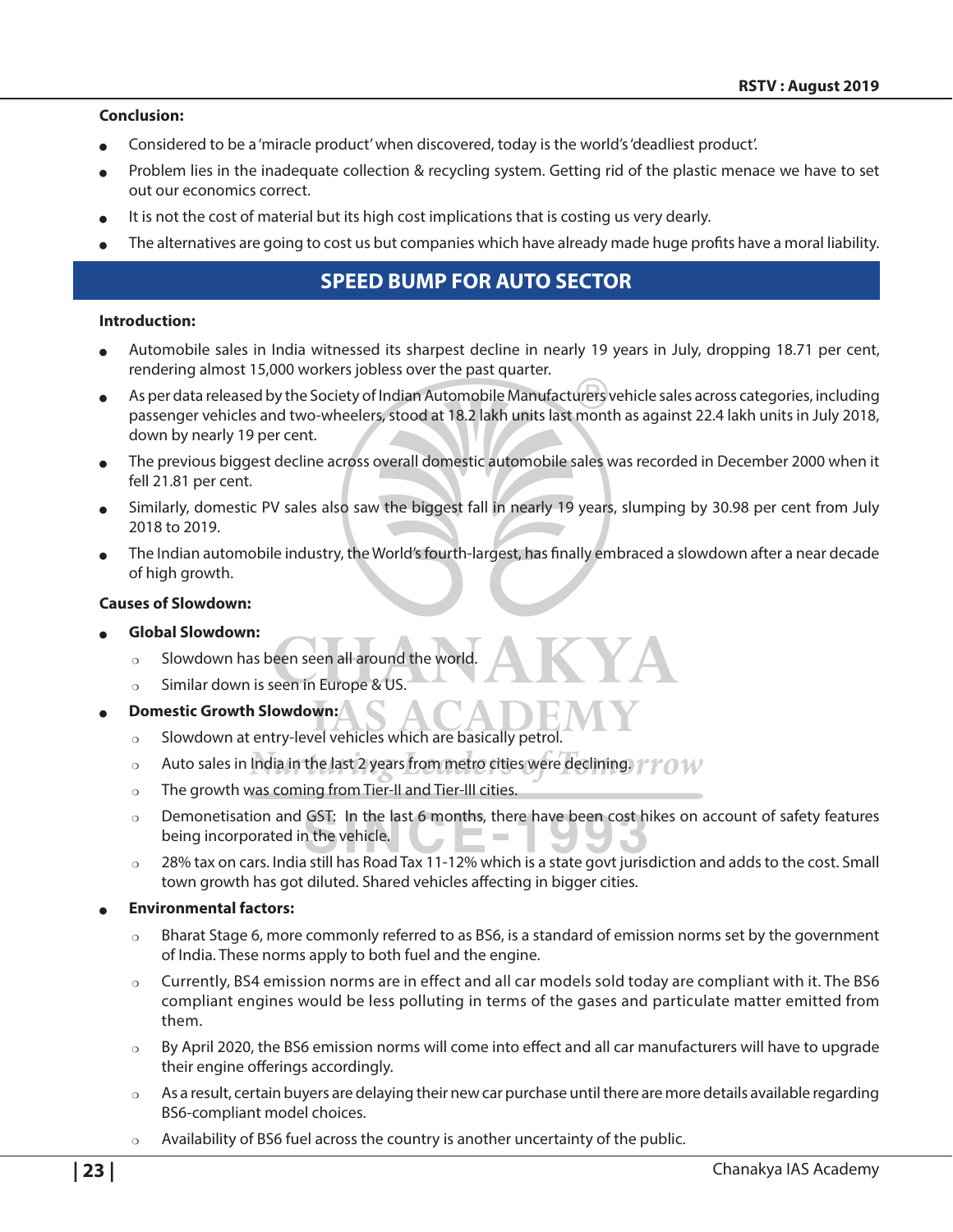#### **Temporary/ Transient phase:**

- $\circ$  Transient phase but the Automobile industry will take a while to bounce back.
- Good monsoon can lead to increased rural demand.

#### **Financial Liquidity:**

- $\circ$  Banks have become stricter about giving out loans, favouring only those individuals with high CIBIL scores.
- $\circ$  Banks are also being stringent in lending money to dealers to capitalise their inventory. Often, the production numbers for car manufacturers are helped by their dealerships placing orders to stock up for potential customers.

#### **Crowd in Cities:**

- $\circ$  A large volume of car sales is driven by young, upcoming professionals with growing incomes and fewer liabilities. But even if you have the money to buy a car, you will likely spend a lot of your time driving it in congested traffic and/ or looking for a suitable parking space.
- $\circ$  Fall in incomes in the rural economy which led to a collapse in the demand and increased vulnerability.
- $\circ$  Severe floods in many parts of the country have also been the reason.
- $\circ$  The proposed deadline to convert vehicles to electric vehicles has created the confusion.

#### **Consequences:**

- More jobs being at risk.
- Broader economy is experiencing a serious slowdown.
- It has impact of steel and rubber industry too.

#### **Way Forward:**

- Need to reduce GST atleast for entry level vehicles.
- Liquidity has to be improved and measures should be taken so that the impact is seen in the market and reaches the end customers.
- Limit has to be imposed on state government to levy road tax.
- Saving rate has to be improved as long term measure which raises the purchasing power.
- Reviving the automobile sector should, therefore, become one of the top priorities of the government.

# **STRENGTHENING JUDICIAL APPARATUS**

#### **Introduction:**

- Lok Sabha has passed Supreme Court (Number of Judges) Amendment Bill, 2019 to increase the number of Supreme Court judges from the present 30 to 33 (excluding Chief Justice of India).
- The move is aimed at cutting down on the delay of the top court that has nearly 60,000 cases pending.
- The Bill will amend the Supreme Court (Number of Judges) Act, 1956 was last amended in 2009 to increase the judges strength from 25 to 30 excluding the CJI.
- There is also a proposal to raise the retirement age of high court judges to 65 years from the current 62.

#### **Pendency of Cases:**

- More than two lakh cases are in courts for 25 years.
- While over 1,000 cases have not been disposed of even after five decades.
- According to the National court management systems report:
	- $\circ$  15 crore cases are pending in the Courts to complete these in next 3 decades; there is requirement of 75000 judges.
	- At present, nearly 19,000 judges, including 18,000 in trial Courts, are dealing with a pendency of 3 crore cases.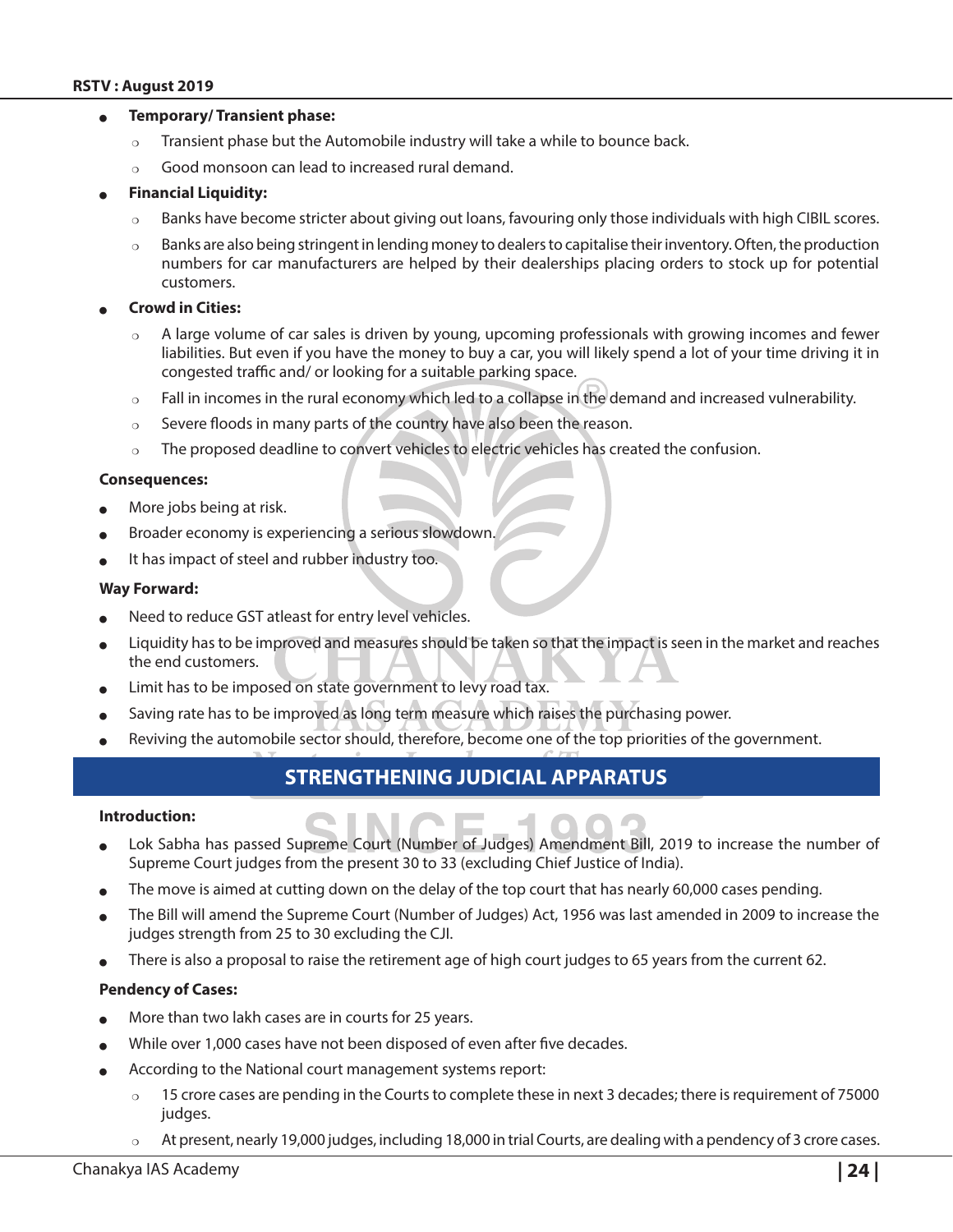#### **Causes of Pendency:**

- Even though allotted strength is high, there is vacancy of Judges in lower courts.
- Quality of lower judiciary is low.
- Lack of monitoring.
- Lack of Infrastructure.
- Judges trying to do everything: Judicial, Appointments, Administrative work.
- Lack of use of technology: Trial courts still using typewriters, files & papers still being used.
- Taking up new cases & leaving old cases.

#### **Shortage of Judges:**

- Speedy disposal of cases can met with allotment of new judges.
- While the approved strength is 1,079, around 666 judges are working through the country.
- But the sub ordinate courts have huge shortage; though they gave an approved strength of nearly 20,000 judicial officers is short of 4,937 judicial officers.
- Shortage of judges is attributed as the big hindrance for speed disposal of cases.

#### **Judicial Corruption:**

- Corruption in Indian judiciary is common. According to various surveys, corruption is very pervasive throughout the country; over 45 per cent of Indians believe the judiciary is corrupt.
- Not only is corruption rampant in the lower courts, some have alleged that this corruption reaches the highest levels which is greatly damaging to the judicial system.

#### **Judicial Overreach**

- For the past few years, the functioning of the Judiciary has recently come under considerable attack, particularly from the Legislative assemblies.
- The law makers feel that courts are crossing their limits or exceeding their authority in interpreting the law.
- They have termed such actions as an extra constitutional lawmaking bodies over reach.
- Some are of the opinion that the courts have moved far beyond the function assigned to them under the Constitutions division of responsibilities among the legislature, the executive and the judiciary.

#### **Why we need reforms?**

- Independence of the judiciary is directly linked with human rights and liberties of the society.
- Rights, decision and liberties would be reduced to the level of no more than just laws, when they are not enforced by courts.
- So, the judicial systems must be safeguarded, protected, strengthened and streamlined right from the bottom.
- So, freedom to operate independence of the judiciary is an indispensable condition for keeping alive the rights of the citizens.
- The real test of the independence of the judiciary arises when times are abnormal or judicial process is used to achieve political objectives. At such times judiciary is itself on trial.
- Another direction in which the judiciary faces threat is from within. If the Indian judiciary is to enjoy the confidence of the people, it could be achieved only by dedicated and conscientious work.

#### **Way Forward:**

- Executive- constructive administration can save court's time, appointments & monitoring.
- New cases should not be taken on the cost of unsettled pending cases, timeframe & prioritisation.
- $\bullet$  Technology & paperless courts.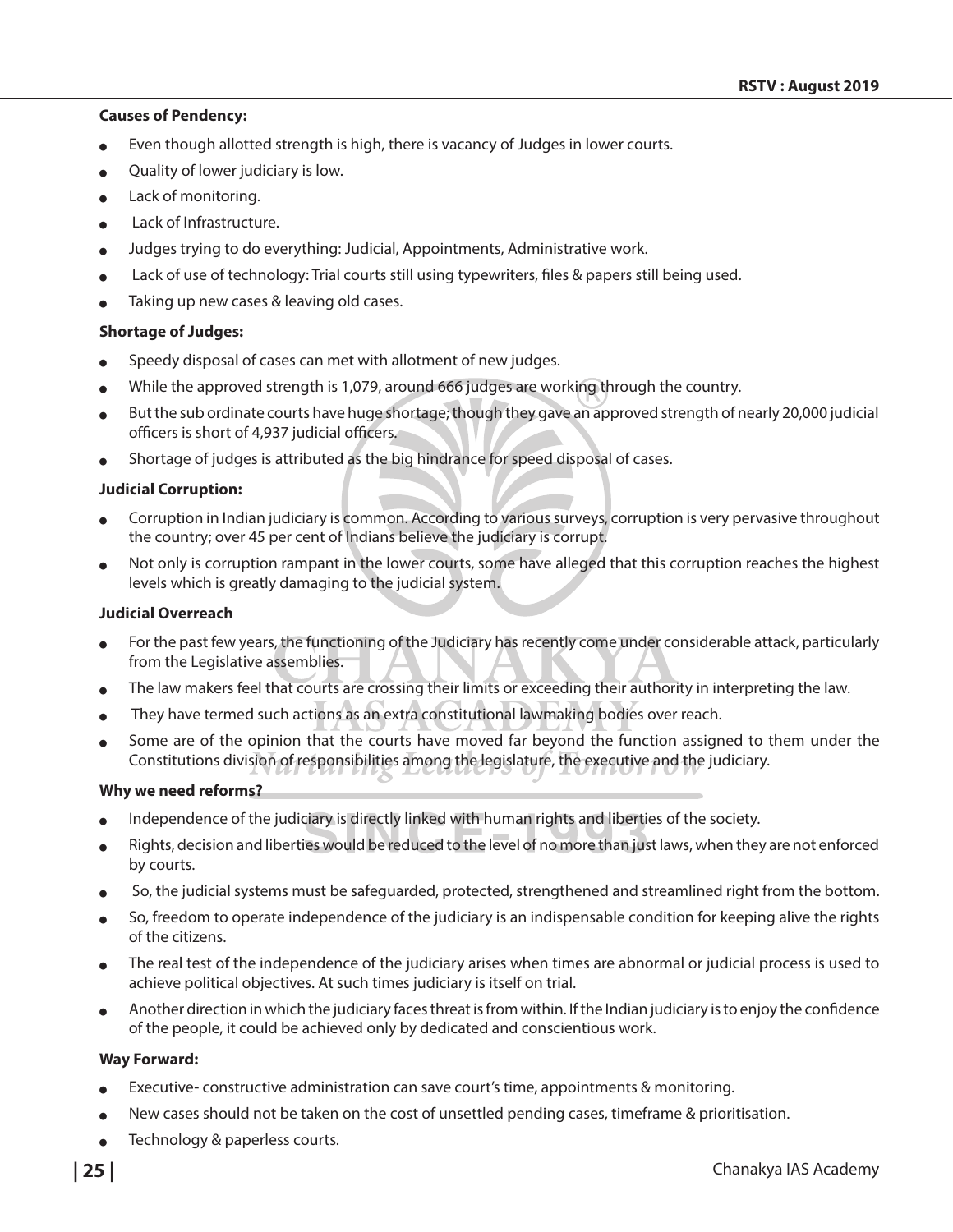- Quality of judges has to be improved.
- No. of judges have to be increased.
- $\bullet$  Retirement age should be same for HC & SC.
- Ban post retirement appointments.
- <sup>O</sup> Public service commission & Higher Judicial service: Selection from HC Public service commission or other methodology for recruitment of judges in higher judicial service.
- Proper monitoring at district level. Use Technology: Go paperless.
- Some separate forum for govt. cases Like Consumer courts

#### **Conclusion:**

- With rising level of literacy, people are getting more & more aware about their rights  $\&$  its violation.
- Judiciary & Executive must find a proper mechanism to deal with pendency of cases.
- Population & literacy that drives case filing has increased manifold but the number of judges & quality has not kept up with the development.
- There has to be an administrative uniformity and a proper white paper on entire Indian Judiciary to get an overhauled picture.

# **THE OCCUPATIONAL SAFETY, HEALTH AND WORKING CONDITIONS CODE, 2019**

#### **Introduction:**

- <sup>O</sup> Union Cabinet has approved for **the introduction of the Code on Occupational Safety, Health and Working Conditions Bill, 2019 in the Parliament**.
- <sup>O</sup> This proposal would **enhance the coverage of the safety, health and working conditions provisions manifold**  as compared to the present scenario.
- The Code applies to establishments employing at least 10 workers, and to all mines and docks.
- It does not apply to apprentices. Further, it makes special **provisions for certain types of establishments and classes of employees, such as factories, mines, and building and construction workers.**
- <sup>O</sup> The Code **repeals and replaces 13 labour laws relating to safety, health and working conditions.**
- These include the Factories Act, 1948, the Mines Act, 1952, and the Contract Labour (Regulation and Abolition) Act, 1970.

#### **Highlights of the Code:**

- <sup>O</sup> Any **business entity with 10 or more workers will mandatorily be required to issue an appointment letter.**
- Such a business entity also gets the **medical check-up done annually for all its workers.**
- Women can voluntarily opt for working in night shift.
- Bill will cover over 40 crore workers in the informal sectors.
- The new Bill has envisaged uniform threshold for welfare provisions such as crèche, canteen, first aid and **welfare officer.**
- <sup>O</sup> The **penalty for contravention of provisions leading to death or serious injury to any person** may be given to the victim or the legal heirs of the victim by the court.
- <sup>O</sup> The part of the penalty would **help in the rehabilitation of injured worker or provide financial support** to the family of the deceased.

#### **Salient Features of the Code:**

<sup>O</sup> Besides, extending the ambit of Occupational safety, Health and Working conditions to all sectors, **other salient features of the Code on Occupational Safety, Health and Working Conditions are as under:**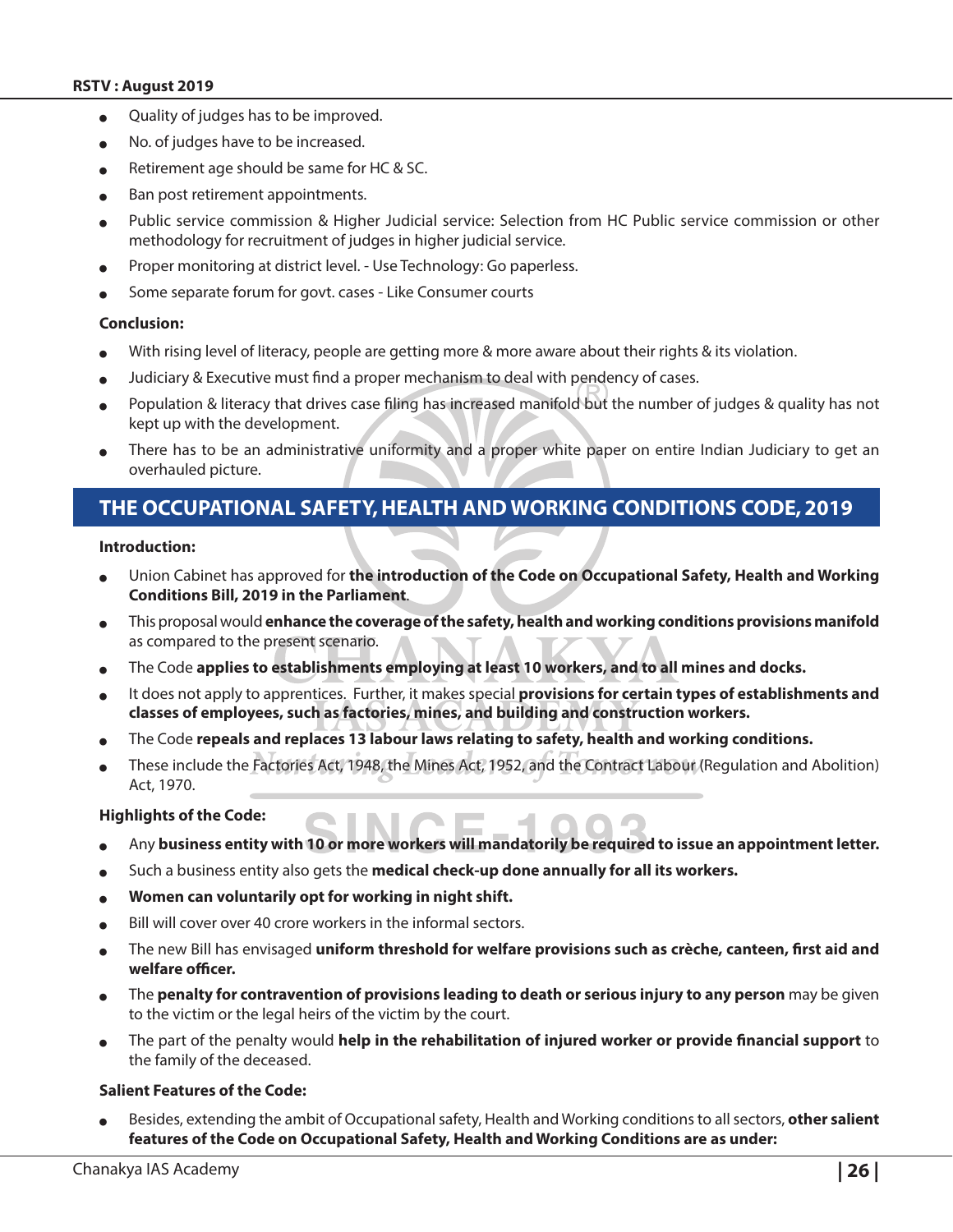#### **Relevant authorities:**

- All establishments covered by the **Code must be registered with registering officers.**
- Further, Inspector-cum-facilitators may inquire into accidents, and conduct inspections of establishments.
- Both these **authorities are appointed by the central or state government.**
- Additionally, the government may require certain establishments to set up safety committees comprising representatives of employers and workers.

#### **Advisory Bodies:**

- The **central and state governments will set up Occupational Safety and Health Advisory Boards** at the national and state level, respectively.
- <sup>O</sup> These **Boards will advise the central and state governments on the standards, rules, and regulations to be framed under the Code.**

#### **Duties of employers:**

- The **Code specifies several duties of employers. These include:** 
	- providing a workplace that is free from hazards that may cause injury or diseases, and
	- <sup>P</sup> Providing **free annual health examinations to employees,** as prescribed.
	- $\circ$  In case of an accident at the workplace that leads to death or serious bodily injury of an employee, the employer must inform the relevant authorities.

#### **Rights and duties of employees:**

- <sup>O</sup> **Duties of employees under the Code include:**
	- $\circ$  Taking care of their own health and safety,
	- $\circ$  Complying with the specified safety and health standards, and
	- $\circ$  Reporting unsafe situations to the inspector.
	- $\circ$  Every employee will have the right to obtain from the employer information related to safety and health standards.
- **Working Hours:** 
	- <sup>P</sup> Work hours for different classes of establishment and **employees will be provided as per the rules prescribed by the central or state government.**
	- $\circ$  For **overtime work, the worker must be paid twice the rate of daily wages.**
	- $\circ$  Female workers, with their consent, may work past 7pm and before 6am, if approved by the central or state government.
- Leave:
	- No employee may work for more than six days a week. However, exceptions may be provided for motor transport workers.
	- **P Workers must receive paid annual leave for at least one in 20 days of the period** spent on duty.
	- $\circ$  For sales promotion employees, **medical leave must be provided for at least one-eighteenth of the period of service.** During medical leave, the worker must be paid half his daily wages.
- <sup>O</sup> **Working conditions and welfare facilities:** 
	- <sup>P</sup> The employer is required to **provide a hygienic work environment with ventilation, comfortable temperature and humidity, sufficient space, clean drinking water, and latrine and urinal accommodations.**
	- $\circ$  Other welfare facilities may be provided as per standards prescribed by the central government.
	- $\circ$  These facilities may include separate bathing places and locker rooms for male, female and transgender employees, canteens, first aid boxes, and creches.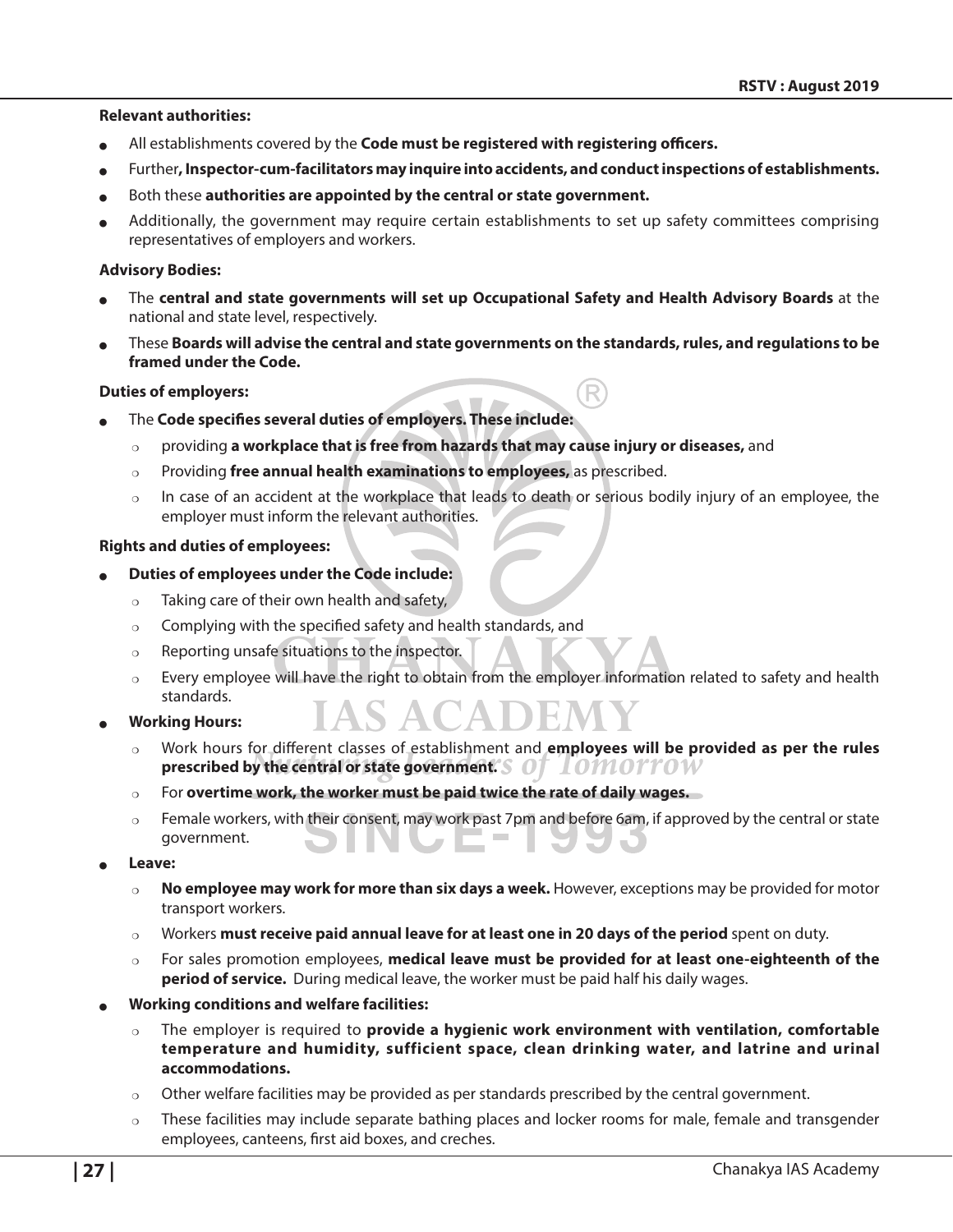- <sup>O</sup> **Offences and penalties:** 
	- <sup>P</sup> Under the Code, an **offence that leads to the death of an employee will be punishable with imprisonment of up to two years**, or a fine up to five lakh rupees, or both.
	- $\circ$  Further, courts may direct that at least 50% of such fine be given as compensation to the heirs of the victim.
	- $\circ$  For any other violation where the penalty is not specified, the employer will be penalised with a fine between two and three lakh rupees.
	- <sup>P</sup> If an **employee violates provisions of the Code, he will be subject to a fine of up to Rs 10,000.**

#### **Conclusion:**

- It is evident that the Occupational Safety, Health and Working Conditions has some unique new initiatives for **both workers and employers.**
- It promotes health, safety, welfare and better working conditions of workforce by enhancing the ambit of a dynamic legislation as compared to the existing sectoral approach limited to few sectors.
- <sup>O</sup> Besides, it also **drastically rationalises the compliance mechanism with one license, one registration and one return** for the establishments under the ambit of the Code thereby saving resources and efforts of the employers.
- Thus it **balances the requirements of worker and employer and is beneficial to both the constituents of the world of work.**

# **THE PUBLIC PREMISES BILL 2019**

#### **Introduction**

- <sup>O</sup> Seeking to swiftly evict illegal occupants from government accommodation, the Public Premises (Eviction of Unauthorized Occupants) Amendment Bill, 2019 has been passed.
- It seeks to strengthen rights of consumers and provides a mechanism for redressal of complaints regarding defects in goods and deficiency in services.
- The bill which amends the Public Premises (Eviction of Unauthorized Occupants) Act, 1971.
- The Act provides for the eviction of unauthorized occupants from public premises in certain cases.

#### **Residential Accommodations**

- Government of India provides residential accommodation to its employees, Members of Parliament and other dignitaries while they are in service or till the term of their office on licence basis.
- Further, the occupation must be allowed under the rules made by the central, state or union territory government, or a statutory authority (such as Parliament Secretariat, or a central government company, or premises belonging to a state government).

#### **Eviction Notice**

- As per the existing allotment rules, after the expiry of the terms and conditions of the licence, the occupants of such residential accommodations become unauthorised for staying in such accommodation and should vacate the same.
- The said Act confers powers upon the estate officers to evict such unauthorised occupants from "public premises" in a smooth, speedy and time-bound manner.
- The notice will require the person to show cause of why an eviction order should not be made against him, within three working days.
- The written notice must be fixed to a conspicuous part of the accommodation, in a prescribed manner.

#### **Order of Eviction**

In order to check this delay, it is also proposed to insert a new sub-section (3A) in section 7 of the Act to the effect that if the person challenges the eviction order passed by the estate officer in any court.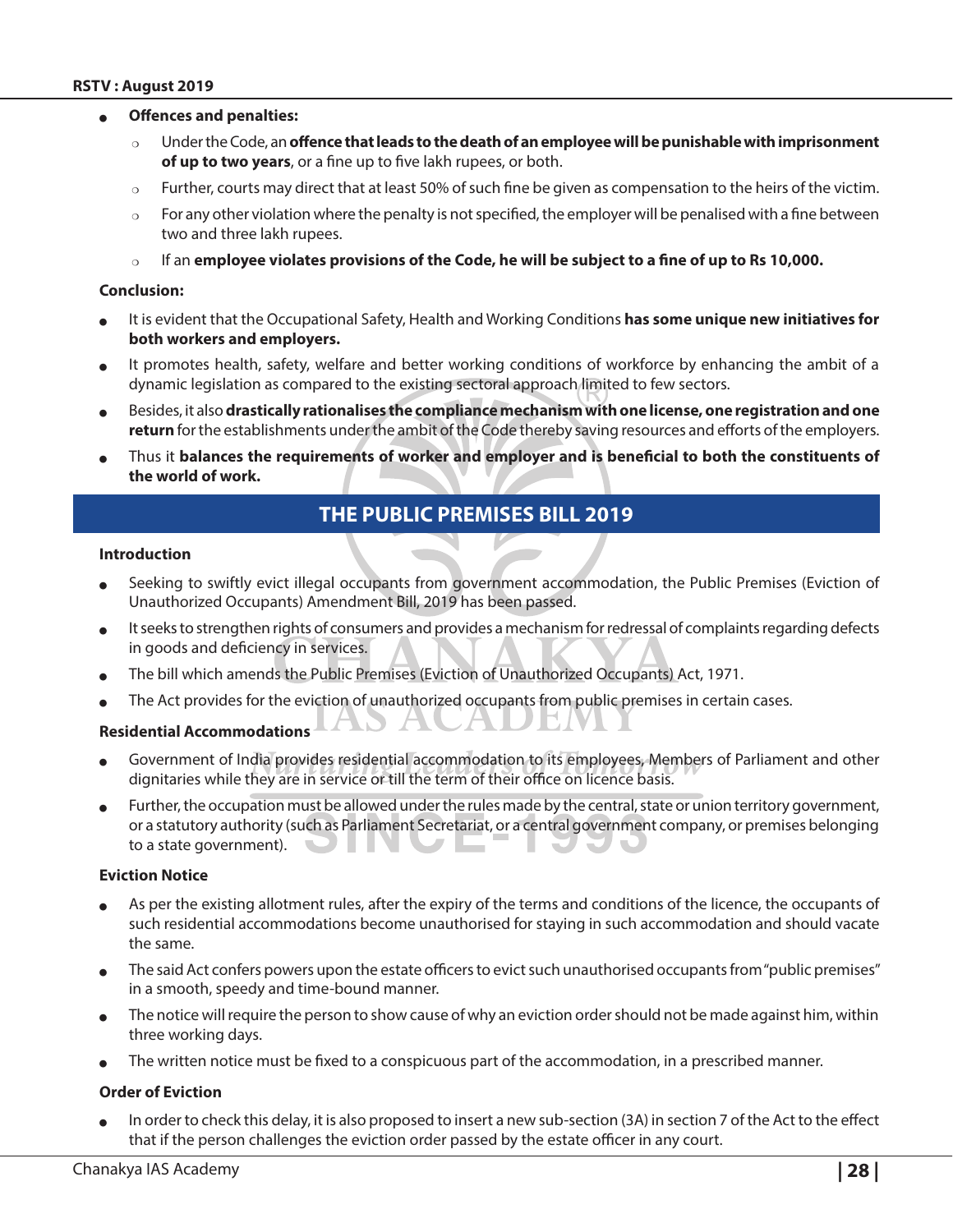$\bullet$  It is often seen that the unauthorised occupants do not vacate the government accommodation on expiry of the terms and conditions of the licence as per the rules and uses dilatory tactics to withhold the accommodation, by challenging the eviction order before an appellate officer or before the High Court and by obtaining stay of the eviction order.

#### **Penalty of Damages**

If the person in unauthorised occupation of the residential accommodation challenges the eviction order passed by the estate officer in court, he will be required to pay damages for every month for the residential accommodation held by him.

#### **Bill Benefits**

- These amendments would facilitate smooth and speedy eviction of unauthorised occupants from residential accommodations, and ensure retrieval of the residential accommodation from the unauthorised occupants without requiring elaborate procedures under sections 4 and 5 of the said Act.
- This will further increase availability of residential accommodations to new incumbents and improve the overall satisfaction level.

#### **Conclusion**

- The Public Premises (Eviction of Unauthorised Occupants) Amendment Bill, 2019, which has strict provisions to evict illegal occupants from government property allotted to members of government officials, was passed.
- The existing law has lengthy eviction process involving a show-cause notice and appeal provisions. As a result, it takes years at times to evict the unauthorised occupant.

# **UNITED NATIONS SECURITY COUNCIL REFORMS**

#### **Introduction:**

- India has been actively pursuing its quest to be included in the reformed United Nations Security Council for **many years.**
- The argument of including new members is that **UNSC has to acknowledge the current geopolitical realities** which are very different from the time when UNSC was formed.
- <sup>O</sup> The issue of push to expand the UN Security Council, which is tasked with **primary responsibility for the maintenance of international peace and security**.
- Off late, France has emerged as a leading voice to expand the powerful global body with its envoy to UN **underlining the need to place India, along with Germany and Brazil, as permanent members.**
- The French envoy also added that an enlarged and reformed security council is needed to reflect the world as it is.
- India too has been at the forefront pushing for the long-pending reform of the UN Security Council and stressing that it rightly deserves a place as a permanent member.

#### **About UNSC:**

- The United Nations Security Council (UNSC) is one of the six principal organs of the United Nations. Like the UN as a whole, the Security Council was created following World War II to address the failings of a previous international organization, the League of Nations, in maintaining world peace.
- Its powers include the **establishment of peacekeeping operations**, the establishment of international sanctions, and the authorization of military action through Security Council resolutions.
- <sup>O</sup> It is the only UN body with the authority to issue **binding resolutions** to member states.

#### **Members:**

<sup>O</sup> **The Security Council consists of fifteen members**. Russia, the United Kingdom, France, China, and the United States—serve as the body's **five permanent members**.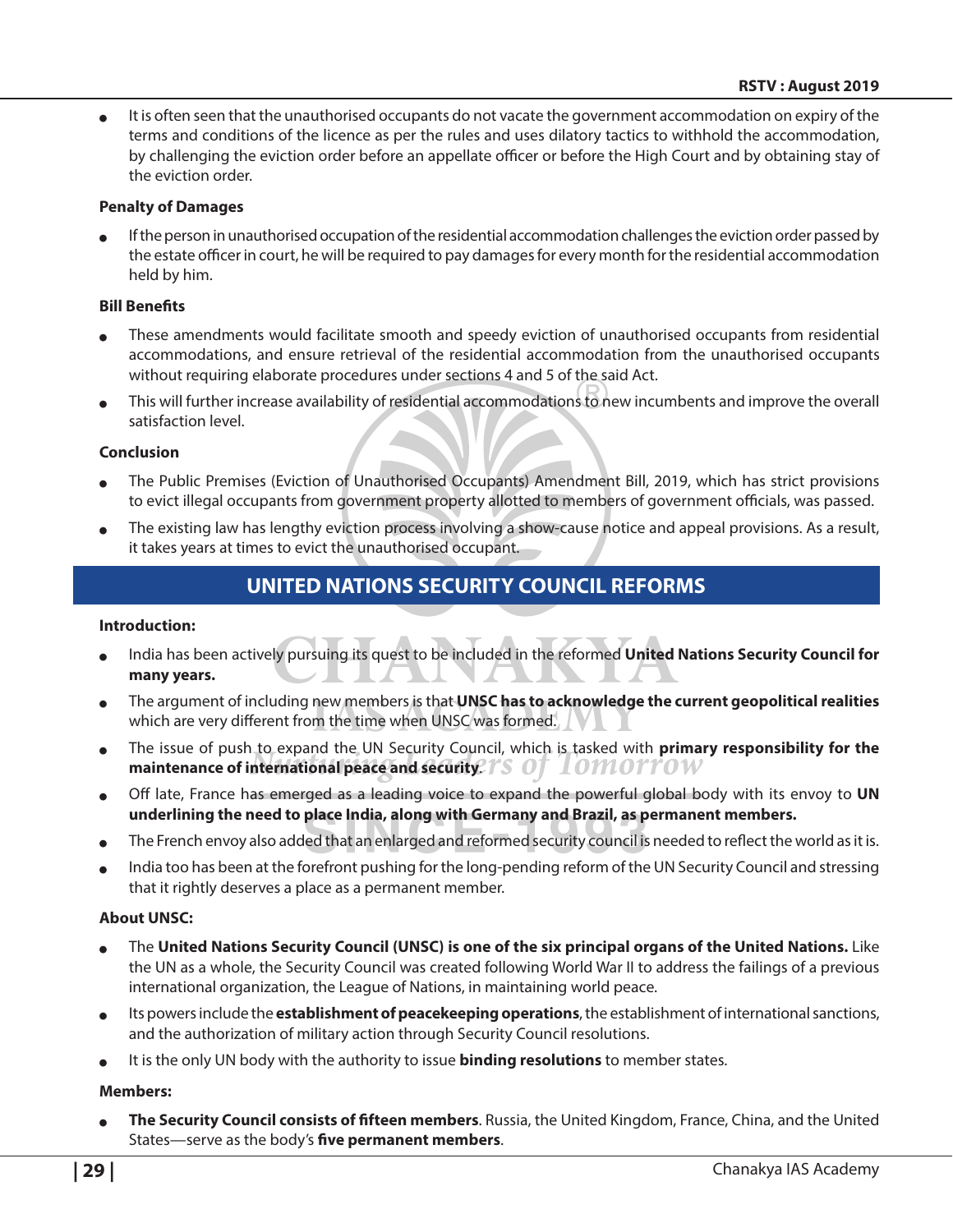- These permanent members can veto any substantive Security Council resolution, including those on the admission of new member states or candidates for Secretary-General.
- The Security Council also has 10 non-permanent members, elected on a regional basis to serve two-year terms. The body's presidency rotates monthly among its members.

#### **Need for UN Security Council Reforms:**

- UN represents a larger world and the irony is that it has only 5 permanent members in it's an important body.
- As more number of nations being decolonized, there are sharp contrast between the number of seats and the total number of member states.
- Reform is needed to remove the "Democracy Deficit".
- It has failed to tackle the recent crisis of Syria, Gaza and Ukraine.
- Need to make it efficient, effective, and credible and a legitimate body.

#### **Key Areas to reform:**

- **Equitable Representation:** 
	- There are 10 non permanent and 5 permanent members. Now various regions e.g. African, Asia Pacific, Latin America etc. need to be accommodated.

#### **Categories of membership:**

- $\circ$  Member states that have demonstrated credibility and capacity to shoulder the responsibilities of the principal UN organ should have a presence to ensure the legitimacy of the council.
- $\circ$  Thus a new category of "semi-permanent" seats is intriguing as, if properly structured, could ensure legitimacy without preventing flexibility for a changing world.

#### **Veto Reforms:**

- $\circ$  The power of veto is frequently cited as a major problem as the P5 members often influence the resolutions making those countries to suffer, which rather need a platform to grow.
- o **Proposals include:** 
	- Limiting the use of the veto to vital national security issues;
	- **EXECUTE FOR THE R** requiring agreement from multiple states before exercising the veto;  $\overline{O}W$
	- And abolishing the veto entirely.

#### **G-4 and India's quest for a permanent seat:**

- In recent decades, India has been very vocal in demanding for a permanent seat in UNSC.
- It is also part of G-4, a group of 4 nations (India, Brazil, Germany and Japan) to lobby for permanent positions on the UNSC.
- <sup>O</sup> Many member-states have been pledging support for our aspiration for permanent membership. Several P-5 countries have also announced their support. At present, China is the only P-5 member opposing India s bid.
- G-4 wants to expand the permanent seats in the UNSC to 10 to include 6 new members G-4 nations apart from one seat to Africa and one seat to Arabs.
- The G-4 s initial position was for the same rights as the present permanent members, essentially the veto right.

#### **Why India should be member of it?**

- <sup>O</sup> The long struggle of India to get into the permanent membership, also **supported by UK, Russia and France can be justified on following grounds-**
	- **P India, being the world's largest democracy has second largest population in the world.**
	- It has, since its independence, has become a leading contributor of troops to UN peacekeeping missions.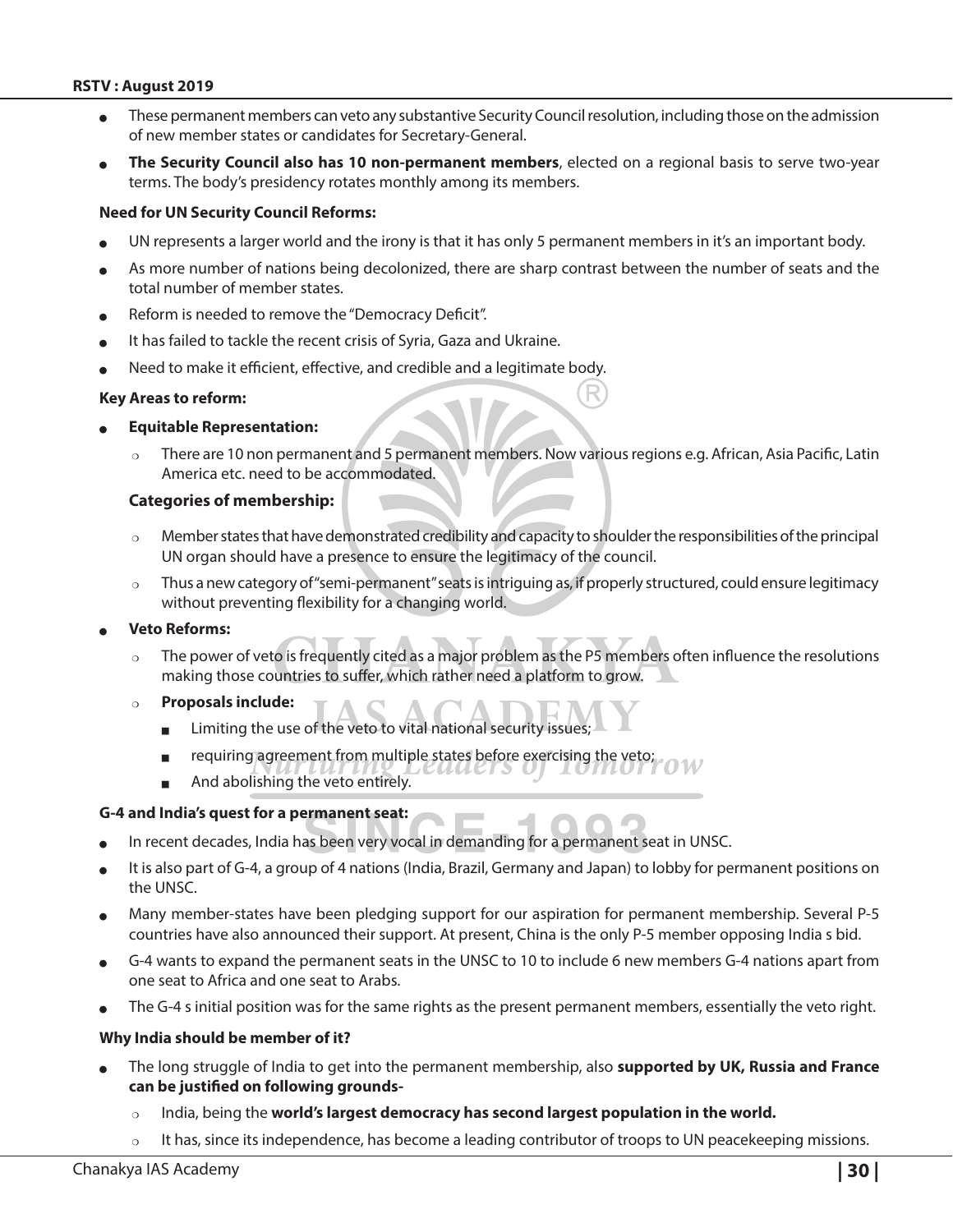- $\circ$  Today, India has over 8000 peacekeepers, which is more than twice that of the P5 group.
- **P On the economic side, India has maintained the state of World's 7th largest economy.**
- $\circ$  Being the 3rd largest active armed force, along with nuclear weapons, India's candidature is justified.
- <sup>P</sup> **ISRO's successful MOM and of placing of Indigenous as well as four of US's satellites is another landmark point for its candidature.**
- $\circ$  India has consistently supported the purposes and principles of the UN and has made significant contributions to implementing the goals of the UN Charter.

#### **Obstacles in UNSC reform:**

- The P-5 will never agree to give up their veto right, nor will they agree to accord this right to any other country.
- United States and China are opposed to any major restructuring.
- France has reiterated India s view of veto for additional members.
- United Kingdom has supported G-4 as new permanent member without Veto power.
- Russia, while not opposing expansion has supported two or three classes of UNSC members. The G-5 with veto powers, G-4 permanent members without the veto and whoever else may be elected by the General Assembly.
- There is lack of unity and difference of views in terms of reform agenda among G-4 members also their regional rivals are opposed to the G-4 becoming permanent members.

#### **Way Forward:**

- In recent times the credibility of UNSC has suffered a severe blow as it has been ineffective and inefficient in tackling the conflicts in different parts of the world such as Syria, Ukraine etc. in most of these situations UNSC has remained mere a mute spectator.
- Therefore the demand for reforms in the council has become a necessity to restore its credibility and effectiveness in maintaining international peace and security.
- However, at present, structural reforms of the council seem an uphill task, since it can only take place if twothirds of UN member states vote in favour, along with an affirmative vote from all the permanent members, who enjoy the veto power. But, still the framework text for negotiation was a welcome step and it has set the reform negotiations on an irreversible path.

#### **Conclusion:**

- <sup>O</sup> No other multilateral body in the world is more in need of reform than the UNSC as it is still constituted in Nurturing Leaders of accordance with the geopolitical architecture of 1945.
- The debate on expansion of UNSC has been going on for quite some time now yet a consensus is still eluding the international community and permanent members.
- However it is under constant criticism for its plans and actions. It is said to be performing in unilateral way with unquestioned authority, working only for vested interests and not making non-permanent members inclusive in their decision making.
- In this context, we can see that India's demand is not illegitimate as India does wield a certain influence in world affairs today due to its impressive economic growth and strong military base.

# **UNLAWFUL ACTIVITIES (PREVENTION) AMENDMENT BILL, 2019**

#### **Introduction**

- The Unlawful Activities (Prevention) Act, 1967 aims at the effective prevention of unlawful activities across India and abroad.
- Its main objective is to provide powers to central agencies and states to deal with terrorist activities.
- Recently Rajya Sabha has passed the Unlawful Activities (Prevention) Amendment Bill, 2019 or anti-terror law.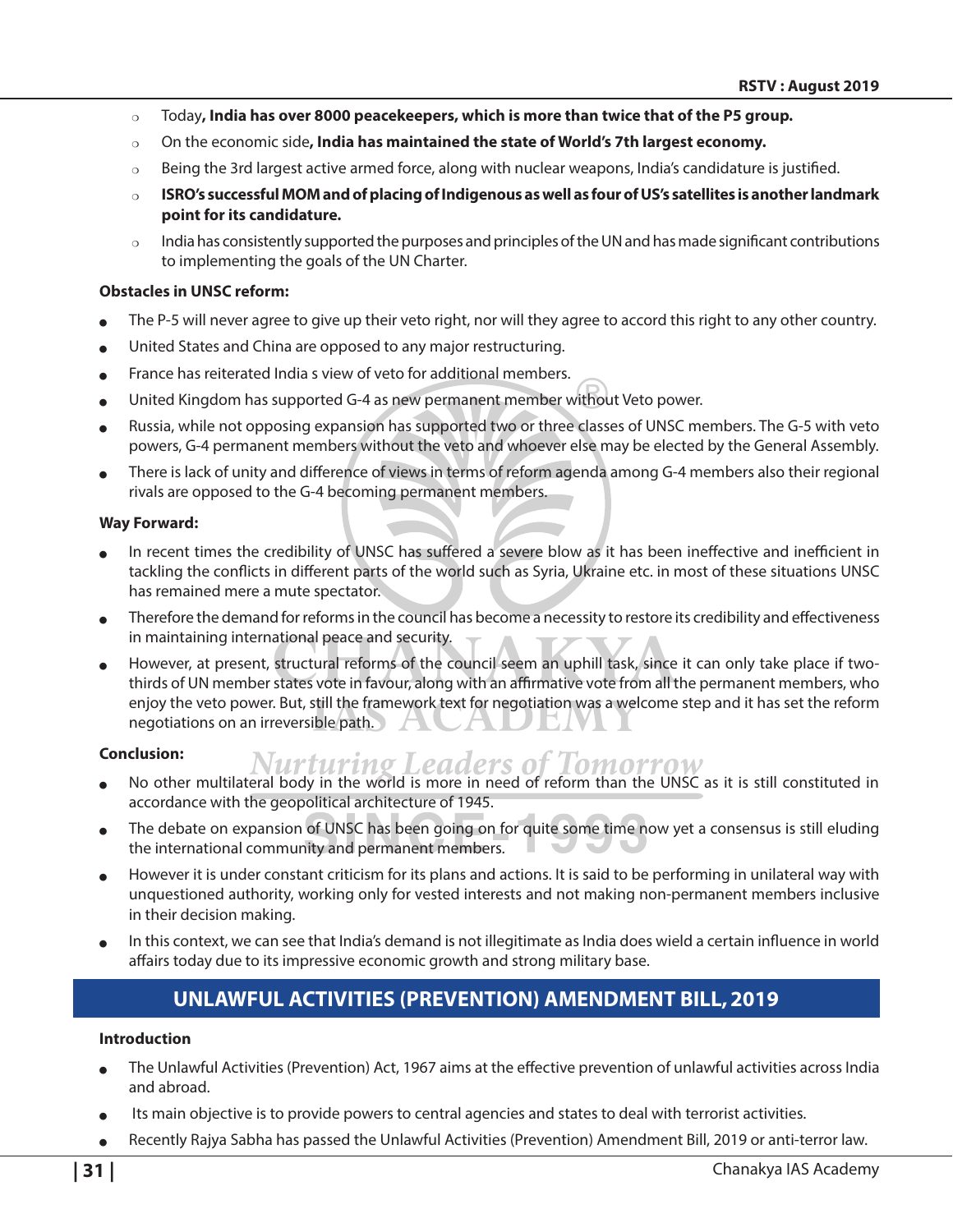#### **Salient Features of the Bill**

- The Amendments allow the Government to designate an individual as terrorist and bring in embargo on arms/ assets seizures.
- Under the law, personal/financial information of an individual designated as terrorist can be shared with various western agencies.

#### **Powers to NIA officers**

- It gives power to officers of the rank of inspector of NIA to investigate the offences under chapter IV and chapter VI.
- The Bill will empower NIA to conduct raids anywhere without the relevant state government's prior permission.
- Besides designating an individual as a terrorist, the bill empowers the NIA to grant approval to seize/attach property when the case is being probed.

#### **Insertion to schedule of treaties**

- The Act defines terrorist acts to include acts committed within the scope of any of the treaties listed in a schedule to the Act.
- The Schedule lists nine treaties, including the Convention for the Suppression of Terrorist Bombings (1997), and the Convention against Taking of Hostages (1979).
- The Bill adds another treaty to the list. This is the International Convention for Suppression of Acts of Nuclear Terrorism (2005).

#### **Procedure to deal with terrorist Activities**

- **Identification of terrorist: According to the Bill** 
	- <sup>P</sup> The words "terror" or "terrorist" are not defined, but the UAPA Bill in Section 15 defines "terrorist act" as **any act committed with intent to threaten or likely to threaten the unity**, **integrity, security, economic security, or sovereignty of India** or with intent to strike terror or likely to strike terror in the people or any section of the people in India or in any foreign country.
	- $\circ$  The Bill seeks to empower the central government to designate an individual a "terrorist" if they are found **committing, preparing for, promoting, or involved in an act of terror**.
- <sup>O</sup> **Declaration of terrorist**
	- $\circ$  The central government may designate an individual as a terrorist through a notification in the official gazette, and add his name to the schedule supplemented to the UAPA Bill. LUTTU
	- $\circ$  The government is **not required to give an individual an opportunity to be heard before such a designation.**
	- $\circ$  At present, in line with the legal presumption of an individual being innocent until proven guilty, an individual who is convicted in a terror case is legally referred to as a terrorist, while those suspected of being involved in terrorist activities are referred to as terror accused.
- After the declaration procedure:
	- <sup>P</sup> Under the amendment Bill, **the central government will set up the review committee consisting of a chairperson (a retired or sitting judge of a High Court)** and three other members.
	- $\circ$  The review committee will be empowered to order the government to delete the name of the individual from the schedule that lists "terrorists", if it considers the order to be flawed.
	- $\circ$  Apart from these two avenues, the individual can also move the courts challenging the government's order.
	- <sup>P</sup> The Bill also **does not require the filing of cases or arresting individuals while designating** them as terrorists.
	- $\circ$  The Bill also seeks to give the central government the power to remove a name from the schedule when an individual makes an application. The procedure for such an application and the process of decision-making will also be decided by the central government.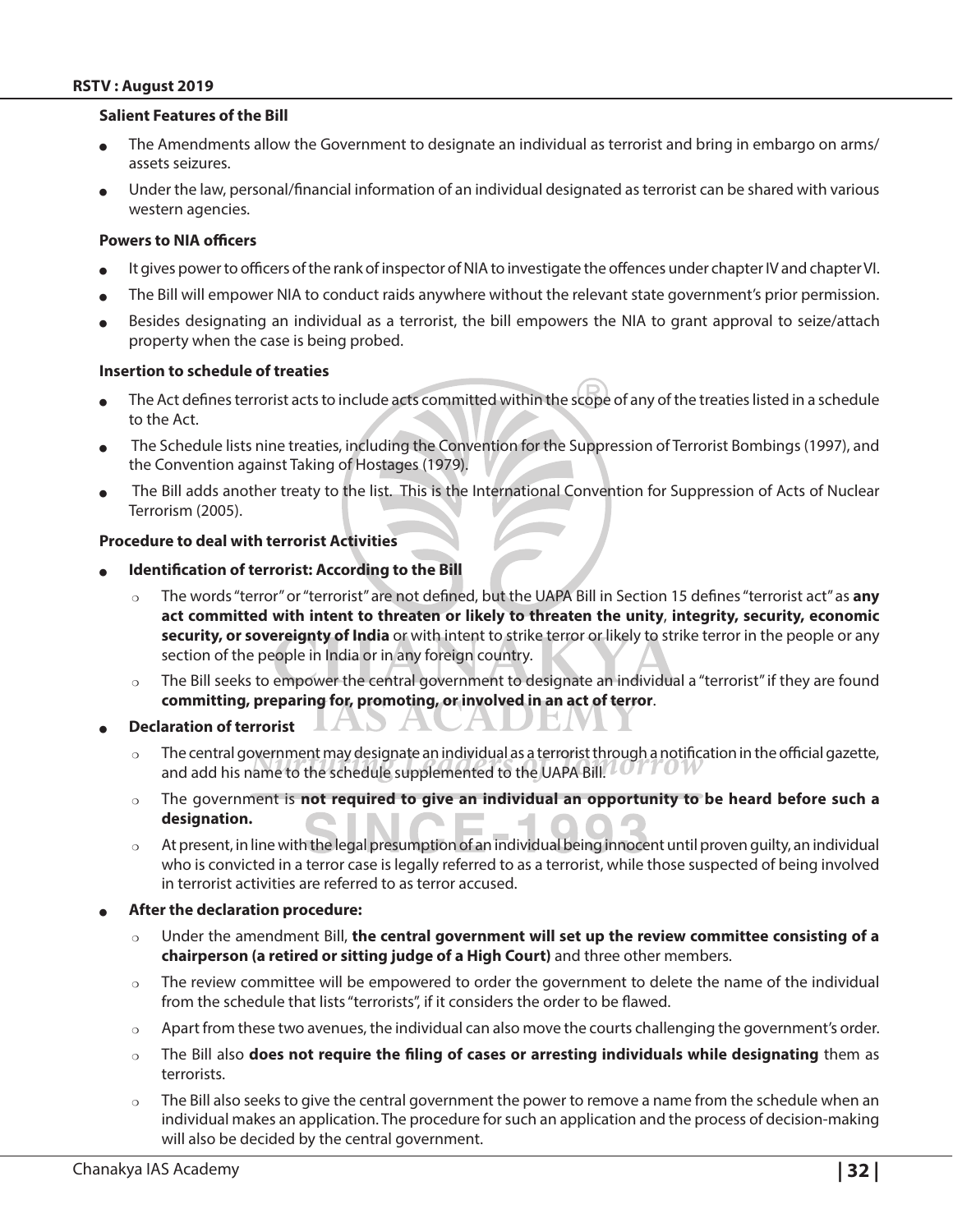#### **Major changes in a UAPA Bill**

#### <sup>O</sup> **No more requirement to take prior permission of DGP**

- $\circ$  The existing UAPA law requires an investigating officer to take prior permission of the Director General of Police of a state for conducting raids, and seizing properties that are suspected to be linked to terrorist activities.
- $\circ$  The amendment Bill, however, removes this requirement if the investigation is conducted by an officer of the National Investigation Agency (NIA). The investigating officer, under the Bill, only requires sanction from the Director General of NIA.

#### <sup>O</sup> **Central Agencies are required to take prior permission from the state Government**

 $\circ$  Central agencies such as the Central Bureau of Investigation (CBI) are required to obtain prior permission from the state government since law and order is a state subject under the Constitution.

#### **Power of the NIA officers**

- $\circ$  The existing UAPA law specifies that only officers of the rank of Deputy Superintendent or Assistant Commissioner of Police of the NIA shall have the power to investigate offences under the UAPA law.
- The Bill seeks to allow NIA officers of Inspector rank to carry out investigations.

#### **Why it is being opposed?**

#### **Against to the federal structure of Country**

- $\circ$  Amendments to the Unlawful Activities (Prevention) Act, saying the provisions were against the federal structure of the country.
- $\circ$  The proposed law allows the National Investigation Agency (NIA) to go to any state without taking permission from state police concerned for checking anti-terror activities. This is against the federal structure of the country.

#### **Features are Anti-Constitutional**

 $\circ$  When the NIA itself is under a cloud, there is also apprehension of the agency being misused for political vendetta. Features of the Bill are anti-people and anti- Constitution.

#### **Conclusion**

- The bill seeks to amend the Unlawful Activities (Prevention) Act, 1967, making special provisions to deal with terrorist activities, as well as individuals and groups that foster or support terrorism.
- The bill has been criticized for provisions empowering the government to declare individuals as terrorists and seize their property while investigation is on.

# **INDIA'S ROLE IN AFGHANISTAN**

<u> UTIN VIE</u>

#### **Introduction:**

<sup>O</sup> **US President asked India, Russia, Pakistan and other neighboring countries to take responsibility for Afghanistan's security** as he defended his push for the US to invest less overseas.

ਦਾ ਦਾ ਦਾ

- India may be building small libraries as part of the community development initiative, but most of its investments in Afghanistan were on **mega infrastructure projects including the 218 km road from Zaranj to Delaram, the Salma Dam and the new Afghan Parliament building**.
- India has also been supplying **military equipment to Afghanistan** besides providing training to hundreds of Afghan security personnel.

#### **Importance of Afghanistan for India:**

- <sup>O</sup> **Afghanistan is tied to India's vision of being a regional leader and a great power**, coupled with its competition with China over resources and its need to counter Pakistani influence.
- <sup>O</sup> **The pipeline project TAPI (Turkmenistan-Afghanistan-Pakistan-India),** which seeks to connect an energy-rich Central to South Asia, will only see the light of the day if stability is established in Afghanistan.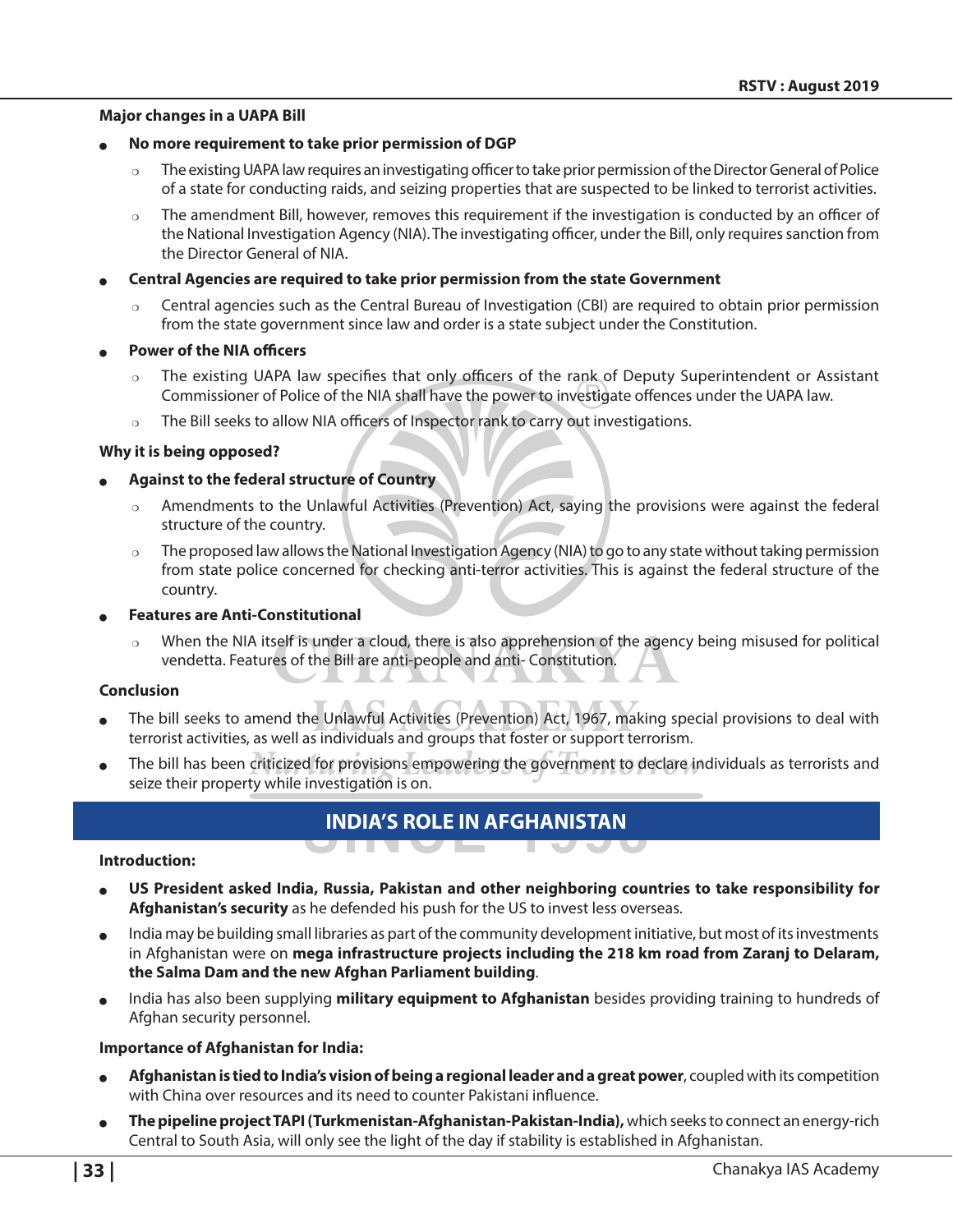- India's interest in Afghanistan relates to its need to reduce Pakistani influence in the region.
- New Delhi needs Kabul to get a better view of Islamabad and hence it is pertinent that it fosters positive relations.
- For **access to the landlocked Central Asian countries** that border Afghanistan.

#### **Some of other important Projects:**

- Construction of the Parliament building (\$178 million).
- Construction of the Pul-i-Khumri to Kabul power line (\$120 million).
- Salma Dam power project (\$ 130 million).
- Food assistance to primary school children, and construction and rehabilitation of schools (\$ 321 million).
- Expansion of national television network with an uplink from Kabul and downlinks in all 34 provincial capitals.
- Women's Vocational Training Center in Bagh-e-Zanana for training of Afghan women in garment making, nursery plantation, food processing and marketing.
- Reconstruction of Indira Gandhi Institute for Child Health, Afghanistan's only hospital for children, in Kabul.
- 84 ongoing projects related to agriculture, education, health, vocational training and solar energy.

#### **India's arm footprint in Afghanistan:**

- India's growing arms footprint in Afghanistan points to an important future aspect of its regional power projection.
- Arms generate revenue but can also transform the balance of power, and as India has discovered to its cost, provide leverage during crises and wars.
- India had gifted four MI-25 attack helicopters to Afghanistan.

#### **Positive Impacts of Arm Footprint:**

- Increasing Capacity of Afghan forces resulting in better combat of militants.
- Thrust to manufacturing of defence equipment to India.
- <sup>O</sup> Status of regional power requires active involvement in efforts to maintain peace and stability. India also need to make its presence and influence felt in the peace talks
- Afghanistan's stability is essential for India as it provides a gateway to central Asia
- Both India and Afghanistan are suffering from cross border terrorism. 0110W
- <sup>O</sup> Military assistance to Afghanistan will help it eliminating the cross border terrorism, which will in turn be beneficial for regional peace and stability.

#### **Negative Impacts of Arm Footprint:**

- Leadership crisis is a fundamental problem in Afghanistan which arms cannot compensate for.
- Conflict with Taliban and other state actors may increase.
- India should first attain self-sufficiency before exporting the weapons to other nations.

#### **Afghan Peace Process:**

Stakeholders:

There are a **number of indigenous players with regard to Afghan peace process:**

- $\circ$  **The Taliban group** against whom the military action was taken post 9/11. The Taliban has at least four main branches whose relations range from pragmatic cooperation to active hostility.
- $\circ$  The Taliban does not recognize the present day Afghan government as legitimate government as they believe that it does not represent the will of the people.
- <sup>P</sup> **The Afghan Government** they are the legitimate government recognized by the UN along with other countries.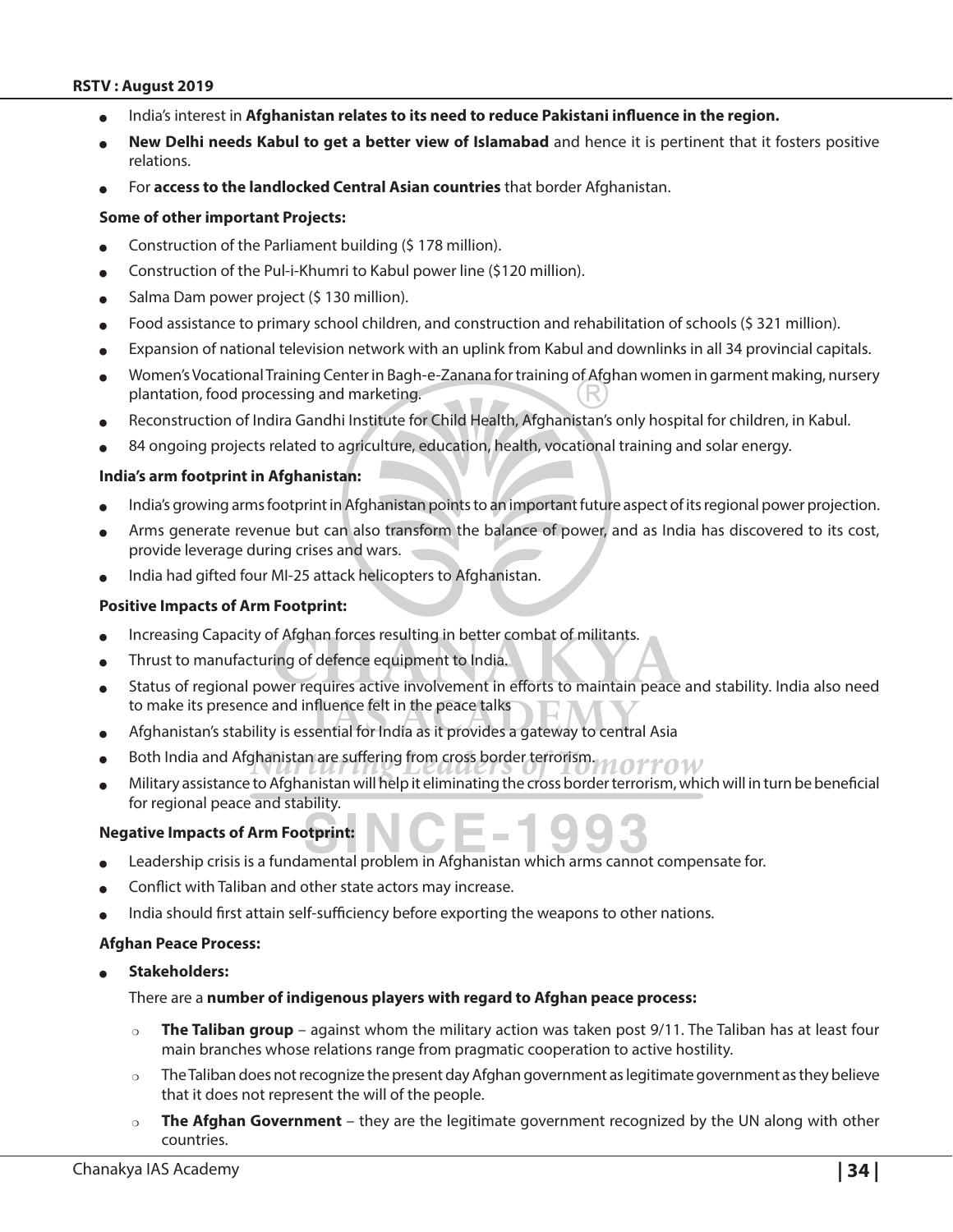- **President re-launched the Kabul Process in June 2017.** The principal purpose of the process is to ensure an Afghan-led and Afghan-owned, inclusive peace process where the people are fully in the driver's seat to address the multiple dimensions of ongoing war and violence in Afghanistan.
- **External Stakeholders:** 
	- <sup>P</sup> **The US led NATO forces**  the US and the allied countries have actively engaged with all the parties in the peace process including the political faction of the Taliban group.
	- <sup>P</sup> **Regional powers** countries like Qatar and Russia have actively engaged with all the stakeholders of the peace process, including the Taliban. The headquarters of the Taliban is located in Doha from where they engage with the rest of the world.
	- <sup>P</sup> **Russia a key stakeholder in the process** Russia has hosted talks with Taliban delegates and members of Afghanistan high peace council, as the Kremlin seeks a role as peace broker between Islamist rebels and the US-backed government in Kabul.
	- **Pakistan's destabilizing role in Afghanistan** Pakistan sees Afghanistan as potentially providing strategic depth against India.

#### **Challenges:**

- Many believe that with Taliban gaining ground, India must be much more careful and choose smaller **projects with care.**
- The quantum of assistance should not go down, but projects must be selected with the ground situation in mind.
- India's growing friendship with Afghanistan has always been a major worry for Pakistan.
- <sup>O</sup> Besides the embassy in Kabul, India had consulates in Kandhar, Herat, Jalalabad and Mazr-e-Sharif irked Pakistan.

#### **Conclusion:**

- India has been asserting that the peace process must be "Afghan-led, Afghan-owned and Afghan-controlled."
- For India to be able to support any form of reconciliation process and to help reduce the need for violence as a mode of communication in Afghanistan requires it to be open to the idea of the Afghan Taliban entering mainstream political life with or without Pakistan's support — and eventually resolve its own bilateral issues with its western neighbor.

# **INDIA-FRANCE RELATIONS**

**Nurturing Leaders of Tomorrow** 

#### **Introduction:**

- The Prime Minister of India visited France for an official visit at the invitation of the President of the French Republic, for a **bilateral summit on 22nd and 23rd August 2019 in Paris and to participate in the G7 Summit,** on 25th and 26th August 2019, in Biarritz, under the French presidency of the G7.
- Prime Minister said his visit to France reflects the strong strategic partnership which the two countries deeply **value and share.**
- India and France have excellent bilateral ties, which are reinforced by a shared vision to cooperate for further enhancing peace and prosperity for the two countries and the world at large.
- The strong strategic and **economic partnership is complemented by a shared perspective on major global concerns such as terrorism, climate change, etc.**

#### **Background:**

- <sup>O</sup> **Defence cooperation with France began in the 1950s** when India acquired the Outrage aircraft and continued with the, Jaguar (Anglo-French), Mirage 2000.
- <sup>O</sup> Both countries started **joint naval exercises 'Varuna' in 1983.**
- France is the first country with which we initiated a Strategic Dialogue after our 1998 nuclear tests when France refused to impose bilateral any sanctions on us and displayed a far greater understanding of India's security compulsions compared to other countries.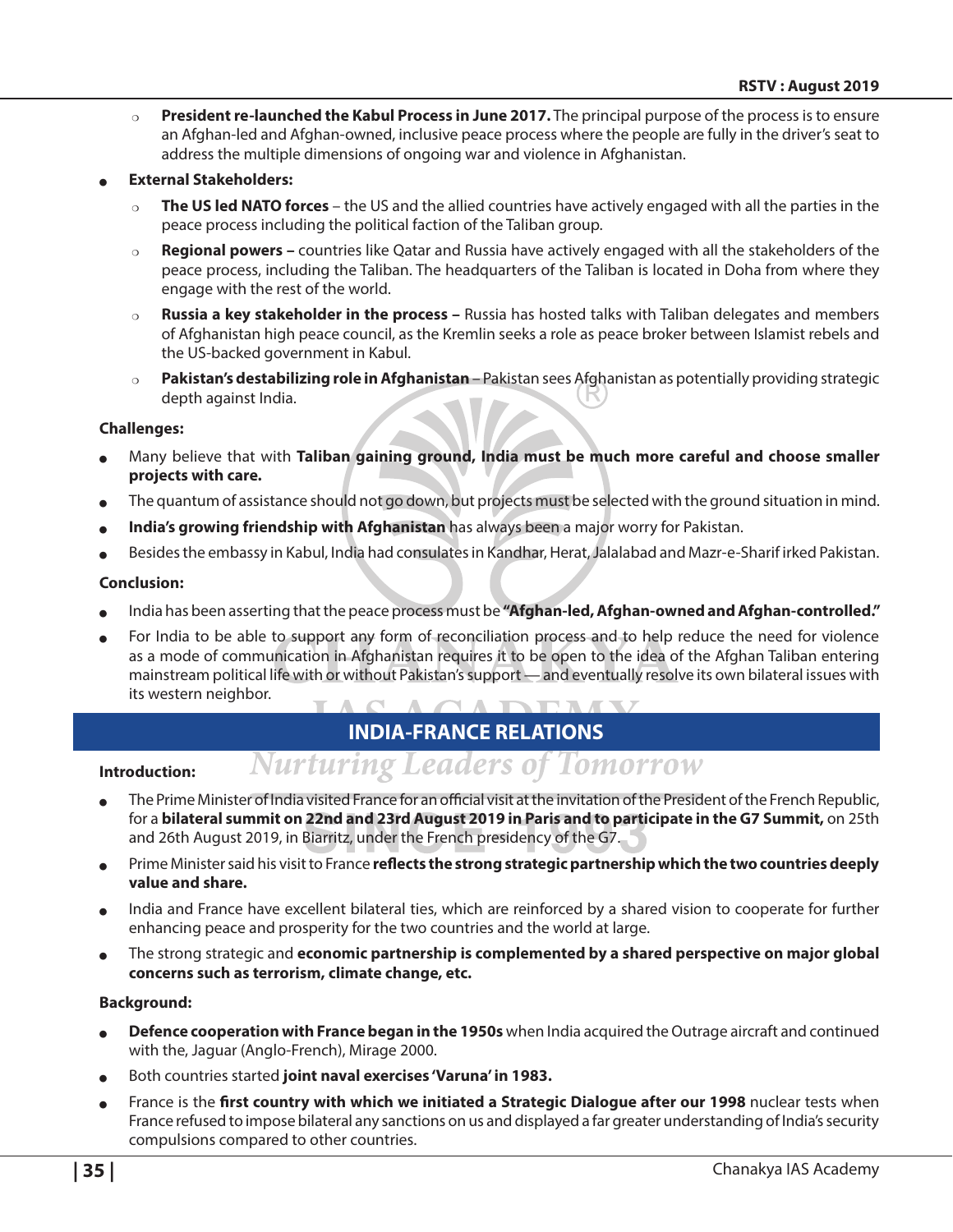- France helped India set up the Sriharikota launch site assisted in engine development and hosting of **payloads.**
- After the Cold War, France decided that its preferred partner in the Indian Ocean Region would be India.
- It was the first P-5 country to support India's claim for a permanent seat in an expanded and reformed UN **Security Council.**

#### **India – France strategic partnership:**

- **Defence Cooperation:** 
	- $\circ$  Since 1980s defence cooperation increased as India was looking to diversify its military procurement to reduce over-reliance on USSR.
	- <sup>P</sup> **36 Rafale fighter jets** through government to government deal.
	- <sup>P</sup> **P-75 Scorpene Project:** The contract for six Scorpene submarines under technology transfer. The **first two submarine Kalvari and Khanderi have been built.**
	- **Dassault Reliance Aerospace Limited (DRAL)** manufacturing facility in Maharashtra. It is a joint venture between French aerospace firm, Dassault Aviation, and India's Reliance Group and is the first private facility for production of Rafale fighter jets and Falcon civilian aircraft.
	- o Regular defence exercises; viz. Exercise Shakti (Army), Exercise Varuna (Navy), Exercise Garuda (Air Force).
- **Space Cooperation:** 
	- **P ISRO and the French Space Agency (CNES)** are cooperating for many decades.
	- $\circ$  French launch pads are used by **ISRO for their GSLVs: GSAT-17 was launched from Kourou 2017.**
	- $\circ$  France is a major supplier of components and equipment for the Indian space programme.
	- $\circ$  It is a relationship of near equals and the 'vision statement' refers to world class joint missions for space situational awareness, high resolution **earth observation missions with applications in meteorology, oceanography and cartography.**
- **Energy Sector:** 
	- $\circ$  An agreement was signed about a decade ago for building six EPR (European Pressurized Reactors) nuclear power reactors with a total capacity of 9.6 GW for which negotiations have been on-going between the Nuclear Power Corporation of India (NPCIL) and Areva.
	- <sup>P</sup> On green energy, the **International Solar Alliance is set in motion jointly by India and France.**
	- $\circ$  France offered an extra \$861.5 million by 2022 for solar projects in developing countries.
- **Maritime cooperation:** 
	- $\circ$  Like India, France has expressed concern about China's growing presence in the Indian Ocean Region.
	- $\circ$  French overseas territories in the Indian and the Pacific Oceans provide it with the second largest exclusive economic zone globally. It has long **maintained bases in Reunion Islands and Djibouti and established one in Abu Dhabi in 2009.**
	- $\circ$  Strengthening cooperation with France, particularly in the western Indian Ocean Region makes **eminent strategic sense even as India develops its presence in Oman and Seychelles** (Assumption Island).
	- $\circ$  More synergy between the two navies in the Gulf area where France has a base (in Abu Dhabi) and better mutual understanding of **the implications of a Chinese base in Gwadar is important for India.**

#### **Trade between two countries:**

- Trade has grown in recent years but at \$10 billion is half of the trade with Germany.
- Nearly \$16 billion worth of agreements at the business summit were signed.
- There are nearly 1,000 French companies present in while over a hundred Indian businesses have established a presence in France.
- In the past, **Indian companies saw the U.K. as the entry point for Europe; now with Brexit approaching, India can also look at France as its entry point for Europe.**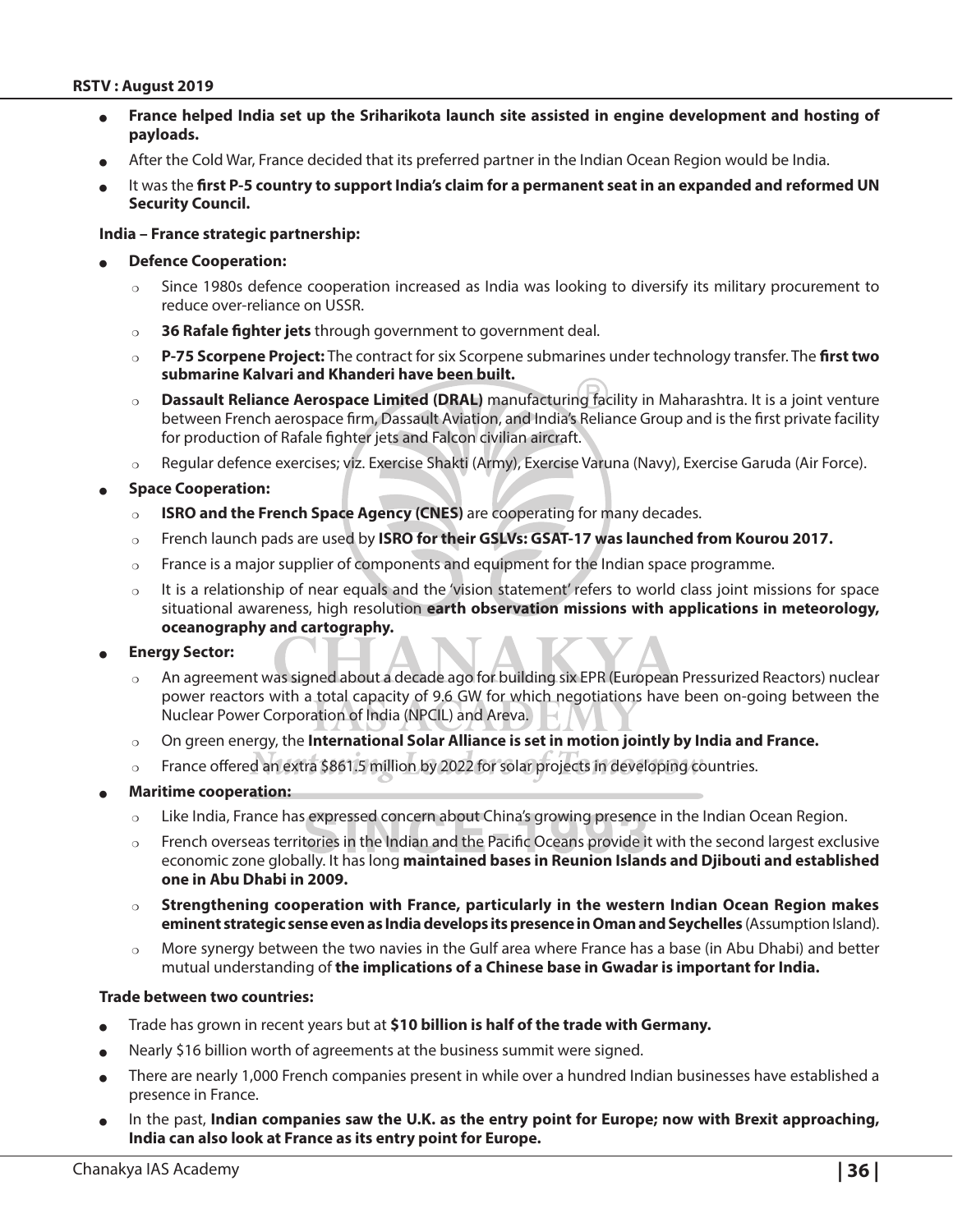#### **Urban Development:**

- Another area identified was urban planning and **management of services like housing, transport, water, sanitation using the public private partnership model** which the French have employed successfully.
- <sup>O</sup> The flagship programme of Smart Cities in which **France is focussing on Chandigarh, Nagpur and Puducherry is taking shape as more than half the business agreements** signed related to electric mobility, water supply, waste management and smart grids.

#### **Education Sector:**

- The most significant **agreement was the focus on youth and student exchanges.**
- <sup>O</sup> Currently about **2,500 Indians go to France annually to pursue higher education, compared to more than 250,000 from China.**
- <sup>O</sup> A target has been **set to raise it to 10,000 by 2020.**
- <sup>O</sup> The agreement on mutual recognition of academic degrees and the follow-on Knowledge Summit, where **14 MoUs between educational and scientific institutions were signed.**

#### **Tourism:**

- A target of a million Indian tourists and 335,000 French tourists has been set for 2020.
- While there are only about 20 flights a week between India and France, there are four times as many to **Germany and 10 times as many to the U.K.** So number of flights between India and France has to be increased.

#### **Way Forward:**

- The India-France relationship is **primarily driven by government-to-government level relations.** It needs people-to-people and business-to-business relations to deepen the ties.
- French infrastructure companies are looking for opportunities in Indian projects especially in smart cities and renewable energy. India **should leverage this opportunity by improving ease of doing business.**
- Model Bilateral Investment Treaty of India has drawn sharp criticism from investors.
- <sup>O</sup> Government should revisit this by **taking into account concerns of all the stakeholders.**
- <sup>O</sup> India-France should **build on reciprocal logistics support agreement to deepen military ties.**

#### **NATIONAL MEDICAL COMMISSION BILL 2019** INUI UUTUIX LEUUEI 3 UJ TUIIUUTTUW

#### **Introduction**

- National Medical Commission was passed by Both Houses. It seeks to replace the functioning body of the Medical Council of India (MCI).  $\mathcal{L}_{\mathcal{A}}$
- National Medical Commission (NMC) Bill that seeks to overhaul the medical education regulation infrastructure.
- Section 32 of the NMC Act 2019 allows the proposed NMC, which will replace the Medical Council of India, to grant "limited license to practice medicine at mid-level as a community health provider".
- The bill also has a provision for making national standards in medical education uniform by proposing that the final year MBBS exam be treated as an entrance test for PG and a screening test for students who graduate in medicine from foreign countries.

#### **Background**

- The erstwhile MCI was disbanded in 2010 following corruption charges against its President Ketan Desai by the Central Bureau of Investigation (CBI).
- It was alleged that bribes have become rampant in the approval of medical colleges.
- In 2017, a similar Bill had been introduced in Lok Sabha. It was examined by the Standing Committee on Health and Family Welfare, which recommended several changes to the Bill. However, the 2017 Bill lapsed with the dissolution of the 16th Lok Sabha.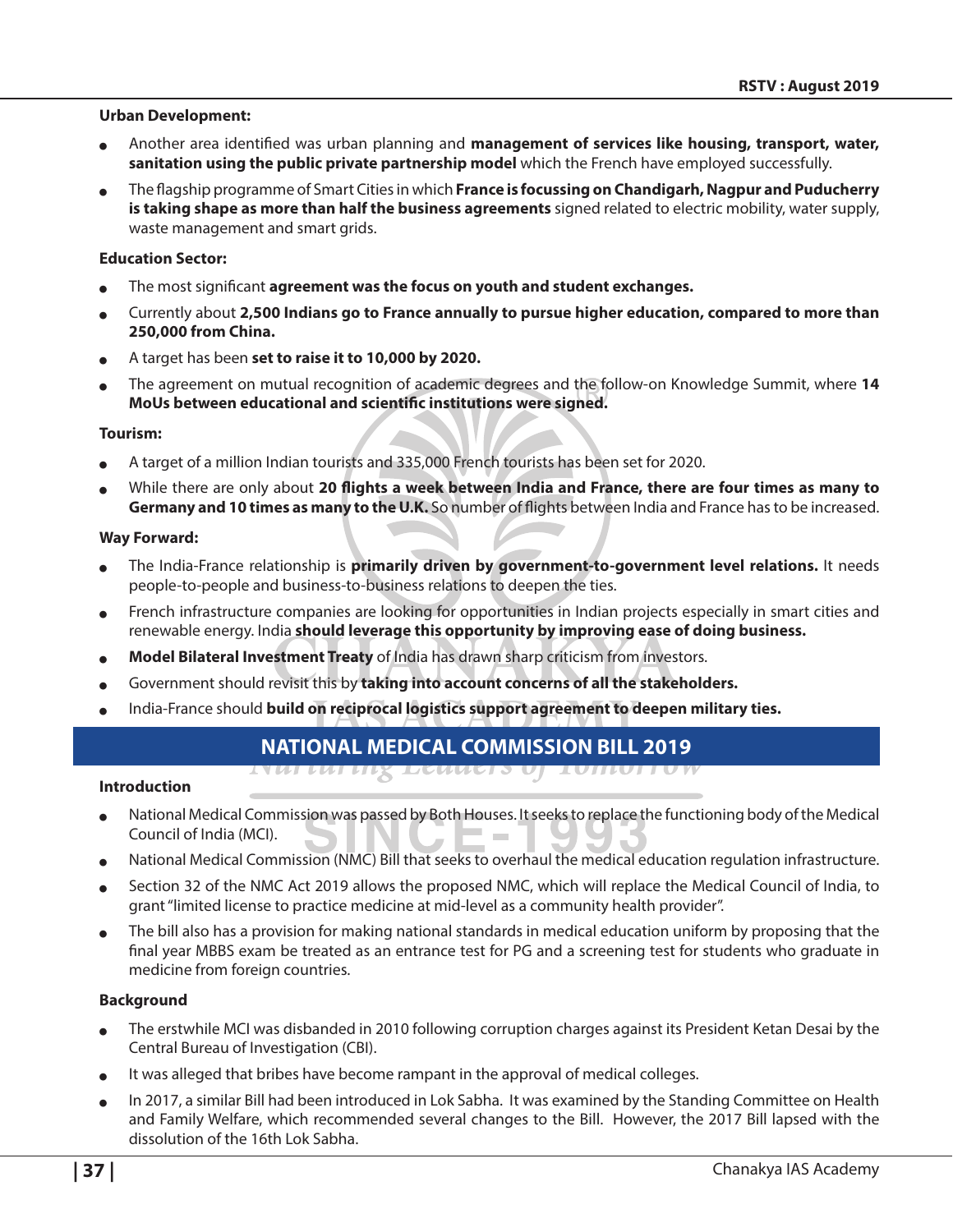#### **Medical Council of India (MCI)**

- The Medical Council of India (MCI) is responsible for regulating medical education and practice.
- Over the years, there have been several issues with the functioning of the MCI with respect to its regulatory role, composition, allegations of corruption, and lack of accountability.

#### **Necessity of NMCB**

- **Why MCI being replaced?** 
	- $\circ$  **MCI is an elected body where its members are elected by medical practitioners themselves**, i.e., the regulator is elected by the regulated.
	- P The MCI has been noted to be **non-diverse** and consists mostly of doctors who look out for their own selfinterest over public interest.
	- $\circ$  In order **to reduce the monopoly of doctors**, it has been recommended by experts that the MCI should include diverse stakeholders such as public health experts, social scientists, and health economists.
	- $\circ$  It was recommended that nomination based constitution of the MCI instead of election, and separating the regulation of medical education and medical practice.
	- $\circ$  It is suggested that legislative changes should be brought in to overhaul the functioning of the MCI.
	- $\circ$  To meet this objective, the Bill repeals the Indian Medical Council Act, 1956 and dissolves the current MCI.

#### <sup>O</sup> **NMC**

- o The 2019 Bill sets up the National Medical Commission (NMC) as an umbrella regulatory body with certain other bodies under it.
- <sup>P</sup> **The NMC will subsume the MCI and will regulate medical education and practice in India.**
- $\circ$  Under the Bill, states will establish their respective State Medical Councils within three years. These Councils will have a role similar to the NMC, at the state level.

#### **Functions of NMC:**

- Functions of the NMC include:
	- $\circ$  Laying down policies for regulating medical institutions and medical professionals,
	- $\circ$  Assessing the requirements of human resources and infrastructure in healthcare,
	- $\circ$  Ensuring compliance by the State Medical Councils with the regulations made under the Bill, and
	- $\circ$  Framing guidelines for determination of fee for up to 50% of the seats in the private medical institutions.

#### **Members of NMC:**

- The Bill replaces the MCI with the NMC, whose members will be nominated.
- The NMC will consist of 25 members, including:
	- $\circ$  Director Generals of the Directorate General of Health Services and the Indian Council of Medical Research,
	- $\circ$  Director of any of the AIIMS,
	- $\circ$  Five members (part-time) to be elected by the registered medical practitioners,
	- $\circ$  And six members appointed on rotational basis from amongst the nominees of the states in the Medical Advisory Council.
- Of these 25 members, at least 15 (60%) are medical practitioners.

#### **Regulatory Bodies being set up in the NMC:**

- The Bill sets up four autonomous boards under the supervision of the NMC.
- Each board will consist of a President and four members (of which two members will be part-time), appointed by the central government (on the recommendation of a search committee).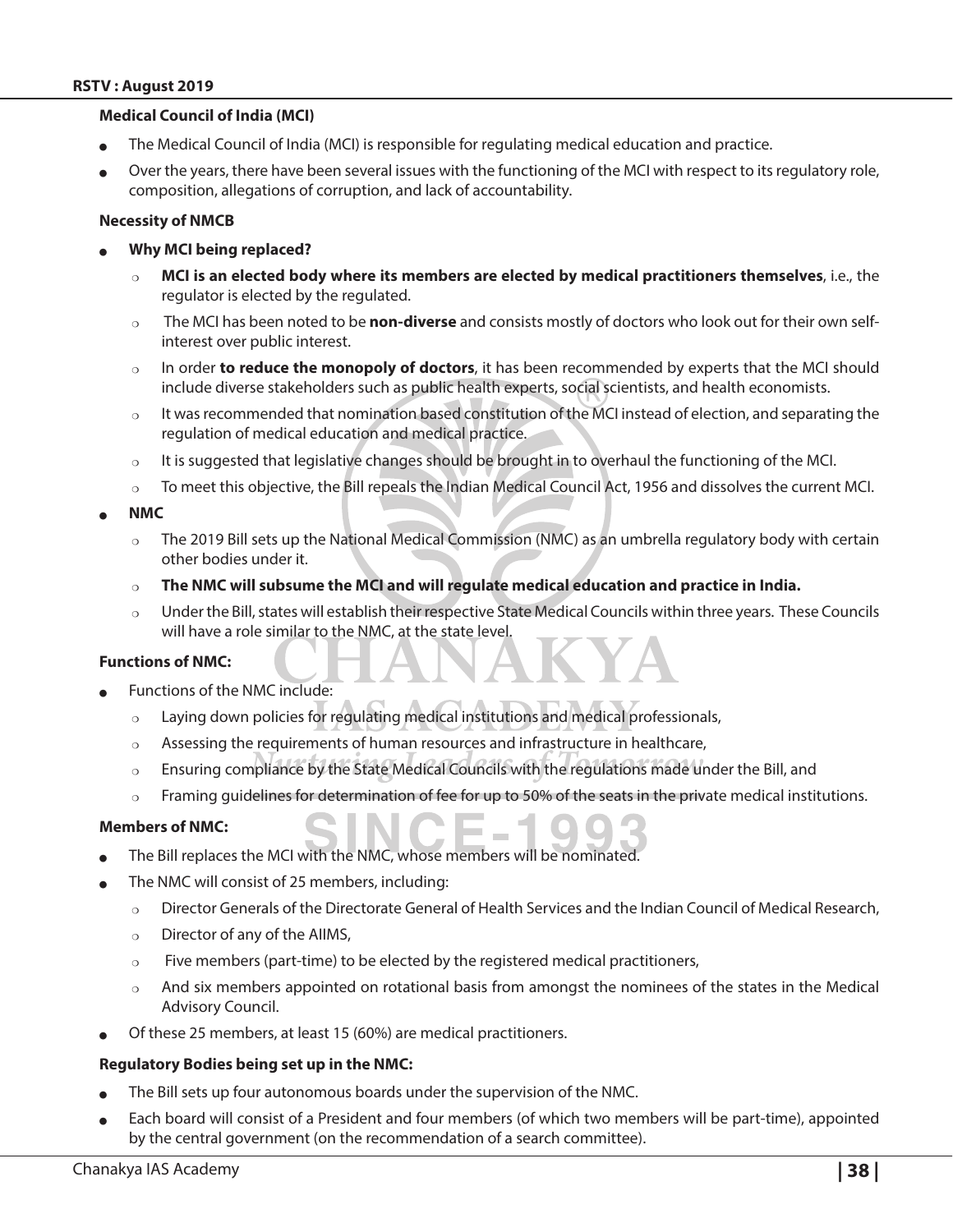#### <sup>O</sup> **These bodies are:**

- $\circ$  The Under-Graduate Medical Education Board (UGMEB) and the Post-Graduate Medical Education **Board (PGMEB).**
	- These two bodies will be responsible for formulating standards, curriculum, quidelines for medical education, and granting recognition to medical qualifications at the under-graduate and post-graduate levels respectively.
- <sup>P</sup> **The Medical Assessment and Rating Board:** 
	- The Board will have the power to levy monetary penalties on institutions which fail to maintain the minimum standards as laid down by the UGMEB and the PGMEB.
	- It will also grant permissions for establishing new medical colleges, starting postgraduate courses, and increasing the number of seats in a medical college.

#### **Phe Ethics and Medical Registration Board:**

- This Board will maintain a National Register of all the licensed medical practitioners in the country, and also regulate professional and medical conduct.
- Only those included in the Register will be allowed to practice as doctors.
- The Board will also maintain a register of all licensed community health providers in the country.

#### **What will the Bill Change?**

#### <sup>O</sup> **NEXT Examination**

- o There will be a uniform National Eligibility-cum-Entrance Test for admission to under-graduate and postgraduate super-specialty medical education in all medical institutions regulated under the Bill.
- $\circ$  The Bill proposes a common final-year MBBS exam called the National Exit Test (NEXT), which has to be cleared for practicing medicine.
- $\circ$  The NEXT will also be used as admission test for those seeking entry into post-graduate medical courses, screening test for foreign medical graduates and enrolment into the State or the National Registers.

#### **Why doctors are opposing the Bill?**

- <sup>O</sup> **Constitution of NMC**
	- $\circ$  It is because of the constitution of the NMC itself.
	- $\circ$  The protestors say that the Bill will reduce the representation of elected members from 75 percent in MCI to 20 percent in NMC.
	- $\circ$  Also, there was an allegation that the non-elected members will be government officials or those nominated by the government, giving the bureaucrats full control on the functioning of NMC.

#### **Community health providers**

- $\circ$  The second reason, doctors are concerned about the NMC Bill contains provision under Section 32 which allows community health workers to practice modern medicine.
- $\circ$  Doctors allege that the provision will institutionalize quackery.
- $\circ$  According to the Bill, the Commission may grant limited license to practice medicine at mid-level as Community Health Provider to such person connected with modern scientific medical profession who qualifies such criteria as may be specified by the regulations.
- $\circ$  The government intent for having Community Health Providers is to help tackle the disease burden in rural areas.
- Section 32 will allow 3.5 lakh Community Health Providers to practice modern medicine.

#### **NEXT Examination**

 $\circ$  Doctors have also raised concerns about NEXT -- the single national level exit exam to issue licenses for doctors.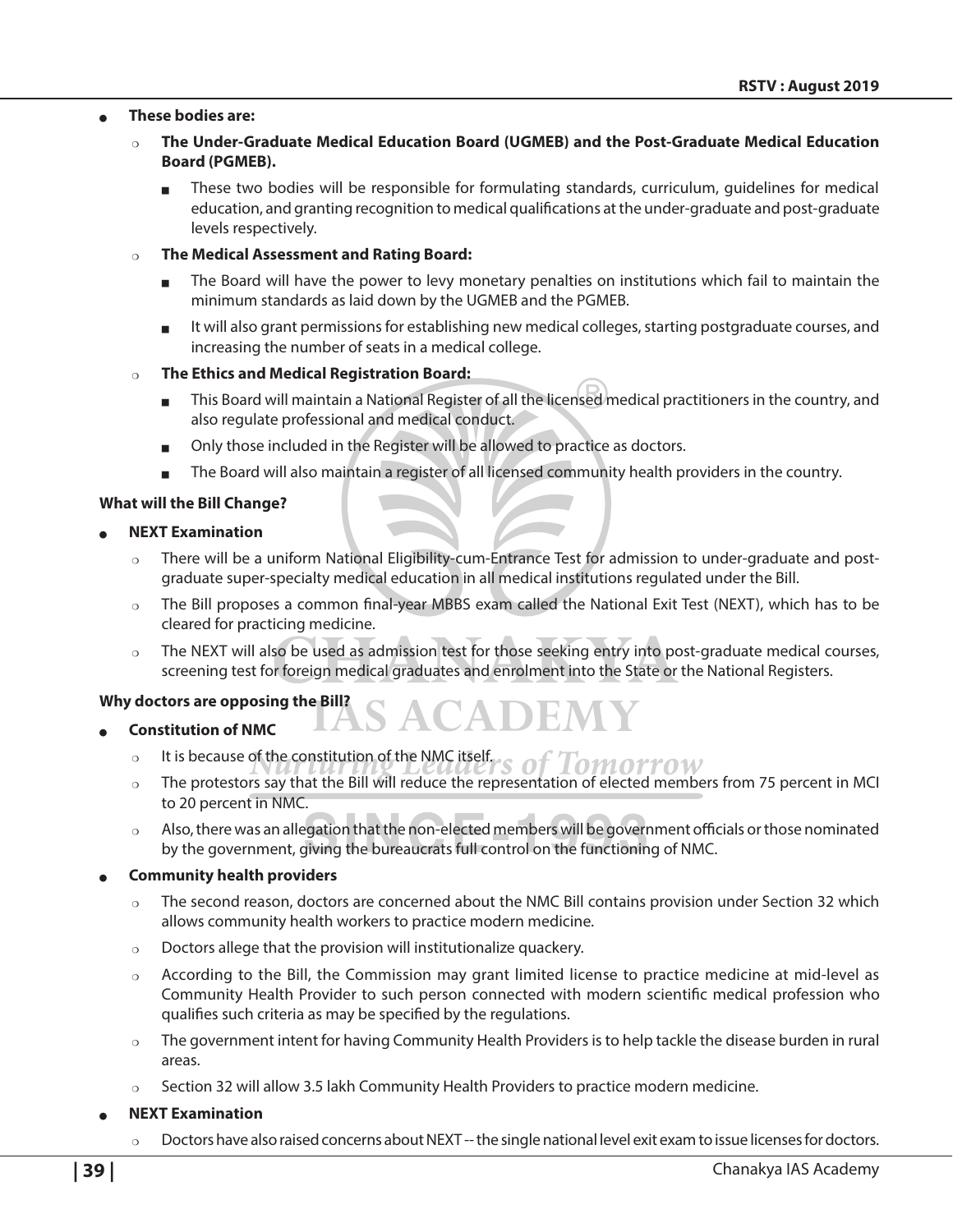- Doctors say that giving single exam too much weightage can have an adverse impact on the career of medical aspirants.
- $\circ$  There is also a counter argument that the Bill may not bring down corruption and commercialisation in medical education in any significant way.
- The NMC Bill decreases seats under controlled fee structure from 85 percent to 50 percent, helping the private colleges, many are owned by politicians themselves.

#### **Private Colleges Fee Regulation**

- $\circ$  NMC would also regulate fees and all other charges for 50% of the seats in private medical colleges and deemed universities.
- $\circ$  The MNC will frame guidelines for determination of fees and all other charges in respect of 50% of seats in private medical institutions and deemed to be universities which are governed under the provisions of this Act.

#### **Conclusion**

- National Medical Commission Bill for replacing the Medical Council of India MCI with a new body.
- NMC bill 2019 is an improved version of the one brought in 2017.
- The Bill aims to provide for a medical education system that improves access to quality and affordable medical education, ensures availability of adequate and high quality medical professionals in all parts of the country.

## **ONE NATION, ONE RATION CARD**

#### **Introduction:**

- <sup>O</sup> **One Nation One Ration Card Scheme** which will allow **portability of food security benefits** will be available across the country from **1st July, 2020.**
- This means poor migrant workers will be able to buy subsidized rice and wheat from any ration shop in the country.
- <sup>O</sup> Currently Andhra Pradesh, Gujarat, Haryana, Jharkhand, Karnataka, Kerala, Maharashtra, Rajasthan, Telangana and Tripura are **10 states where 100% POS machines have been arranged for grain distribution and all PDS shops have been connected to the Internet.**
- Now, in these states any beneficiary can take grain from any public distribution system shop in that state.

**Nurturing Leaders of Tomorrow Ration Card:**

- <sup>O</sup> A ration card is **issued to the head of the family, depending on the number of members in a family and the financial status of the applicant.**
- It is **used by households to get essential food grains at subsidised prices** from designated ration shops (also called fair price shops) under the Targeted Public Distribution System (TPDS).
- Over the years, different types of ration cards were issued depending on the level of deprivation.
- Later, in 2013, when the National Food Security Bill was passed, **different ration cards were compressed to just two — priority and Antyodaya (for the most poor).**
- The responsibility of identifying eligible families and issuing ration cards to them rests with the state/UT government.

#### **Ration Shop:**

- Ration shops **can be privately owned or owned by cooperative societies or by the government.**
- Ownership licenses are issued by the concerned state government.
- Presently, commodities including wheat, sugar, rice and kerosene are being allocated as part of the TPDS.
- State governments have the discretion to provide additional commodities.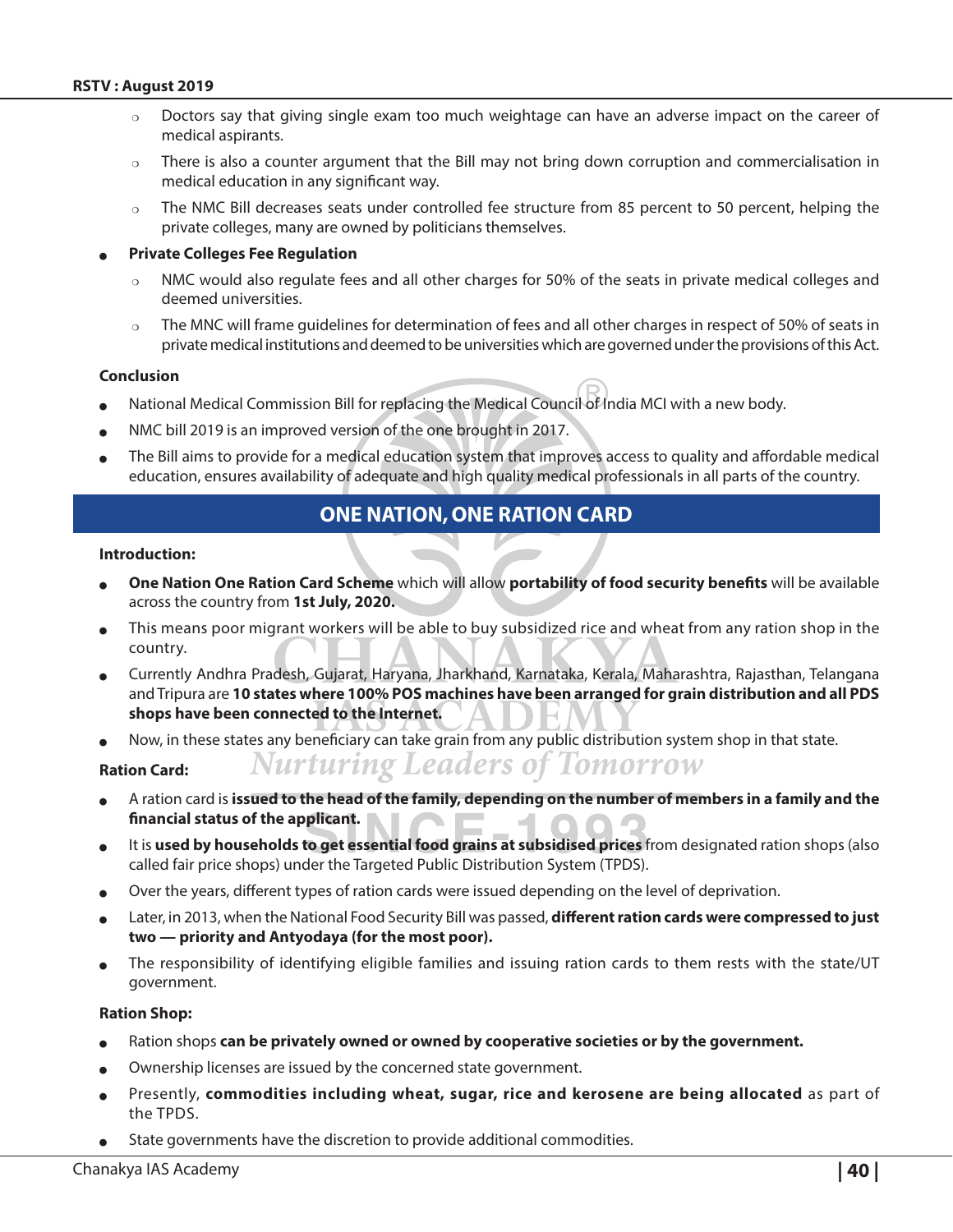#### **Highlights of the Scheme:**

- The scheme is all about inter-state portability of ration cards.
- <sup>O</sup> It enables the beneficiaries who are taking food grains under the Public Distribution System (PDS) to **access the same benefits if they happen to migrate from one part of the country to the other,** in a seamless manner.
- India has been computerising its PDS operations for quite a few years.
- <sup>O</sup> This scheme of interstate portability is a **logical progression to the next level of enabling seamless public services under the PDS, throughout the country.**

#### **Scheme for migrant labourers in the country:**

- Historically, India had food security benefit schemes which have domicile based access.
- It happens that when one moves from one place to the other (for e.g. a government employee being transferred from one place to another), it takes about **two to three months to get a ration card** at that next place and then further more time to start getting commodities against the same.
- <sup>O</sup> **After the implementation of the scheme, it would be ensured that a migrant is able to access the benefits which are due to him in any part of the country.**
- <sup>O</sup> This would be ensured on the basis of **Aadhaar authentication** and a validated data.

#### **Scheme for curbing corruption:**

- In the last five years, the government has **managed to delete nearly 3 crore duplicate and bogus ration cards.** This also helped the government in cleaning up the data of the PDS.
- With the help of the scheme, the government would be able to rightly target the beneficiaries to provide **them with the food grains** under the PDS.
- The scheme is linked with Aadhaar and biometrics; this removes most possibilities of corruption.
- The government is **creating a central data repository to get all the details of ration card which are being maintained by states** so that the repository acts as a clearing house or a server to do the cross checking on the basis of Aadhaar authentication.
- <sup>O</sup> This ensures **that there is no corruption or duplication of the benefits that are being passed on to the beneficiaries.** The government will ensure all these things with the help of technology.

#### **Depot Online System**

- The government is planning to *integrate PDS with Depot Online System.*
- <sup>O</sup> There is a **need to keep a track on the inventory that is being received and distributed from the depots,** so that one is able to integrate the total supply chain of the PDS beginning from the delivery of the food grains to the state agencies by FCI to the delivery to a customer.

#### **Challenges**

- Few regional parties have expressed apprehensions on bearing the **cost of additional ration cards.** This is a matter which is to be settled between the states and the Government of India.
- <sup>O</sup> One of the apprehensions mentioned by few states is the **cost of additional food grain to be supplied to the migrant workers.**
- However, the whole system is based on the entitlements mandated under the NFSA and this prevents **the charges of additional cost.** Beneficiaries will continue to pay the same issue prices that are fixed under the NFSA.
- Different states have different rates and these mismatching rates will be a big challenge.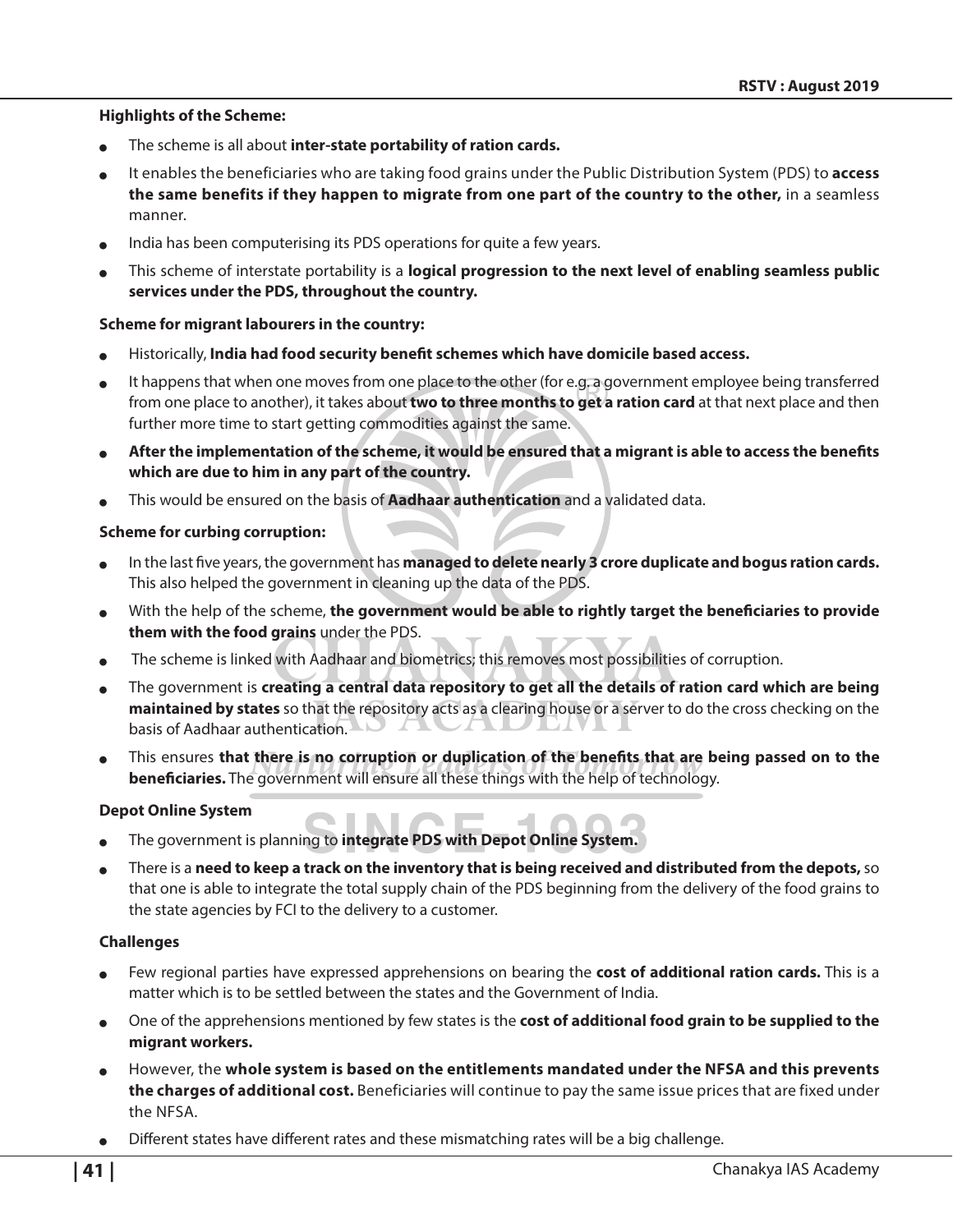#### **Way Forward**

- There is a need to ensure that subsidized food grains ultimately go to the person or the family that is entitled **to.**
- <sup>O</sup> The One Nation One Ration Card should also **include access to health and other things.**
- <sup>O</sup> At the principal level, within the government, **there is broad consensus on having a unified kind of service delivery system based on technology and identity**.
- With One Nation One Ration Card Scheme, the focus of the government is on improving efficiency and delivery of services.

# **POCSO ACT**

#### **Introduction:**

- The Act defines a child as any person **below eighteen years of age.**
- It defines different forms of **sexual abuse, including penetrative and non-penetrative assault, as well as sexual harassment and pornography**.
- It deems a sexual assault to be "aggravated" under certain circumstances, such as when the abused child is mentally ill or when the abuse is committed by a person in a position of trust or authority like a family member, police officer, teacher, or doctor.
- People who traffic children for sexual purposes are also punishable under the provisions relating to abetment **in the Act.**
- The Act prescribes stringent punishment graded as per the gravity of the offence, with a maximum term of rigorous imprisonment for life, and fine.

#### **Why in News:**

The Union Cabinet has recently approved amendments to the Protection of Children from Sexual Offences (POCSO) Act, 2012.

S ACADEM

#### **Amendments proposed in a Act:**

- **Death Penalty:** 
	- <sup>P</sup> The act will be amended to **introduce the death penalty as a punishment** for offences of penetrative sexual assault and aggravated penetrative sexual assault.
	- o The following **cases will be treated as "aggravated offence**".
		- Cases of sexual assault by police officers,
		- by members of the armed forces,
		- by public servants,
		- $\blacksquare$  by relatives,
		- <sup>Q</sup> gang-penetrative sexual assault,
		- where the survivor is less than 12 years old and
		- Attempt to inject hormones in children to attain early sexual maturity for the purpose of penetrative sexual assault.
- Gender neutral:
	- $\circ$  The amendment will include the death penalty in all cases of aggravated penetrative sexual assault against children, **both boys and girls**, below the age of 18, thus making the Act gender neutral.
	- $\circ$  The earlier amendment allowed the death penalty only in cases of sexual assault of girls below 12 years but now it will be applicable to boys also.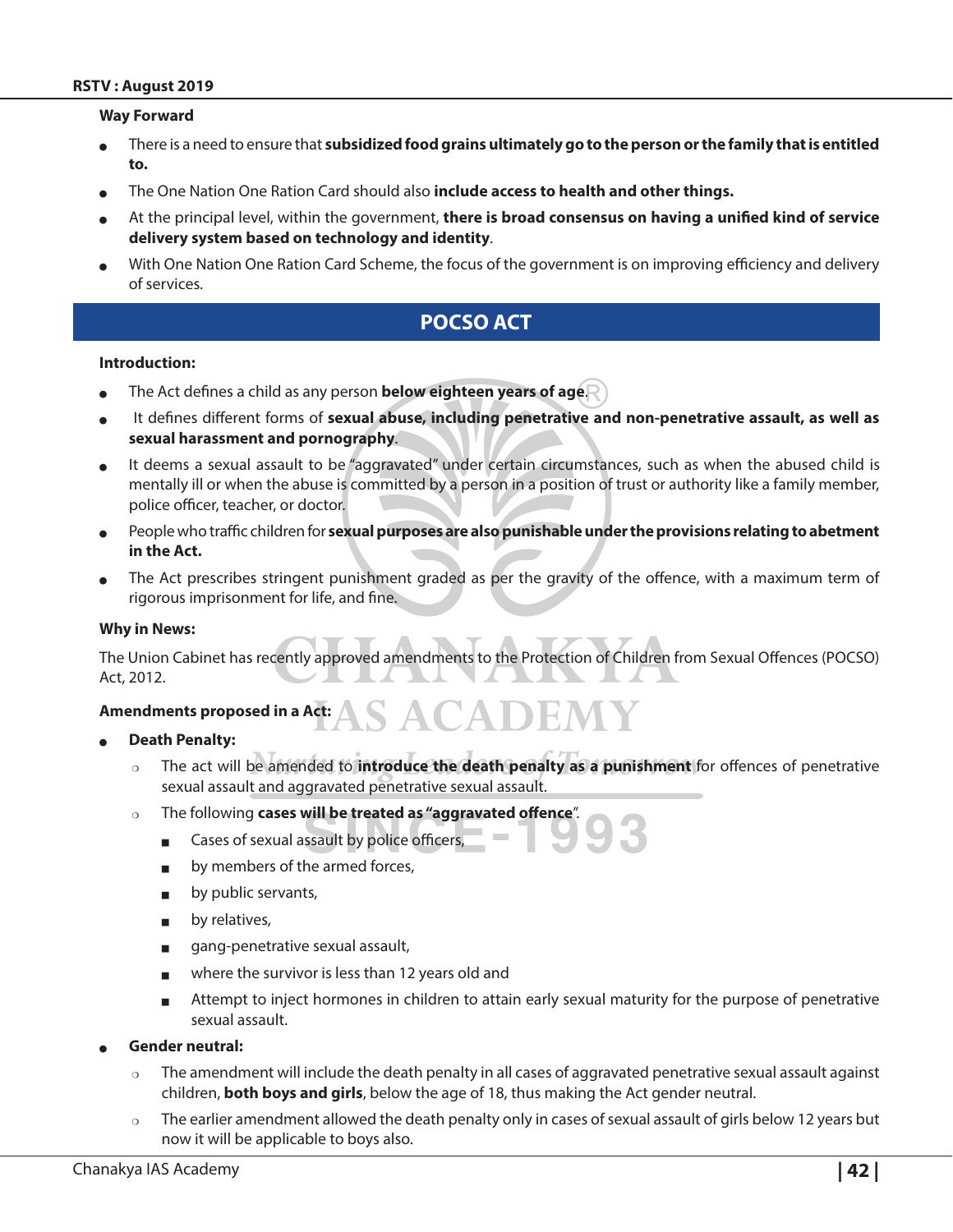#### **Calamities: Introduction of a new Category:**

<sup>P</sup> The Ministry of Women and Child Development has cited reported rapes of young girls in the aftermath of Kedarnath floods and that children constitute 50-60% of victims of calamities to make a case for including rapes in course of natural calamities as the 21st category.

#### **Punishment:**

- $\circ$  The amendments extend the punishment for aggravated penetrative sexual assault from a minimum of 10 years to a minimum of 20 years, up to a maximum of life imprisonment and even the death penalty under Section 6 of POCSO Act.
- $\circ$  Punitive measures have been made more stringent in cases where children are used for pornography as well as for storing such content.
- $\circ$  It also includes the gang rape of a child or use of deadly weapons during penetrative sexual assault, a sexual assault that incapacitates the child physically or mentally, makes a girl child pregnant, inflicts the child with HIV or any life-threatening disease.

#### **Salient Features of the Act:**

#### **Role of Police:**

 $\circ$  The Act casts the police in the role of child protectors during the investigative process. Thus, the police personnel receiving a report of sexual abuse of a child are given the responsibility of making urgent arrangements for the care and protection of the child, such as obtaining emergency medical treatment for the child and placing the child in a shelter home, and bringing the matter in front of the Child Welfare Committee (CWC), should the need arise.

#### <sup>O</sup> **Safeguards**

- $\circ$  The Act further makes provisions for avoiding the re-victimisation of the child at the hands of the judicial system.
- $\circ$  It provides for special courts that conduct the trial in-camera and without revealing the identity of the child, in a manner that is as child-friendly as possible.
- $\circ$  Hence, the child may have a parent or other trusted person present at the time of testifying and can call for assistance from an interpreter, special educator, or other professional while giving evidence. Above all, the Act stipulates that a case of child sexual abuse must be disposed of within one year from the date the offence is reported.rturing Leaders of Tomorrow

#### **Mandatory Reporting:**

- $\circ$  The Act also provides for mandatory reporting of sexual offences.
- $\circ$  This casts a legal duty upon a person who has knowledge that a child has been sexually abused to report the offence; if he fails to do so, he may be punished with six months' imprisonment and/ or a fine.
- $\circ$  It places the burden of proof on the accused and ensures punishment for all perpetrators irrespective of age and gender.

#### **Possible Impacts of the Act:**

- The amendment is expected to discourage the trend of child sexual abuse by acting as a deterrent due to strong penal provisions incorporated in the Act.
- It intends to protect the interest of vulnerable children in times of distress and ensures their safety and dignity.
- The amendment is aimed to establish clarity regarding the aspects of child abuse and punishment thereof.
- Systemic changes in law enforcement and prosecution hold the key to tackling child sexual abuse.

#### **POCSO -e box:**

Protection of Children from Sexual Offences (POCSO) e-Box launched in 2016 is an online complaint box for reporting child sexual abuse.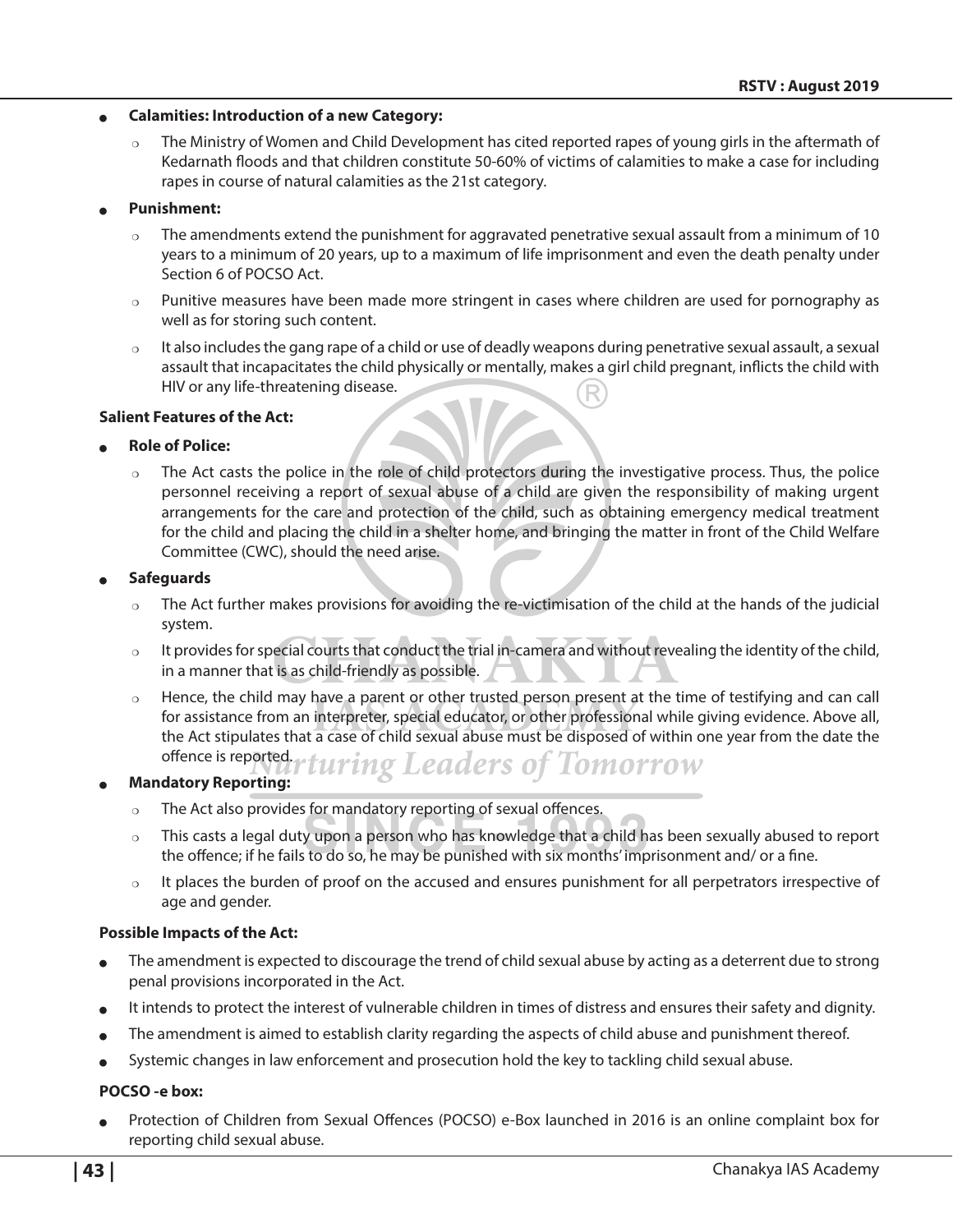- It is a National Commission for Protection of Child Rights (NCPCR) initiative to help children report such crimes directly to the Commission.
- The online complaint management system enables easy reporting and timely action against the offenders under the POCSO Act, 2012.
- E-Box is very simple to operate and will help to maintain the confidentiality of the complaint.

#### **Conclusion:**

- POCSO **privileges age to define to a child**, wherein consent of a child is not a defence to sexual assault.
- Given **challenges of the age determination process**, the age of consent should not be the only factor in determining sexual assault
- It called on government to set up a high level committee comprising people like a social auditor, psychologist, social scientist etc., to investigate the reasons behind these serious crimes.

# **POWER TARIFF POLICY**

#### **Introduction:**

- <sup>O</sup> A power sector package is in the offing along with a **new tariff policy to ensure uninterrupted power for all**, Finance Minister announced in Budget speech 2019.
- <sup>O</sup> Shedding light on the **'One Nation One Grid'** for affordable power to States, such as the power tariff reform.
- The government is going to work with the State governments to **remove the barriers in the implementation of the ambitious UDAY scheme** for the turnaround of power distribution companies.
- The government had launched the UDAY scheme in 2015 for the financial and operational turnaround of power discoms. Now, the government will examine the **performance of the scheme and will work with States to remove barriers like the cross subsidy surcharge.**

#### **Proposed Amendments:**

- Imposition of penalties on distribution companies with exception of technical fault.
- <sup>O</sup> State Electricity Regulatory Commission **(SERC),** Joint Electricity Regulatory Commission **(JERC)** shall not consider Aggregate Technical and Commercial **(AT&C) losses exceeding 15% for determination of tariff.**
- **Provision related to generation, transmission & distribution.**
- **Empowering Consumers:** Consumer should not be asked to pay the price of inefficiencies of the Discoms.
- 24 hours supply of adequate and uninterrupted power may be ensured and appropriate penalty.
- **Subsidy through Direct Benefit transfer (DBT) to consumers.**
- <sup>O</sup> Appropriate Commission would ensure that cross-subsidies are reduced and the **tariff for all consumer categories are brought within ±20% of the average cost of supply.**
- **Simplification of tariff categories** and rationalization of retail tariff.

#### **Aggregate Technical and Commercial losses (AT&C):**

- It **Indicates healthiness of distribution system, billing and vigilance systems.**
- <sup>O</sup> The AT&C losses, **electricity units lost on account of pilferage of the 27 electricity distribution companies (discoms) in 26 states and UTs** remained as high as 21.1% at the end of Dec 2018.
- <sup>O</sup> Uttar Pradesh (31.24%), Bihar (38.9%), Jharkhand (36.1%) and Chhattisgarh (29.9) continue to remain the **biggest laggards in terms of AT&C loss reduction plans.**

#### **Challenges:**

- **Unscheduled power cuts** by discoms to reduce their purchasing of electricity generation.
- **Under investment** in Distribution networks.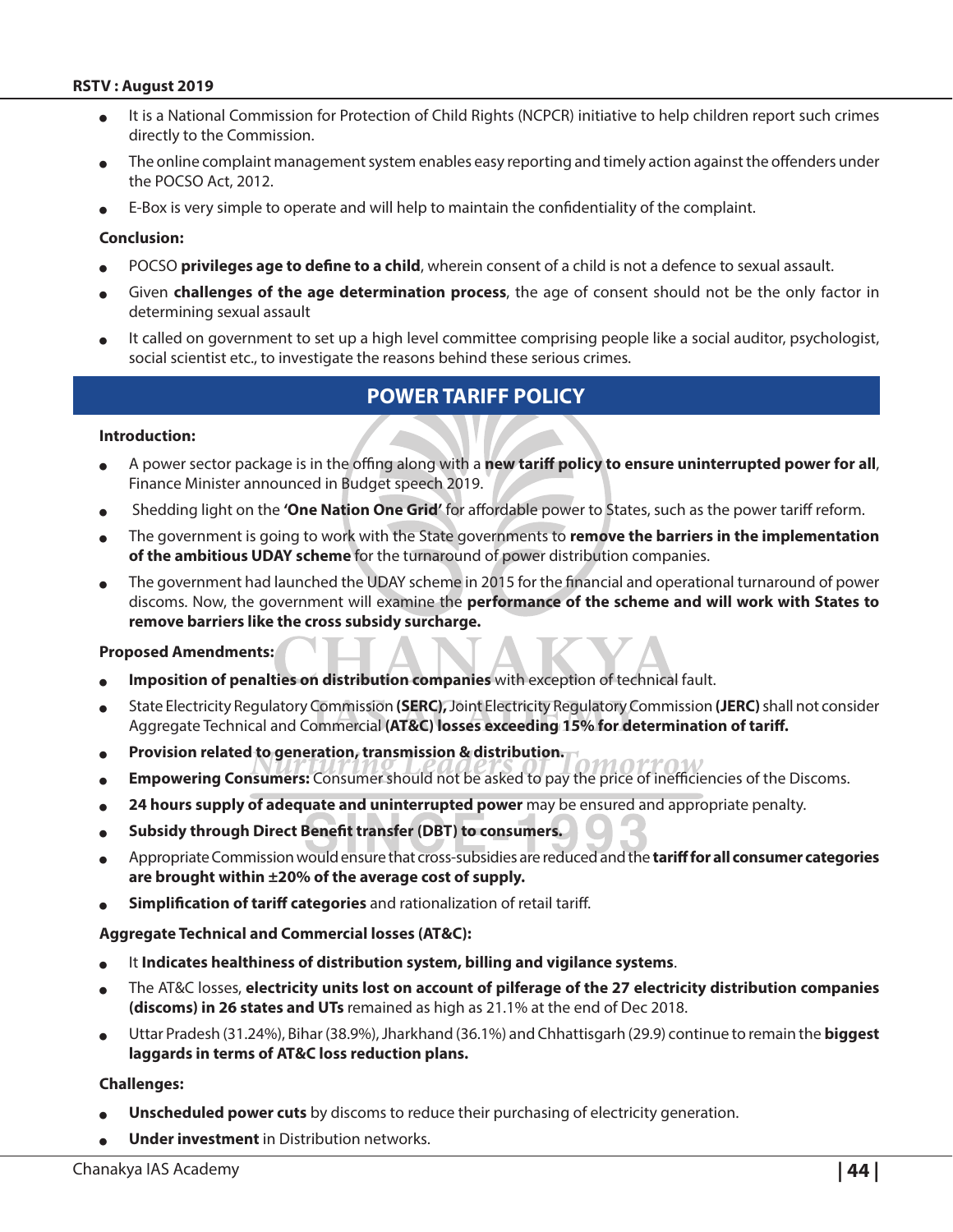- **AT&C losses as high as 54%, In Delhi reduced to 10% Irrational pricing.**
- Difference between higher & lower tariffs is high.
- <sup>O</sup> **US & China:** Commercial Tariffs low to attract industries, India Consumer pricing is low Consumer oriented but affects investment.

#### **Weakest Link:**

- The distribution sector holds the key to the **long-term fortunes of the power sector as discoms** have so far been the weakest link in the electricity value chain.
- Government's UDAY scheme has faced criticism of late owing to mounting debt and overdues of discoms.
- Review of UDAY scheme, tariff policy, working with States to remove cross subsidy surcharges and open access charges are well outlined as well measured intents, though again one should be cautious.
- Focussing on improving the performance of the gas-fuelled power projects that have been performing at lower efficiency levels due to the limited availability of natural gas in the country.

#### **High Level panel:**

The Finance Minister proposed to **set up a high-level empowered committee to look into retirement of old and inefficient power plants** and address low capacity utilisation of gas-based power plants.

#### **Way Forward:**

- Investment in technology & manpower: supervisory control and data acquisition (SCADA) Systems for Power systems.
- Persuading **states in rationalizing Tariffs.**
- <sup>O</sup> Notional demarcation **domestic, industrial, commercial** removing sub categories.
- **Burn less Coal:** target emission come down.

#### **Conclusion:**

- Electricity is a driver for India's economy and way is to ensure  $24*7$  supplies to consumers.
- The announcement of pursuing a 'One Nation One Grid' concept is a positive move and will prove beneficial in achieving the government's goal of power for all by 2020.
- Government's move to focus of driving structural reforms in the power sector is commendable, and will definitely help in propelling the sector towards the path of growth. *LOMOTTOW*

SINCE-199

This will fuel investments and address the issues concerning stressed power plants.